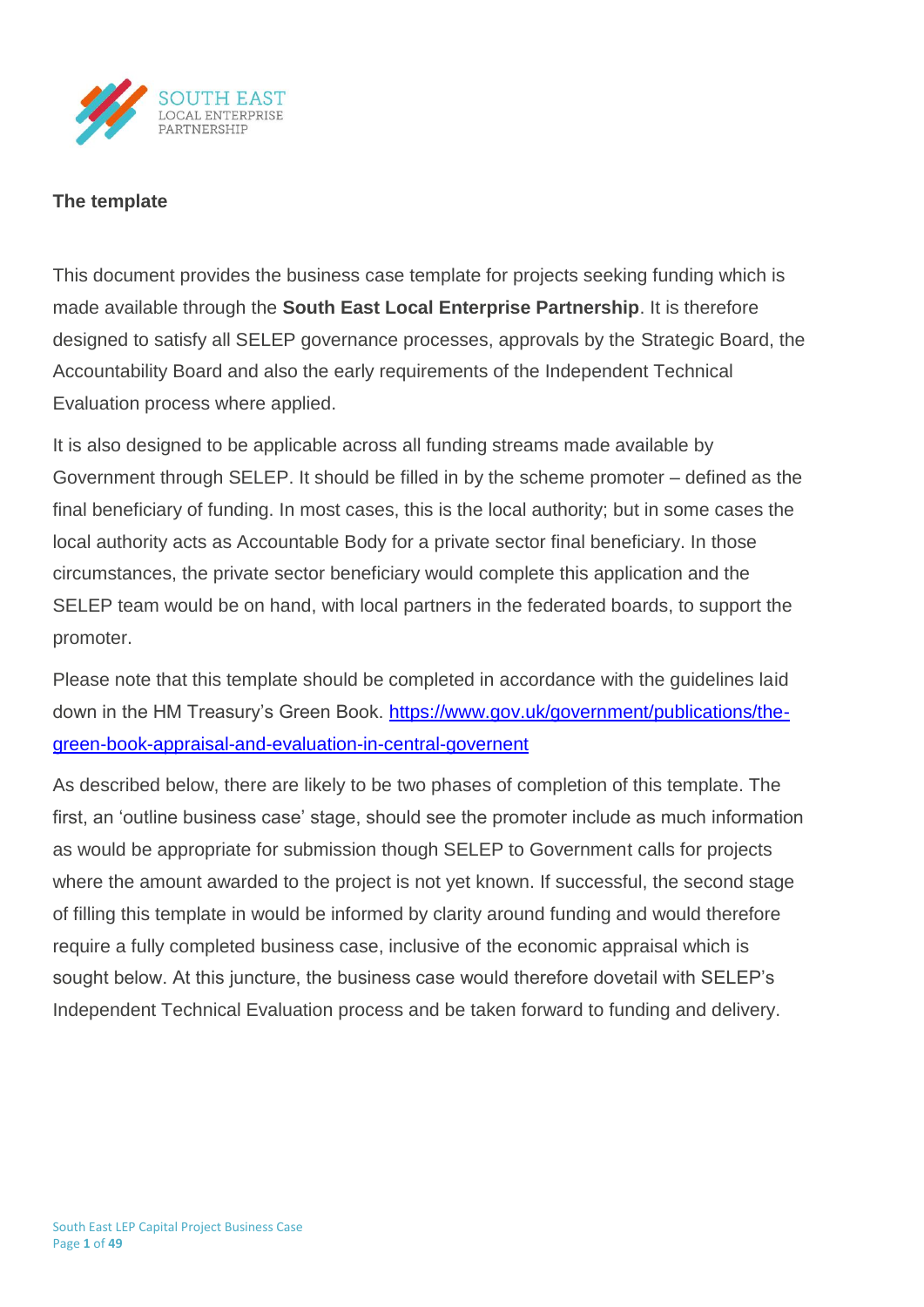

# **The process**

This document forms the initial SELEP part of a normal project development process. The four steps in the process are defined below in simplified terms as they relate specifically to the LGF process. Note – this does not illustrate background work undertaken locally, such as evidence base development, baselining and local management of the project pool and reflects the working reality of submitting funding bids to Government. In the form that follows:

| <b>Local Board</b><br><b>Decision</b> | . Consideration of long list of projects, submitted with a short strategic level business case<br>.Sifting/shortlisting process using a common assessment framework agreed by SELEP Strategic<br>Board, with projects either discounted, sent back for further development, directed to other<br>funding routes or agreed for submission to SELEP                                                                 |
|---------------------------------------|-------------------------------------------------------------------------------------------------------------------------------------------------------------------------------------------------------------------------------------------------------------------------------------------------------------------------------------------------------------------------------------------------------------------|
| <b>SELEP</b>                          | . Pipeline of locally assessed projects submitted to SELEP, with projects supported by strategic<br>outline business cases - i.e., partial completion of this template<br>. Prioritisation of projects across SELEP, following a common assessment framework agreed by<br>Strategic Board.<br>.Single priorisited list of projects is submitted by SELEP to Government once agreed with SELEP<br>Strategic Board. |
| <b>SELEP ITE</b>                      | •Following the allocation of LGF to a project, scheme promoters are required to prepare an<br>outline business case, using this template together with appropriate annexes.<br>.Outline Business Case assessed through ITE gate process.<br>. Recommendations are made by SELEP ITE to SELEP Accountability Board for the award of<br>funding.                                                                    |
| Funding &<br><b>Delivery</b>          | • Lead delivery partner to commence internal project management, governance and reporting,<br>ensuring exception reporting mechanism back to SELEP Accountability Board and working<br>arrangements with SELEP Capital Programme Manager.<br>. Full Business Case is required following the procurement stage for projects with an LGF<br>allocation over f8m                                                     |

| <b>Version control</b> |                           |  |  |  |
|------------------------|---------------------------|--|--|--|
| <b>Document ID</b>     |                           |  |  |  |
| <b>Version</b>         | Version 1                 |  |  |  |
| <b>Author</b>          | South Essex College       |  |  |  |
| <b>Document status</b> | <b>Full Business Case</b> |  |  |  |
| <b>Authorised by</b>   |                           |  |  |  |
| Date authorised        |                           |  |  |  |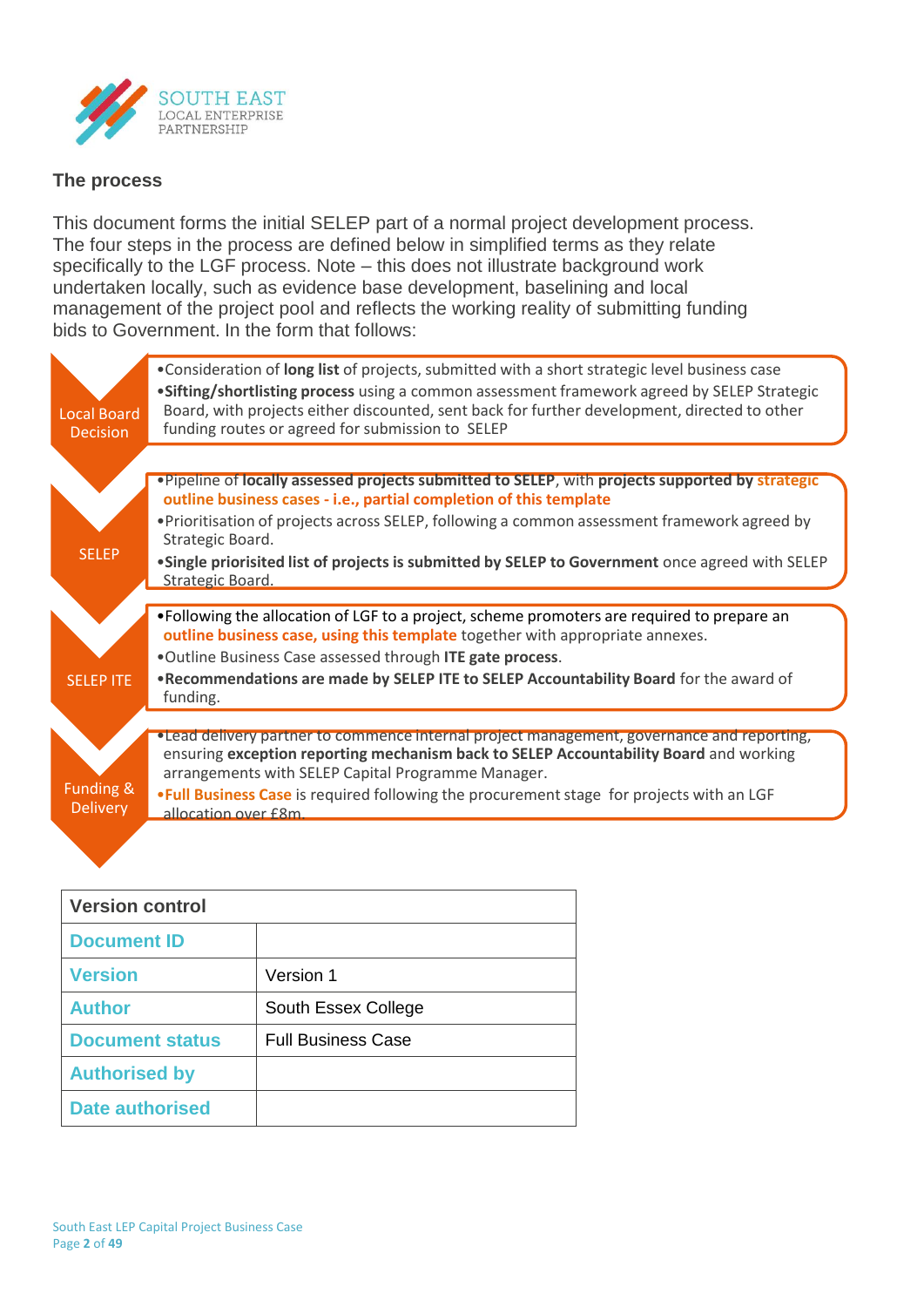

- 1. PROJECT OVERVIEW
- 1.1. Project name: Basildon Digital Technologies Campus
- 1.2. Project type: Skills & Innovation
- 1.3. Federated Board Area: Essex
- *1.4.* Lead County Council / Unitary Authority: Essex County Council
- 1.5. Development location: Market Square, Basildon, Essex. SS14 1DD

#### 1.6. Project Summary:

The project involves development of a new  $3,200m^2$  (GIA) Digital Technologies Campus in the heart of Basildon town centre, on the former market site directly adjacent to the bus hub and train station, thereby linking it to the whole South Essex catchment area and other South Essex College (SEC) hubs in Southend and Thurrock. It also involves linking with the new business start-up and incubator space in the Eastgate Centre, providing training, support and incubation / forum space for start-up companies linked to digital technologies.

Noted as a key project by Essex County Council, Basildon Council and SELEP, it is now also noted as a key priority in the Thames Estuary 2050 Growth Commission report. This innovative centre will provide leading edge facilities and learning opportunities across the digital technologies spectrum to meet identified industry and employer needs. Spanning from IT networking to cyber-security, animation, games and programming, plus many others, it serves to provide training and learning in key identified skills shortage areas where there are also significant employment opportunities. This business case shows how this will secure over 150 jobs at the centre (including 20.5 new FTE net additional teaching/support jobs as well as relocated staff from the existing Basildon campus which is due to close and so will be safeguarded through this project) together with over 800 students per annum by 2021 (including 143 net additional FE learners and 200 net additional HE learners per annum) together with associated wider employment and town centre regeneration benefits. In total, the project will support 16,000 FE and HE learners over the 20-year model period. Through linkages and involvement of major employers and technology brands such as Huawei, Microsoft and Cisco, the connections to the new start-up / incubator facility also provide much needed facilities and support for digital technology start-ups and entrepreneurial opportunities.

The College has already invested in the development of the project to date "at risk" and it is at the point now where a SELEP funding approval is required to enable the College to progress it to the delivery stage. RIBA Stage 3 designs and costs have been developed and planning consent has been granted. An agreement has been reached with Basildon Council to lease the site for the scheme on a long term 999-year lease at a peppercorn rent and Morgan Sindall has been successfully appointed via the pre-procured Pagabo framework on basis of two stage design and build JCT contract on a GMP basis. The College is now keen to progress to the next stage of the design process and to commence the enabling works but in order to do so requires some degree of certainty around the prospects of securing an LGF award from SELEP to enable delivery.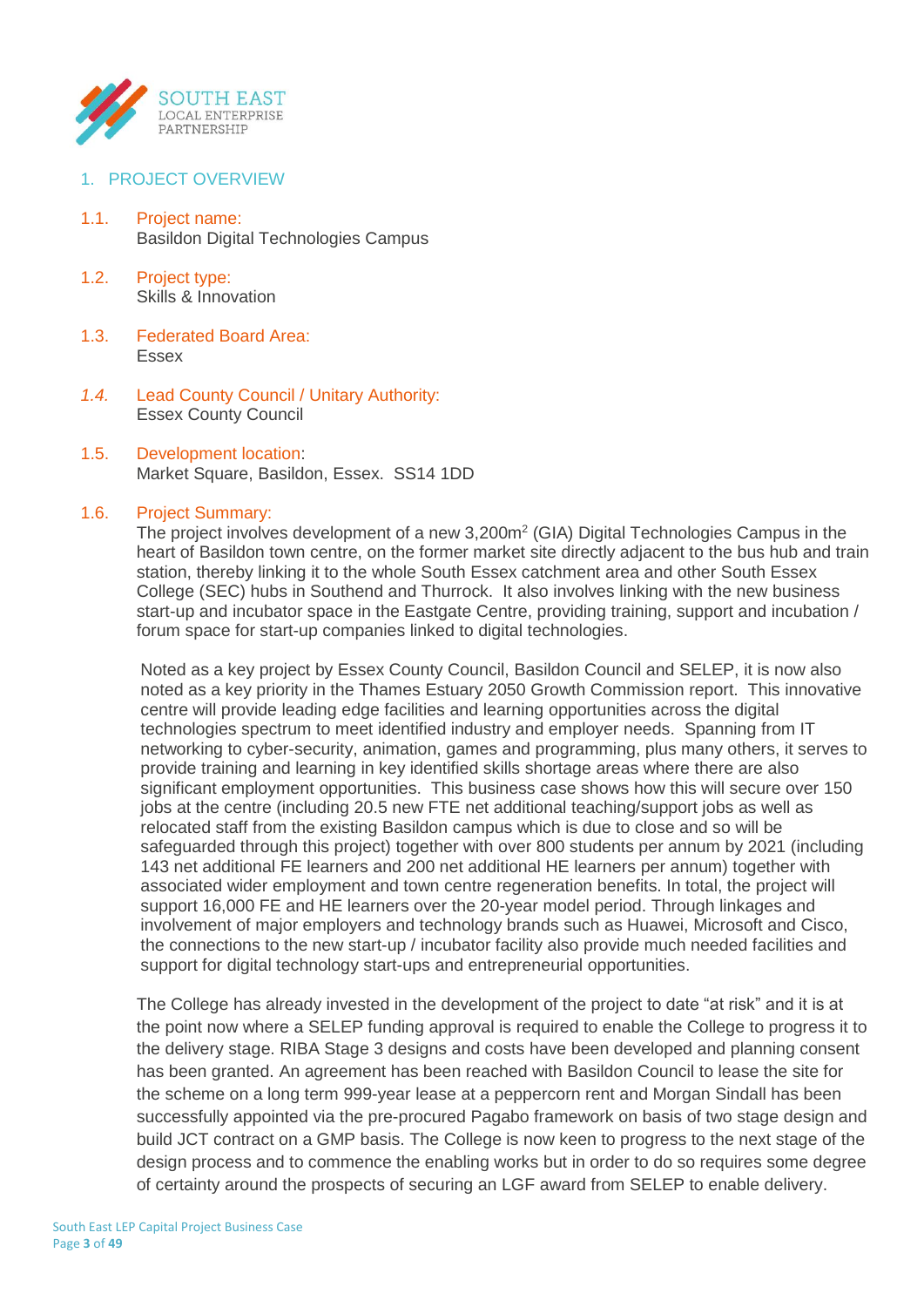

Without a SELEP funding commitment, the project cannot proceed and this would represent a significant missed opportunity for Basildon, Essex and the wider SELEP economy. The College has already agreed to dispose of its existing Basildon campus and proceeds from this are contributing to the delivery of this scheme, but are insufficient to meet all of the total scheme costs and the College does not have access to any other forms of funding.

This is a low risk and readily deliverable project that will be delivered on public sector owned land by South Essex College, which has significant experience of delivering similar capital projects. A full professional team is in place to support delivery and it will deliver significant net additional economic benefits to the SELEP economy, providing a value for money outcome to SELEP.

# 1.7. Delivery partners:

*[List all delivery partners and specify the lead applicant and nature of involvement, as per the table below.]*

| <b>Partner</b>                             | Nature of involvement (financial, operational etc.)                                                                                                                                                                                                                                                                                                             |
|--------------------------------------------|-----------------------------------------------------------------------------------------------------------------------------------------------------------------------------------------------------------------------------------------------------------------------------------------------------------------------------------------------------------------|
| South Essex College<br>(Lead<br>Applicant) | Building developer, owner and operator for the new<br>Digital Technologies Campus. Providing £13.65m<br>funding towards the project through disposal of its<br>existing Nethermayne Campus for housing.                                                                                                                                                         |
| <b>Essex County Council</b>                | Lead upper tier authority for the LEP promoting the<br>scheme.                                                                                                                                                                                                                                                                                                  |
| <b>Basildon Council</b>                    | Partner in the wider Nethermayne Scheme and lead on<br>relocating the market to its new location in St Martin's<br>Square. Landlord for the Market Square site providing<br>the College with the 999-year ground lease at a<br>peppercorn rent.                                                                                                                 |
| Homes England                              | Adjacent land owner to the College's Nethermayne<br>campus and partner in the scheme providing promotion<br>costs and expertise to achieve town planning for the<br>Nethermayne site and subsequent disposal of the joint<br>site for residential development to unlock College<br>capital to contribute to the delivery of the Digital<br>Technologies Campus. |

# 1.8. Promoting Body:

South Essex College

*1.9.* Senior Responsible Owner (SRO): Anthony McGarel, Deputy CEO & Principal of South Essex College E: Anthony.McGarel@southessex.ac.uk T: 07717 652 077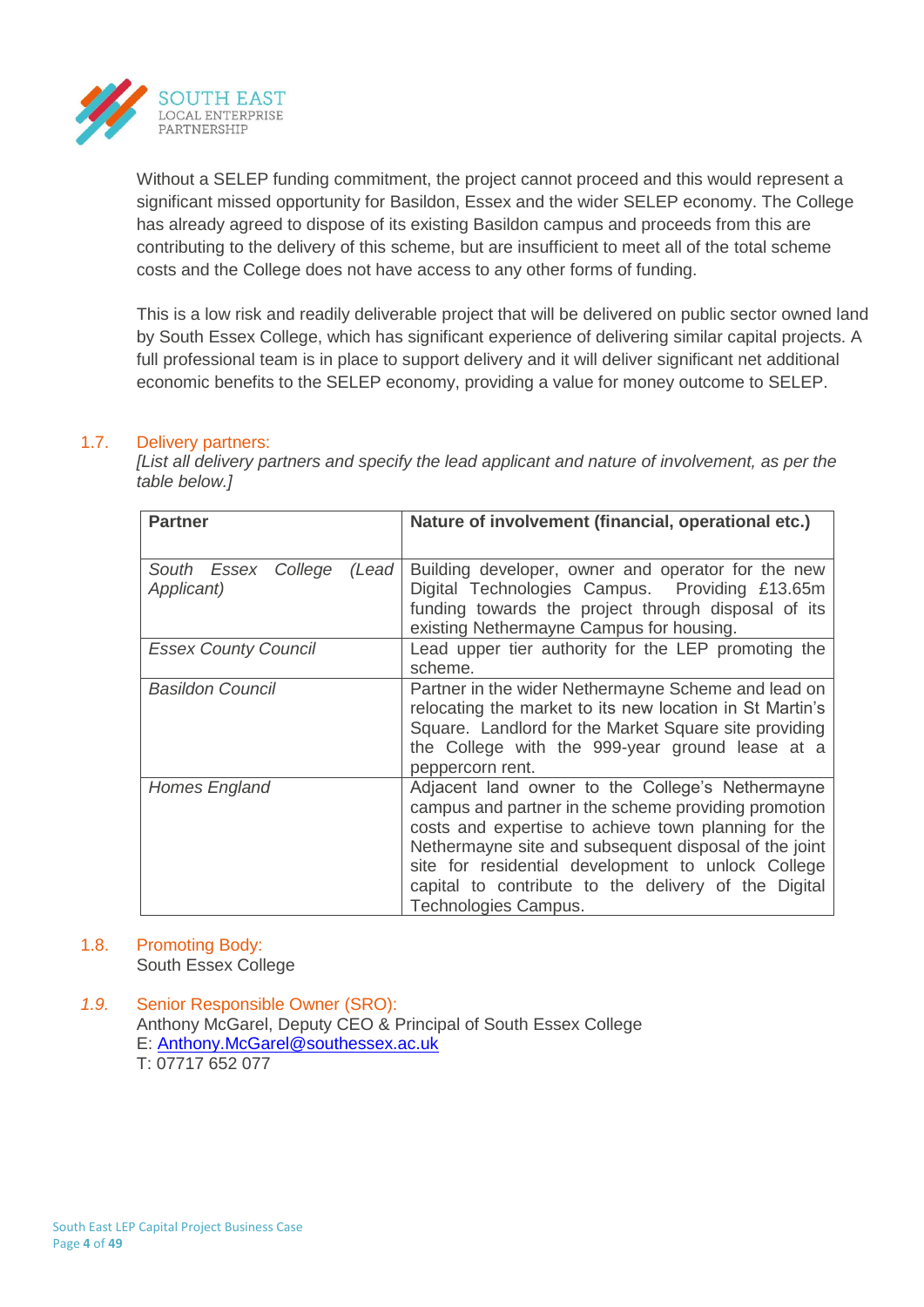

# *1.10.* Total project value and funding sources:

*[Specify the total project value, how this is split by funding sources, any flexibility in funding scale and profile and any constraints, dependencies or risks on the funding sources, as per the table below.]*

| <b>Funding</b><br>source      | Amount (£) | <b>Flexibility of funding scale</b><br>or profile                                                                                                                                                                                                                                     | Constraints, dependencies<br>or risks and mitigation                                                                                                                                                                                                                                                                                                                                                                                                                                                                                                                                                                                                                                                                    |
|-------------------------------|------------|---------------------------------------------------------------------------------------------------------------------------------------------------------------------------------------------------------------------------------------------------------------------------------------|-------------------------------------------------------------------------------------------------------------------------------------------------------------------------------------------------------------------------------------------------------------------------------------------------------------------------------------------------------------------------------------------------------------------------------------------------------------------------------------------------------------------------------------------------------------------------------------------------------------------------------------------------------------------------------------------------------------------------|
| South Essex<br>College        | £13.65m    | There is no flexibility as this is<br>through<br>funded<br>the<br>Nethermayne campus<br>land<br>sale receipt which is fixed.                                                                                                                                                          | The sale contract became<br>unconditional<br>in<br>January<br>2018.<br>Funding<br>for the<br>scheme is in place through<br>two avalised / guaranteed<br>promissory notes issued by<br><b>Barclays</b><br>Bank.<br><b>This</b><br>is<br>essentially a formal guarantee<br>from Barclays Bank to provide<br>the<br>agreed<br>amount<br>0f<br>£13.65m<br>relating<br>the<br>to<br>unconditional<br>sale<br>of<br>the<br>College's<br>Nethermayne<br>Campus<br>but<br>has<br>been<br>structured in this way to reflect<br>the fact that the College is<br>remaining on the site until<br>2020. This funding is formally<br>committed to the delivery of<br>this scheme and has been<br>approved for such by the<br>College. |
| <b>SELEP</b>                  | £2.15m     | Unknown at this stage. The<br>College<br>is<br>seeking<br>the<br>minimum level of SELEP<br>funding required to unlock<br>delivery based on the current<br>capital cost estimates which<br>have been developed to RIBA<br>Stage<br>3<br>and<br>cannot<br>realistically be scaled back. | SELEP funding is ultimately<br>dependent upon the SELEP<br>approval of the College's<br>business case for investment.<br>There are no other known<br>critical<br>dependencies/constraints<br>to<br>delivery.                                                                                                                                                                                                                                                                                                                                                                                                                                                                                                            |
| <b>Total project</b><br>value | £15.8m     |                                                                                                                                                                                                                                                                                       |                                                                                                                                                                                                                                                                                                                                                                                                                                                                                                                                                                                                                                                                                                                         |

# 1.11. SELEP funding request, including type (LGF, GPF etc.):

The College is applying for a £2.15m LGF grant from SELEP.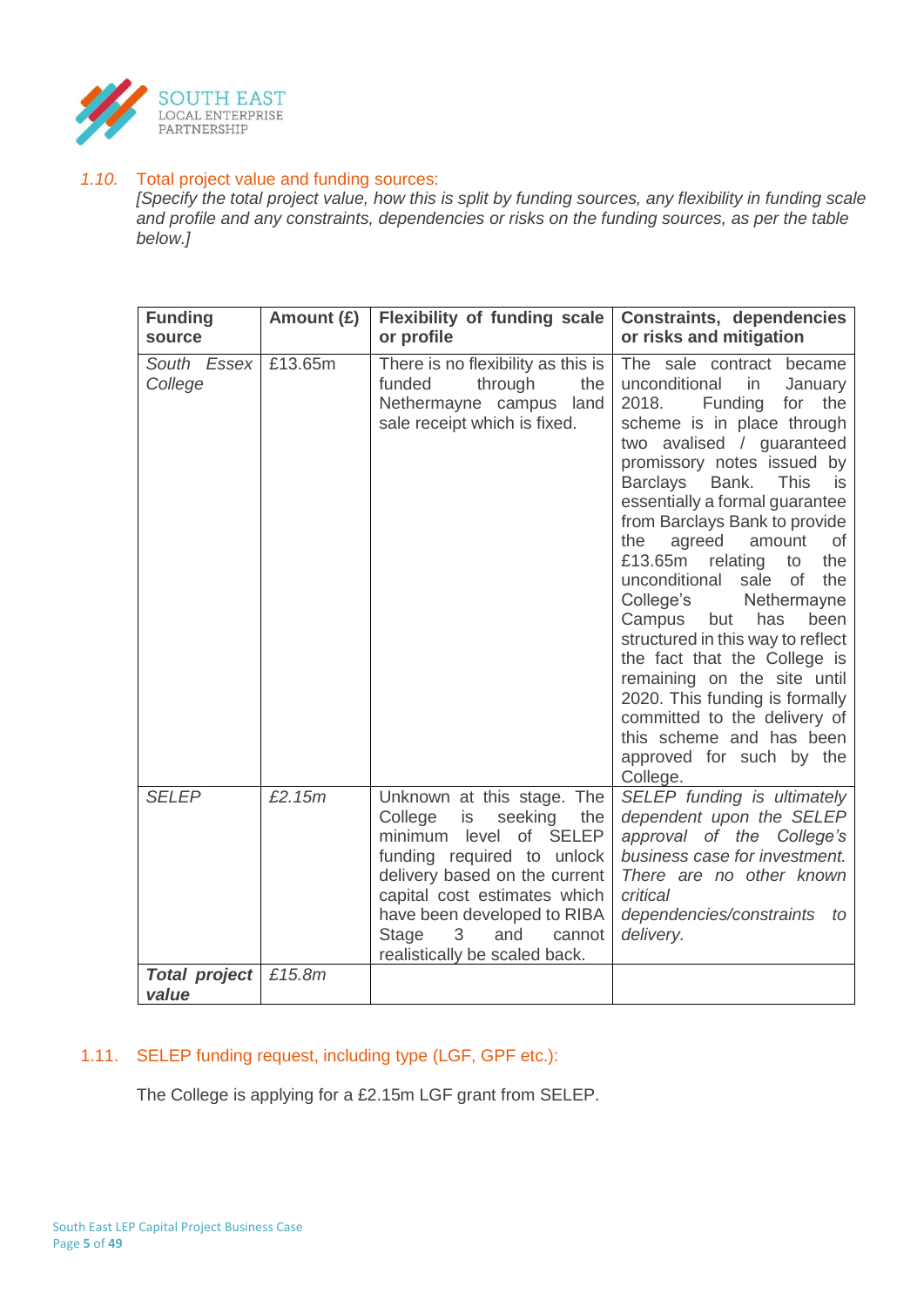

#### *1.12.* Exemptions:

The scheme does not benefit from any exemptions as denoted in the SELEP Assurance Framework 2017 sections 5.7.4 or 5.7.5.

## 1.13. Key dates:

The table below identifies key project milestones to delivery:

| <b>Key Milestones</b>                    | <b>Description</b>                                                                               | <b>Indicative Date</b>                     |
|------------------------------------------|--------------------------------------------------------------------------------------------------|--------------------------------------------|
| Site lease agreement                     | 999 year ground lease at<br>peppercorn rent for Market<br>Square site                            | Completed (Apr<br>2016)                    |
| <b>Relocation of Market</b>              | Relocation of existing market to<br>St Martin's Square                                           | Completed (Sep<br>2018)                    |
| RIBA Stage 2 Design                      | Complete RIBA design stage                                                                       | Completed (Jun<br>2018)                    |
| <b>Contractor Stage 1</b><br>Appointment | Appoint contractor under two<br>stage D&B contract                                               | Completed (Sep<br>2018)                    |
| <b>Town Planning Consent</b>             | Approval of amended town<br>planning application                                                 | Planning<br>consent granted<br>12 Sep 2018 |
| RIBA Stage 3 Design                      | Complete RIBA design stage 3                                                                     | Completed (Sep<br>2018)                    |
| RIBA Stage 4 Design                      | Contractor led design stage 4                                                                    | Oct 2018 - Feb<br>2019                     |
| Enabling works                           | Ground clearance, obstruction<br>removal, remediation, services<br>and infrastructure diversions | Nov 2018 - Apr<br>2019                     |
| <b>Second Stage Tender</b>               | Contractor stage 2 tender to<br>within GMP figure                                                | Feb 2019 - Apr<br>2019                     |
| Construction                             | Construction of new building                                                                     | May 2019 - Jul<br>2020                     |
| FF&E and migration                       | College FF&E, commissioning,<br>training and relocation                                          | Jul 2020 - Aug<br>$-2020$                  |
| College operational                      | College opens and operational                                                                    | Sep 2020                                   |

## 1.14. Project development stage:

The project is currently at the stage where RIBA Stage 3 designs have been developed and planning consent has been granted. An agreement has been reached with Basildon Council to lease the site for the scheme on a long term 999-year lease at a peppercorn rent and Morgan Sindall successfully appointed via the pre-procured Pagabo framework on basis of two stage design and build JCT contract on a GMP basis. The College is now working with Morgan Sindall to finalise RIBA Stage 4 designs and complete second stage tenders to sub-contractors to agree the contract sum. Cost projections from the Cost Consultant and Morgan Sindall indicate costs are on budget within the £15.8m.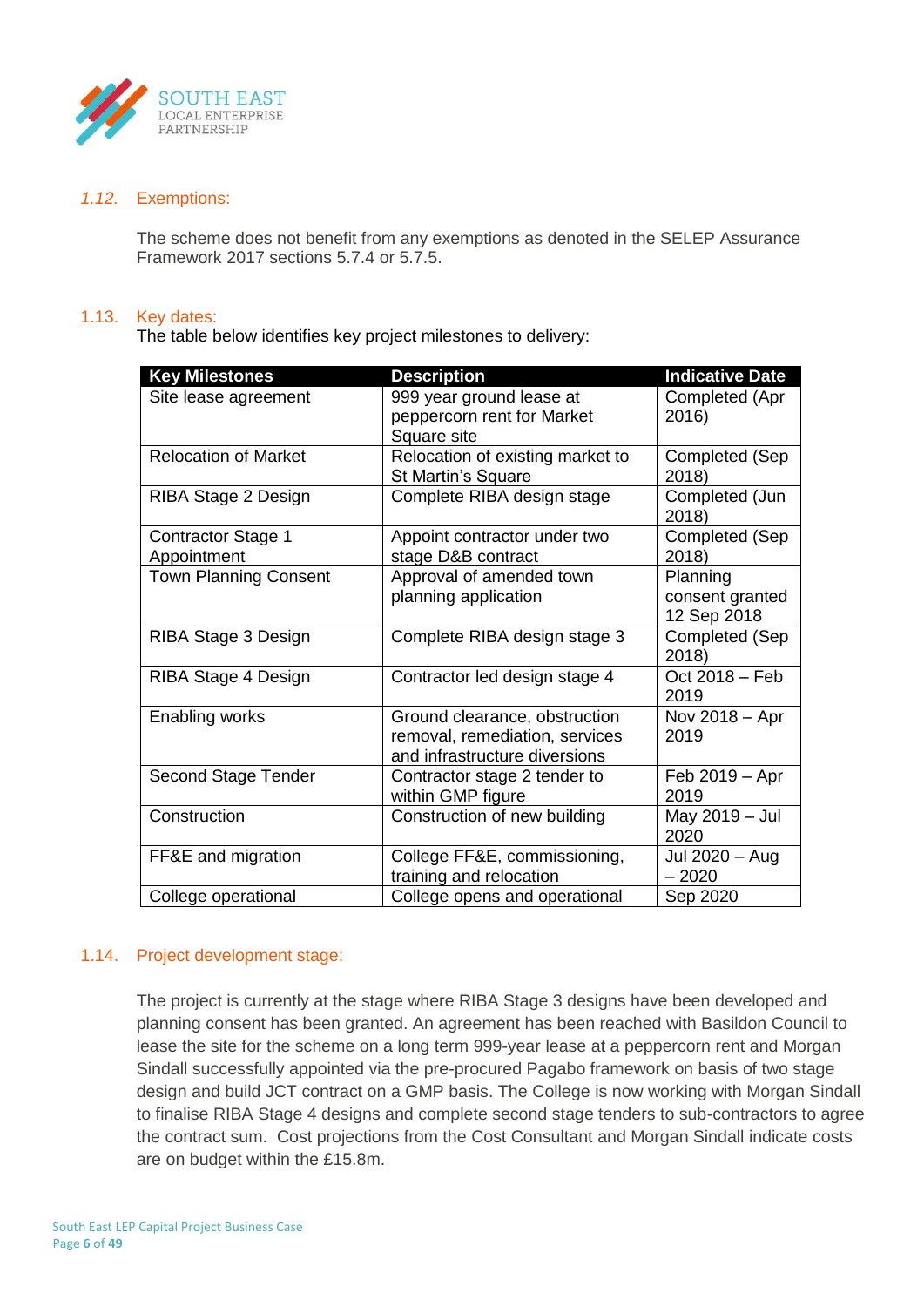

SELEP funding is only required for the construction stage of the project. All other development stages have or are being funded by the College directly. SELEP funding will be expended on contributing to the capital build costs of the new building.

| Project development stages completed to date       |                                                                                                  |                                                             |                     |                                                     |  |  |
|----------------------------------------------------|--------------------------------------------------------------------------------------------------|-------------------------------------------------------------|---------------------|-----------------------------------------------------|--|--|
| <b>Task</b>                                        | <b>Description</b>                                                                               | <b>Outputs achieved</b>                                     | <b>Timescale</b>    |                                                     |  |  |
| Site lease agreement                               | 999-year ground lease<br>at peppercorn rent for<br>Market Square site                            | Lease terms agreed<br>with Council                          |                     | Completed<br>(Apr<br>2016)                          |  |  |
| <b>Relocation of Market</b>                        | Relocation of existing<br>market to St Martin's<br>Square                                        | Market<br>relocation<br>completed                           |                     | Completed<br>(Sep<br>2018)                          |  |  |
| RIBA Stage 2 Design                                | Complete RIBA design<br>stage                                                                    | <b>RIBA</b><br>Stage<br>designs completed                   | $\overline{2}$      | Completed<br>(Jun<br>2018)                          |  |  |
| $\mathbf{1}$<br>Contractor<br>Stage<br>Appointment | Appoint contractor<br>under two stage D&B<br>contract                                            | Morgan<br>appointed<br>preferred contractor                 | Sindall<br>as       | Completed<br>(Sep<br>2018)                          |  |  |
| <b>Town Planning Consent</b>                       | Approval of amended<br>town<br>planning<br>application                                           | Planning<br>consent<br>achieved                             |                     | Planning<br>consent<br>12<br>Sep<br>granted<br>2018 |  |  |
| RIBA Stage 3 Design                                | Complete RIBA design<br>stage 3                                                                  | <b>RIBA</b><br>Stage<br>$\overline{2}$<br>designs completed |                     | Completed<br>(Sep<br>2018)                          |  |  |
| RIBA Stage 4 Design                                | Contractor led design<br>stage 4                                                                 | Oct 2018 - Feb 2019                                         |                     | Completed<br>(March<br>2019)                        |  |  |
| Project development stages to be completed         |                                                                                                  |                                                             |                     |                                                     |  |  |
| <b>Task</b>                                        | <b>Description</b>                                                                               |                                                             | <b>Timescale</b>    |                                                     |  |  |
| Enabling works                                     | Ground clearance, obstruction removal,<br>remediation, services and infrastructure<br>diversions |                                                             | Nov 2018 - Apr 2019 |                                                     |  |  |
| Second Stage Tender                                | Contractor stage 2 tender to within GMP<br>figure                                                |                                                             |                     | Feb 2019 - Apr 2019                                 |  |  |
| Construction                                       | Construction of new building                                                                     |                                                             |                     | May 2019 - Jul 2020                                 |  |  |
| FF&E and migration                                 | College FF&E, commissioning, training<br>and relocation                                          |                                                             |                     | Jul 2020 - Aug - 2020                               |  |  |
| College operational                                | College opens and operational                                                                    |                                                             |                     | Sep 2020                                            |  |  |

## 1.15. Proposed completion of outputs:

*[Include references to previous phases / tranches of the project (link to the SELEP website) and to future projects to be funded by SELEP. Please see SELEP Programme for more information.]*

The outputs for this project are linked only to this project. They involve no previous phases, nor are they dependent on future stages or phases. The project does, however, contribute towards the Basildon Town Centre highways improvements strategy part funded by SELEP through its contribution to the infilling of the underpass and new surface level crossings on Southernhay.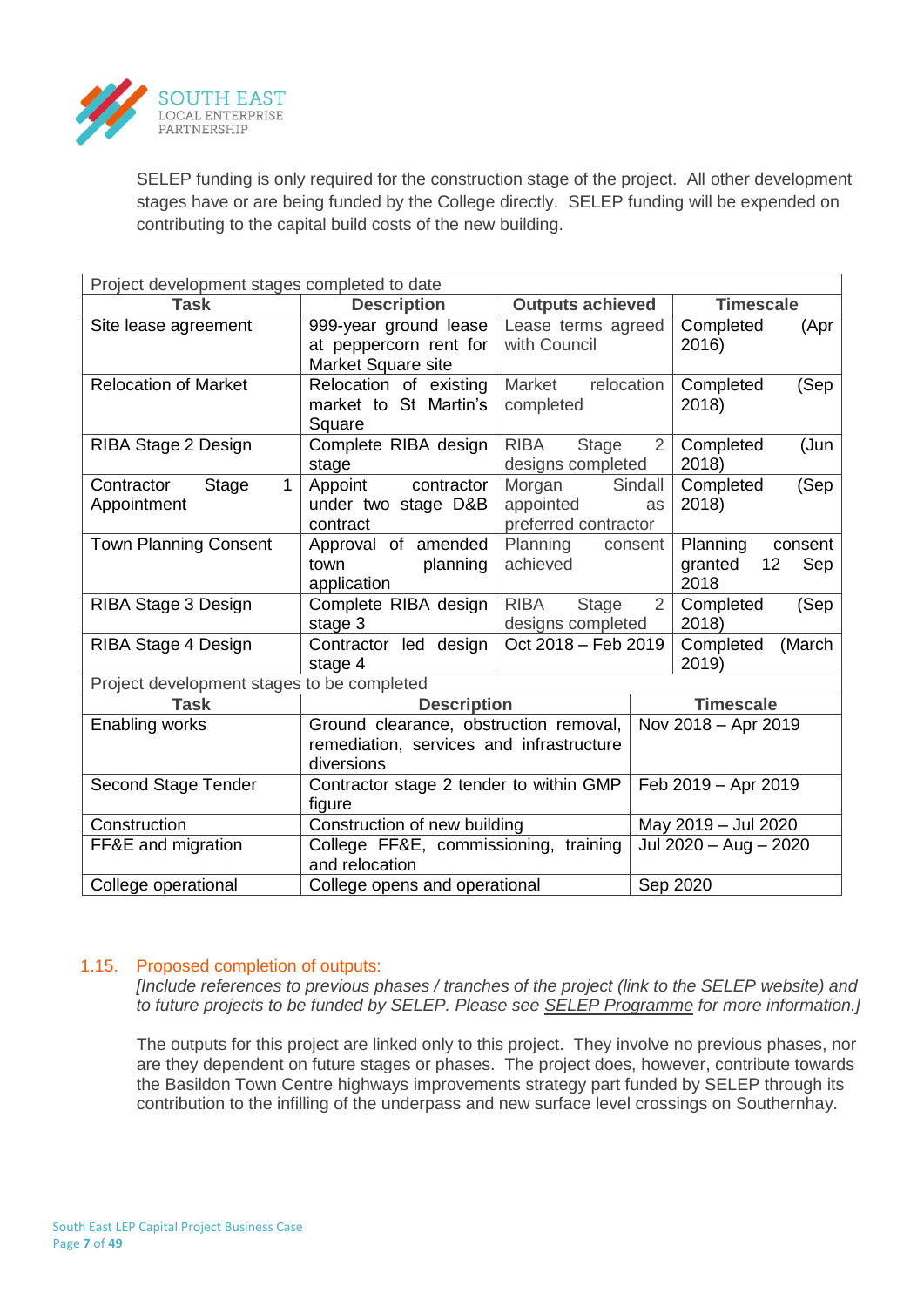

The new campus as proposed will be operational by September 2020. At this point the 3,200 sqm (GIA) of new floorspace will have been delivered and the additional learner and employment outputs will commence with a gradual build up on benefits over the early years of operation to the point where the facility is operating at full capacity within 4 years of reaching practical completion (2023/24). These outputs will then continue in perpetuity for the lifetime of the new asset, estimated to be 60 years.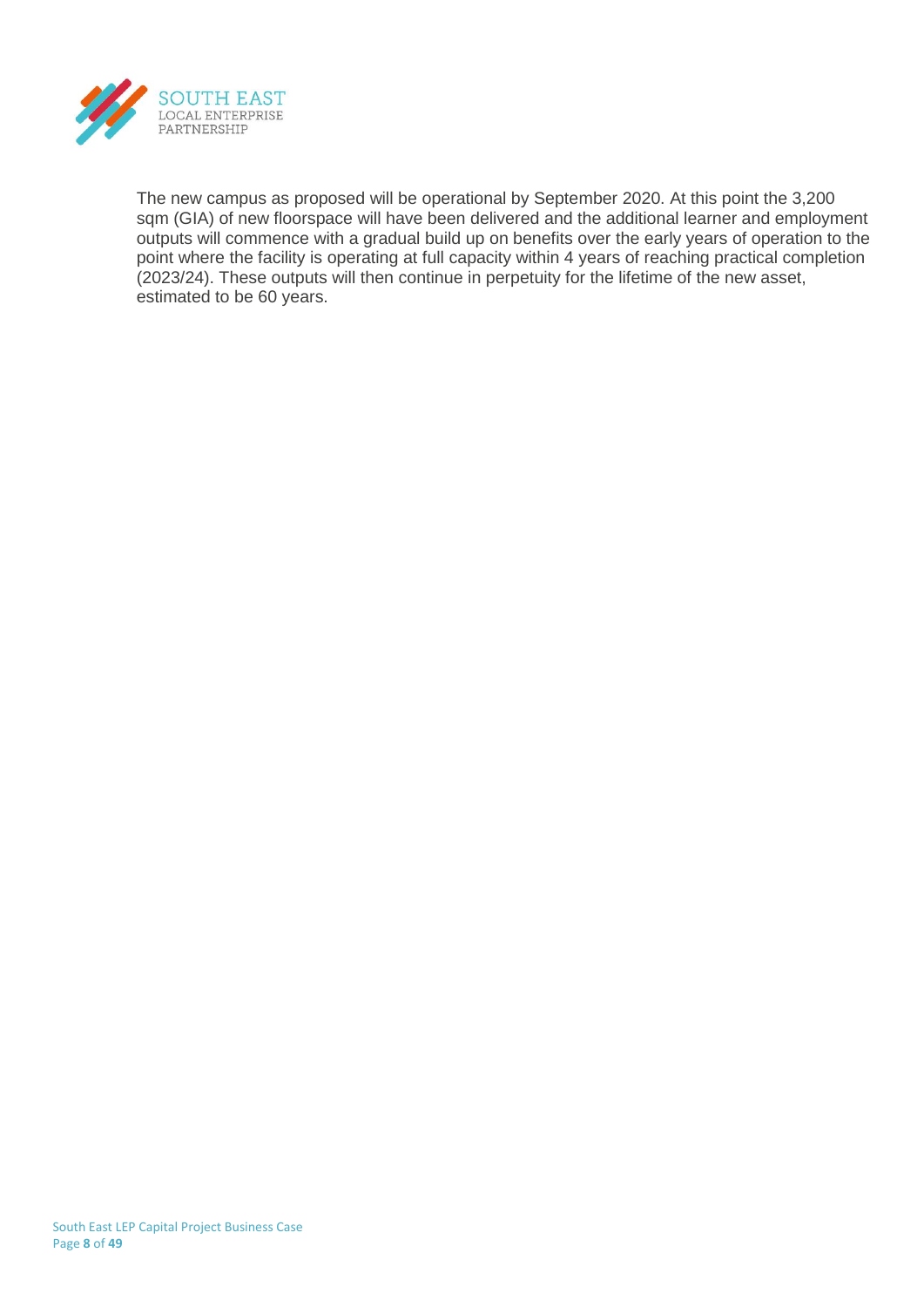

## 2. STRATEGIC CASE

*The Strategic Case should present a robust case for intervention, and demonstrate how the scheme contributes to delivering the SELEP Strategic Economic Plan (SEP) and SELEP's wider policy and strategic objectives. It includes a rationale of why the intervention is required, as well as a clear definition of outcomes and the potential scope for what is to be achieved.*

*The outlook and objectives of the Strategic Case need should, as far as possible, align with the Monitoring and Evaluation and Benefits Realisation Plan in the Management Case.*

## *2.1.* Scope / Scheme Description:

In line with the national, regional and local skills requirement for highly skilled, high level technicians and professionals, South Essex College has developed a College wide curriculum and Estates Strategy which focuses on establishing Centres of Professional and Technical specialisms at each of its campuses.

This project will take the College a step closer to reaching that ambition through establishing a specialist campus in Basildon Town Centre, concentrating on delivery of high quality, industry relevant, high level training facilities to support the Digital Technology Sector.

The need for this centre is clearly articulated in section 2.4 below.

The new campus will provide programmes from Level 2 through to Level 6 (Full Honours Degrees). We will be developing the new 'T' Levels in Digital Technologies, growing our Apprenticeship offer and will deliver a number of Degree programmes to provide young people and adults with the skills required by both local and regional employers.

The key strategic objectives for this development are:

- 1. To provide high quality state of the art learning and training facilities in Basildon Town Centre.
- 2. To increase the number of 16-18 year olds along the Thames Gateway undertaking STEM subjects in Digital Technology, including IT infrastructure and programming at Levels 3 and above.
- 3. To increase the number of adults across the Thames Gateway re-training and upskilling in the Digital Skills Sector at Levels 3 and above.
- 4. To increase Digital Apprenticeships at Levels 2-6.
- 5. Increase the number of women studying in the Digital Technologies Sector.
- 6. Provide opportunities for those from low socio-economic backgrounds to progress to high skilled technical roles.
- 7. Increase the number of young people and adults with learning difficulties and disabilities (SEND – Special Educational Needs and Disabilities) to access jobs in Digital Industries.
- 8. To raise the profile of Digital Technologies with school pupils across the Thames Estuary through the provision of taster and Saturday programmes delivered in this hi-tech environment.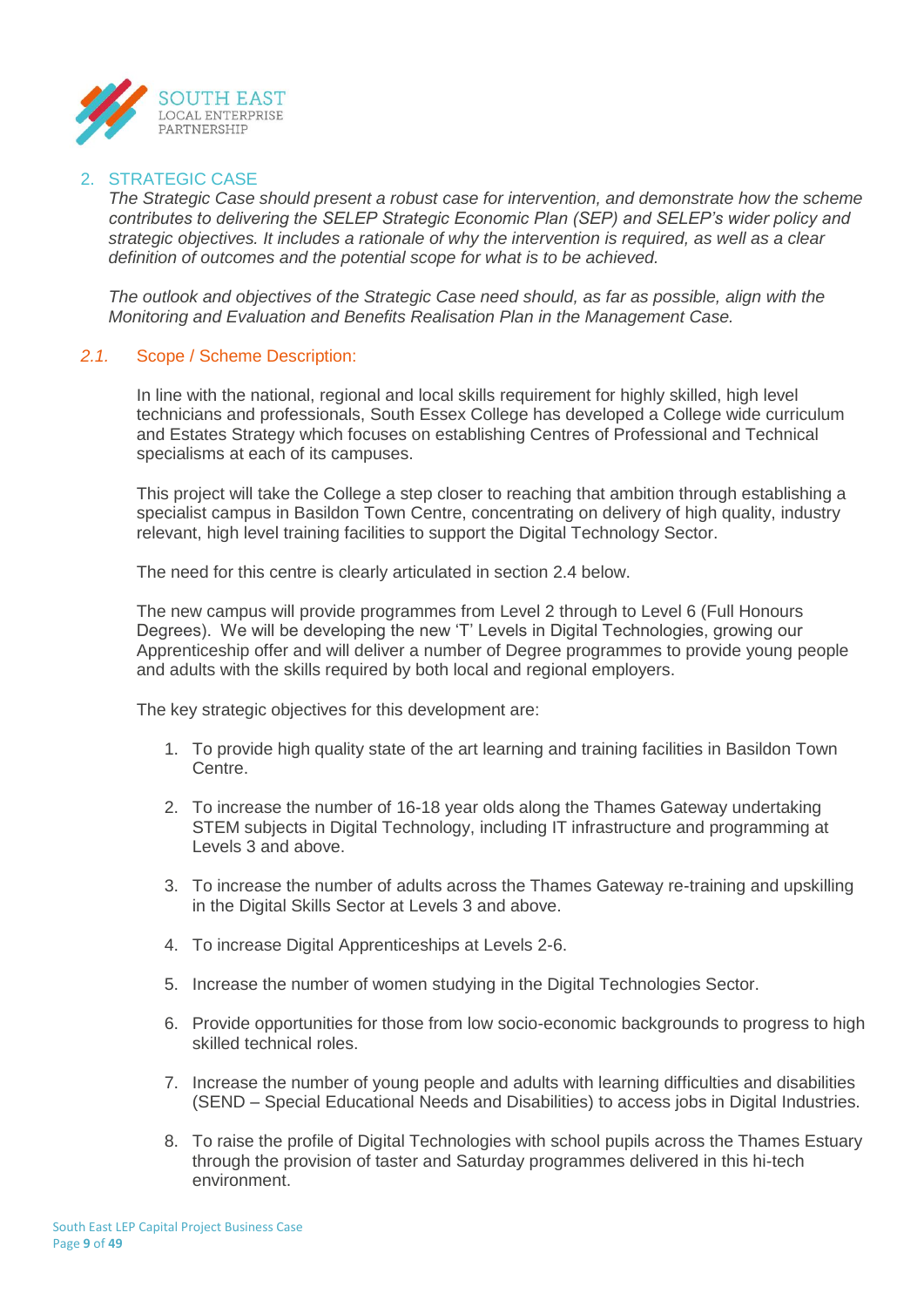

- 9. To contribute to the regeneration of Basildon Town Centre.
- 10. Support high value employment through skills acquisition, including at Level 4.
- 11. Support digital skills development as an 'enabling' skill to support other identified growth sectors.

The new centre will provide training in:

- Programming/Software Development
- Computing
- IT Infrastructure Planning and Maintenance
- Networking through the provision of a dedicated CISCO/Microsoft/Huawei Centre, which will offer vendor qualifications
- Digital Animation/Motion Capture
- Games Design/Development
- Social Media/Web Design

In addition, we will make the hi-tech facilities available to local businesses and industry in return for them providing guest lectures, work placements, mentoring etc. for the young people and adults studying at the campus.

The Town Centre Campus will be easily accessible from all parts of the Thames Estuary via the C2C trainline which has a station opposite the campus and the bus station which is located very close to the campus. Large numbers of our students already travel between the three main towns to access specialist curriculum and facilities.

### *2.2.* Location description:

Market Square is located in the heart of Basildon town centre, directly adjacent to the bus centre and across the road from Basildon mainline station which connects it to the wider South Essex area and the College's other hubs in Southend and Thurrock. As such it is located at an ideal public transport node.

The site is "L" shaped, primarily level in nature and extends to circa 0.54 hectares. To date, it has been occupied by Basildon Market (a series of canopies and timber construction kiosks) together with a public car park and public realm space. The site is accessed and dissected by two un-adopted highways and, pre-project, is in the freehold ownership of Basildon Town Centre Ltd (BTCM) – a not for profit organisation formed from the major landowners in the town centre for the benefit of the town. Historically BTCM has run the market and the car park whilst maintaining the roads and public realm. The market has been relocated to new purpose-built facilities outside the Council offices in St Martins Square.

Although developed as part of the wider Basildon new town scheme, relocation of the market and investigation on market square has revealed significant buried structures, areas of contaminated land, and a plethora of unmarked service routes which will require diversion (drainage, electrical, water and telecommunications). This is not ideal and surprising given the relatively recent development of Basildon as a town.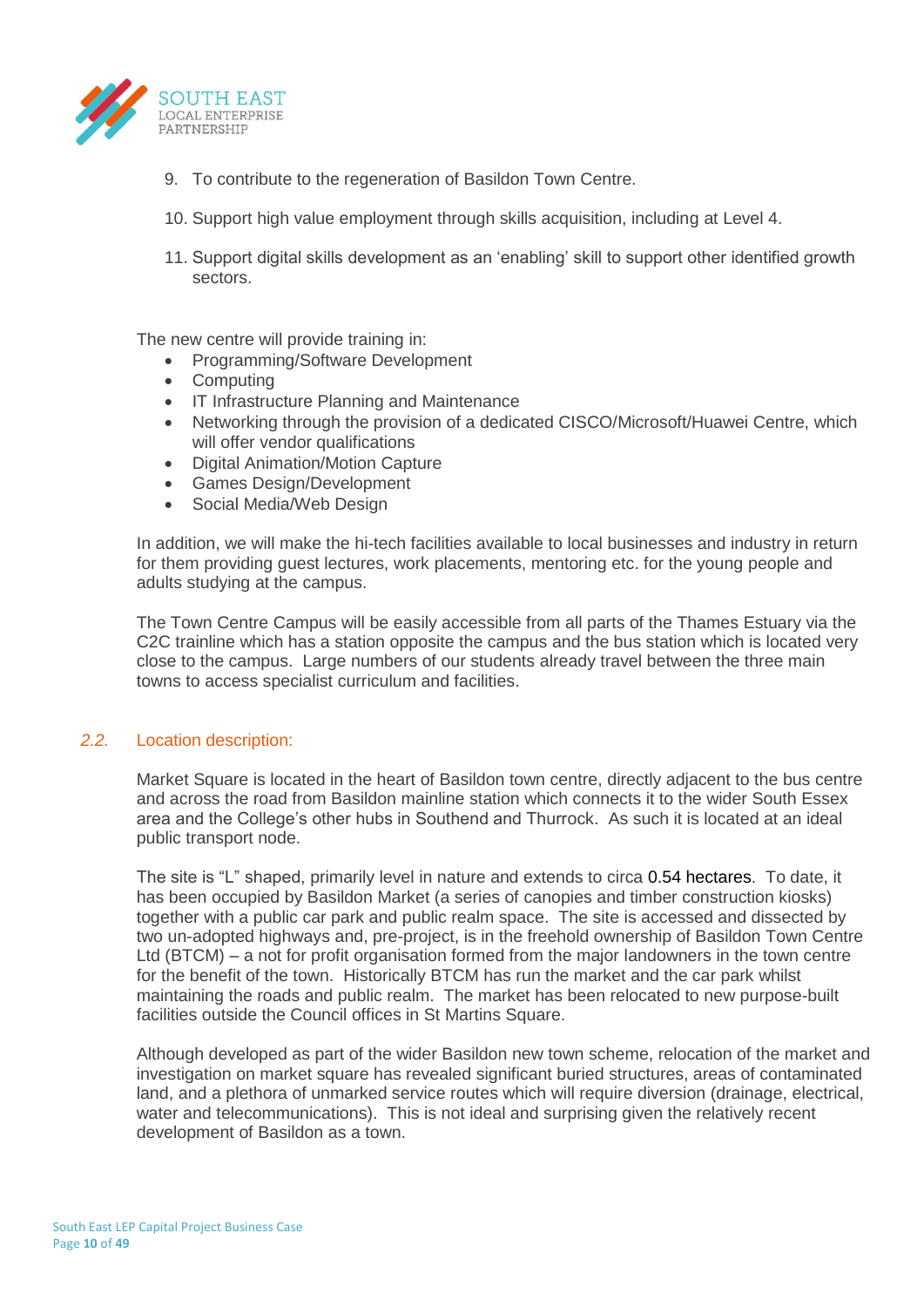

Bordered to the North and East by retail outlets, the site is bordered to the West by roadways and a further retail centre. To the South of the site is the Beehive public house, Colours Nightclub and an underpass across Southernhay which is infilled with new surface level crossings at similar timescales to the project and partly funded through S106 / unilateral undertaken contributions. Maps of the site are appended to this business case.

*[Describe the location (e.g. characteristics, access constraints etc.) and include at least one map; max. 1 page excluding map.]*

#### *2.3.* Policy context:

*[Specify how the intervention aligns with national/regional/local planning policies and the SELEP SEP; max. 3 pages.*

Demand for people with STEM skills is increasing globally. Many STEM workers are approaching retirement age. Some forecasts suggest around 7 million technical job openings will emerge between 2016 and 2025. Whilst demand for technical skills continues to increase, the number of people choosing to pursue technical careers continues to fall.

Skills shortages are particularly acute in technological occupations (Engineering and TECH) and for professionals.

There is an increasing global tech-talent market place which is characterised by an increasingly mobile population of skilled workers and young people.

Data coming from' Indeed' shows that Computer and Mathematical web-based job postings are between two and three times more likely to be clicked by international jobseekers than the average job in the US and UK.

One of the Government's Grand Challenges in its Industrial Strategy based on global trends is AI (Artificial Intelligence) and data – Putting the UK at the forefront of the AI revolution.

The UK Digital sector has grown rapidly in recent years. It contributes almost 9% of total UK GVA and employs 2.1 million people.

A shortage of suitable digital skills persists in the UK labour market which is a risk to business growth, innovation and broader societal development.

According to research by Tech Nation, there are 1.56 million jobs in Digital Tech Economy, covering all jobs in the Digital Tech Industries and digital tech jobs within Traditional Industries. This continues to outpace the rest of the economy: jobs grew 11.2% between 2011 and 2014 which is 2.8 x faster than the rest of the workforce.

Further growth in demand for digital content and services, in particular, is expected to drive expansion of the UK digital sector and is expected to need 1.2 million new workers between 2012 and 2022, to both support growth and replace those leaving the sector. This is equivalent to half the current workforce.

Only 17% of tech specialists are women which falls to only one in ten for programmers and software development professionals.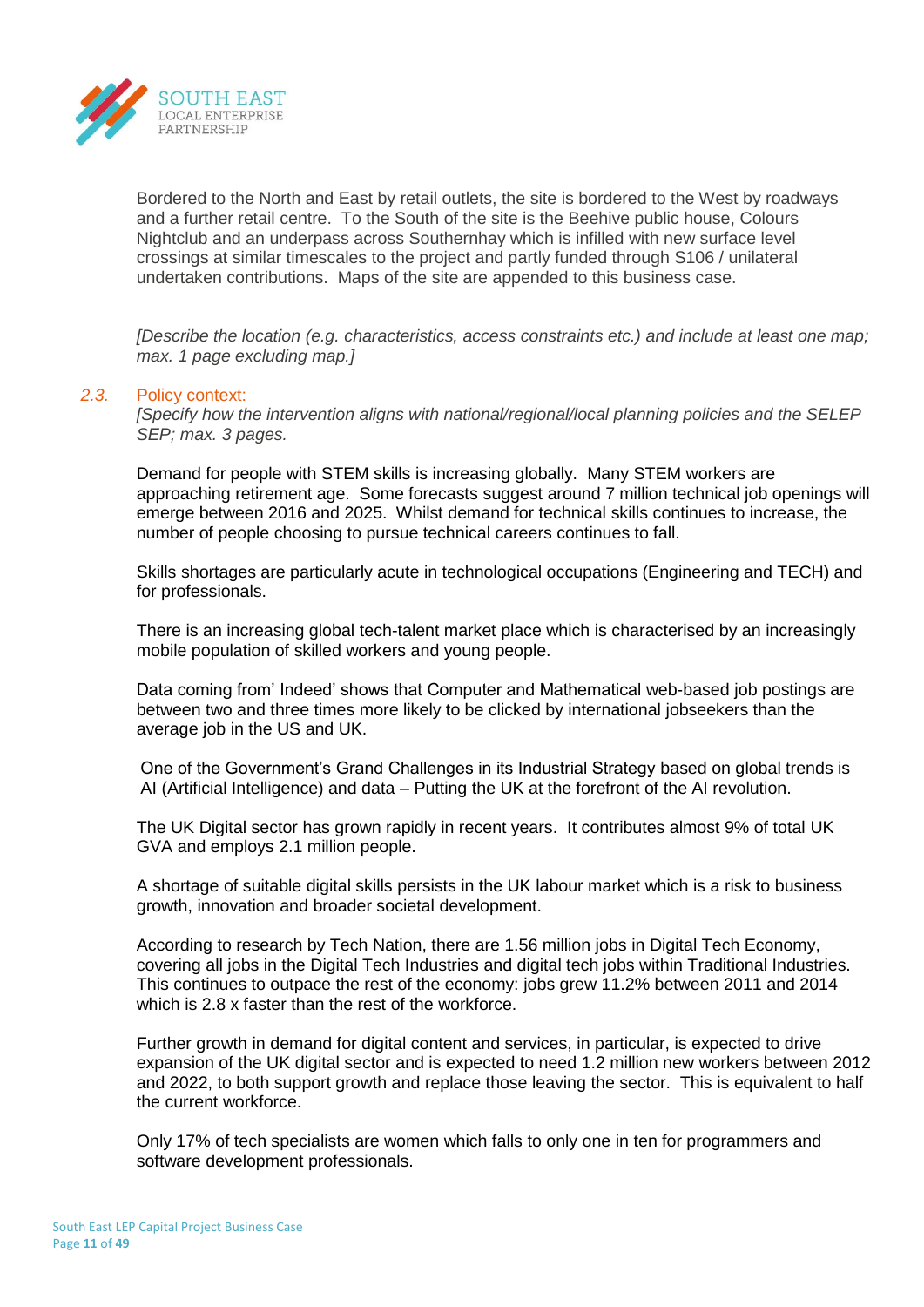

The predicted skills requirements in the UK Digital sector by 2025 are identified as:

|           |                                                    | Increase by: |
|-----------|----------------------------------------------------|--------------|
|           | <b>Technical Directors</b>                         | 37%          |
| $\bullet$ | <b>Specialist IT Managers</b>                      | 27%          |
|           | • IT Project/Programme Managers                    | 22%          |
|           | <b>Business Analysts and Systems Designers</b>     | 22.5%        |
|           | Programmers and Software Development Professionals | 47%          |
|           | Web Designers and Development Professionals        | 47%          |

These predicted growth areas do not include new technologies yet to be developed or the potential massive growth in virtual reality (VR) in many of our industries over the next 5 years.

Industry drivers for continued growth in digital ability include:

- Continued rapid technological change
- Economy-wide digitisation
- Increasing risk of cyber threats
- Convergence of content across platforms
- Mobile and cloud computing
- Big data
- Increased automation of routine tasks
- Social media
- New business models and collaborative platforms

This UK Digital Sector is a priority sector for growth with a clear Government focus to grow professionals to meet the requirements of the Digital revolution.

Digital Skills has been identified by SELEP as a major growth sector. In Greater Essex, Chelmsford, Basildon and Southend on Sea are identified as sector clusters. South Essex College serves two of these towns, and recruits students from the third.

In the SELEP area, Digital and Creative Industries employ 85,000 people in 19,700 enterprises and generate £2.5 billion in GVA (the largest GVA contribution of any LEP outside of London). There are 30,000 vacancies at present across SELEP.

The sector is made up of a high proportion of small and micro businesses, with many people being self-employed. In addition, many industries now require digital skills, but they are not "digital companies".

The major sectors in Greater Essex are Computing Consultancy activities, Computer Programming and Specialised Design activity. Basildon alone, where the campus will be based, has 705 Creative Digital enterprises.

In the South East region Basildon has the largest cluster of employees (6,145 in this sector), which is why we are developing this specialist campus in this location.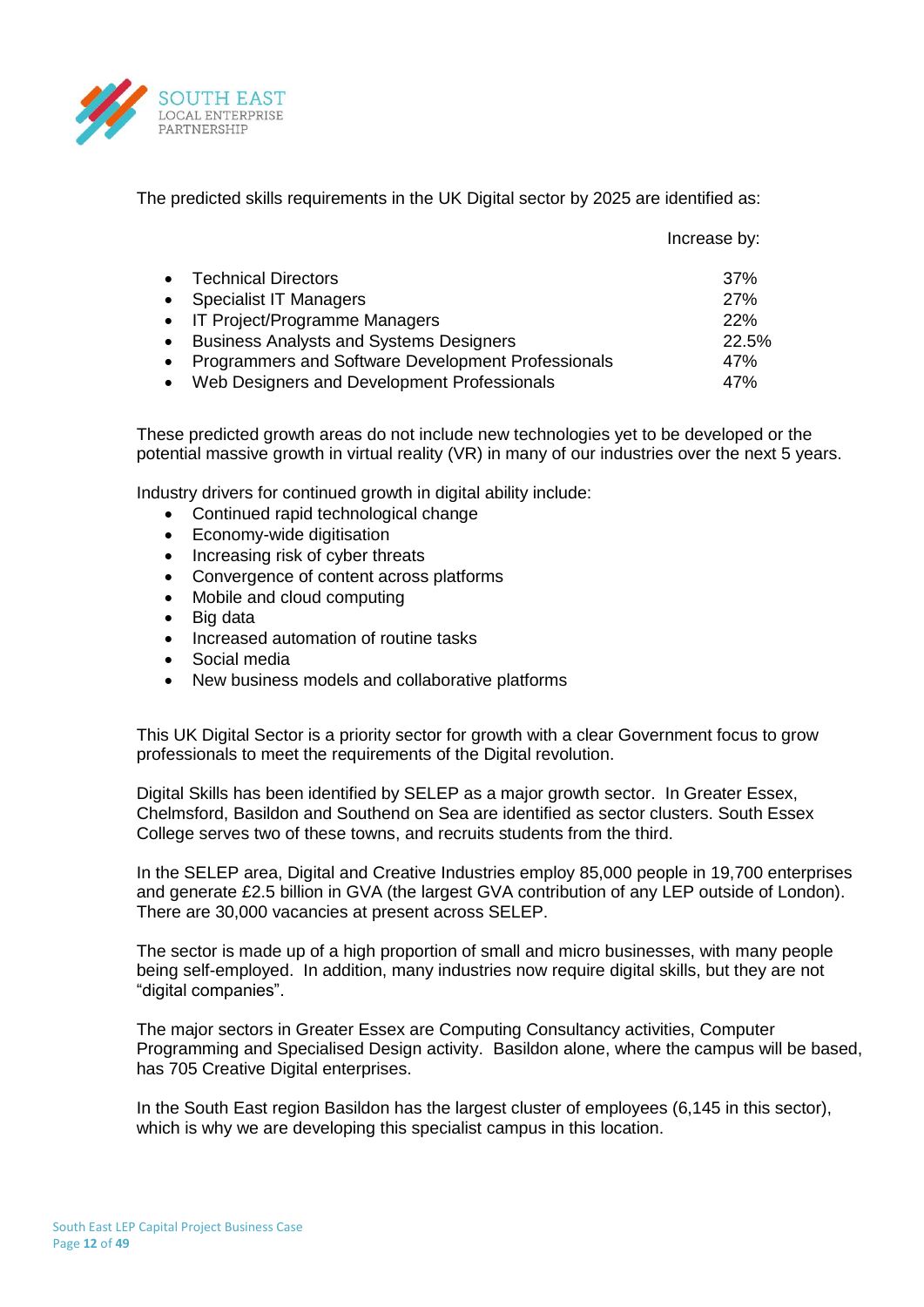

Basildon is a centre for growth in Essex. IT, Digital and Creative is the sector with the highest number of unfilled vacancies. Basildon has seen a very large increase in small and micro enterprises many of which are within this sector. Basildon have identified this sector as a priority sector for growth within the Borough with the ambition to make it a 'digital destination' for companies. The development of this campus in Basildon Town Centre will provide a focal point for this ambition creating highly skilled adults and young people available to grow and develop this sector.

The South East LEP is currently in process of publishing an updated SEP and the 2014 version remains the currently most up to date published version. This identifies the following challenges, opportunities and priorities in relation to Essex specifically which this proposed scheme fully aligns with and supports:

- Identifies the digital, cultural and creative sector as one of five priority sectors within Essex
- Invest in a portfolio of capital projects that will cement Essex's competitive advantage in key sectors and positions its skills infrastructure to support future growth
- Essex has a significant amount of opportunity for economic and employment growth large offshore developments off our north coast, advanced medical technologies in the mid and west, a rapidly growing care industry, a thriving creative sector and opportunity for advancements in IT and Big Data.
- Our goal is to develop a workforce and a network of education and skills provision that is responsive to the needs of local business. This will ensure that local businesses, particularly those in STEM-related sectors, can access the skills they need to grow and that our residents can fulfil their ambitions.
- STEM facilities in mid Essex, supporting engineering, manufacturing, creative and capitalising on innovation and entrepreneurial skills
- Too few apprenticeships and vocational training opportunities are in STEM-related sectors;
- Much of our activity to date has been in response to a mismatch between the availability of skills provision and the needs of growth sectors, and the need to create pipelines through a clear vocational pathway to employment and higher education.

Smaller schemes: *(less than £2 million) are required to complete this section in line with the scale of the scheme; max. 1 page]*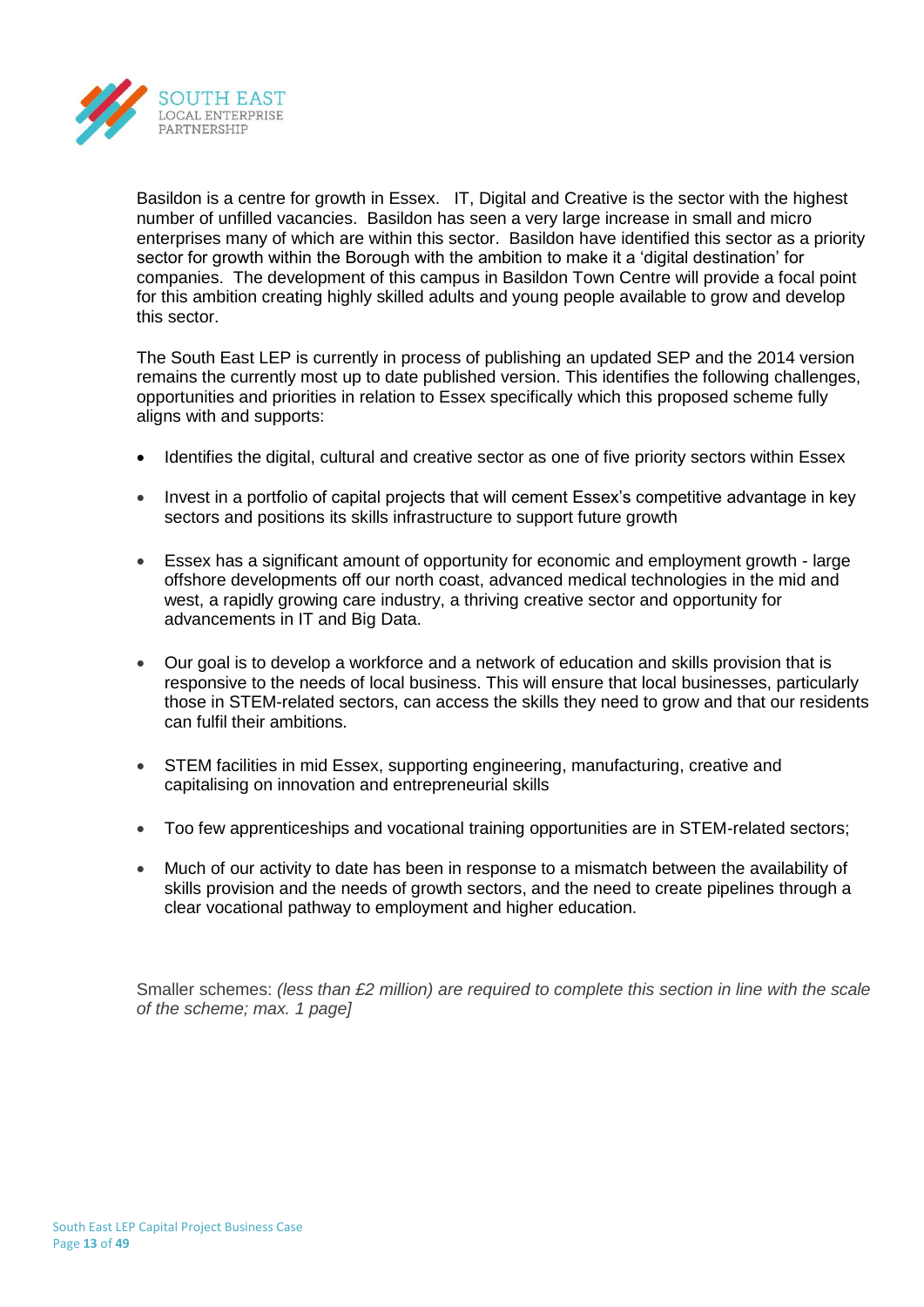

## *2.4.* Need for intervention:

*[Specify the current and future context and articulate the underlying issues driving the need for intervention referring to a specific market failure, need to reduce externalities, Government redistribution objectives etc.; max. 2 pages.]*

The market analysis and assessment of skills need in Section 2.3 clearly identifies a need for increased skills in the Digital Sector across both SELEP and within Greater Essex.

There are already skills shortages without the predicted growth as digital companies begin to move from East London out into Essex or the increasing requirements in non-tech companies to improve their productivity through digitisation.

Digital communications infrastructure and technology are transforming the workplace and digital technologies are now a cross cutting theme in many other sectors, including Health and Care, Education, Leisure and Tourism and Construction with new building techniques.

This campus will contribute to filling the identified skills gaps by providing training from Level 2 through to Level 6 in a wide range of technical and digital skills.

We will train those who will work on establishing and maintaining IT and digital infrastructure to those who can programme and develop the software to meet the ever growing demand.

It will contribute skills to a range of sectors including:

- Web Development
- IT Networking
- Software Development
- IT Support
- Graphic Design
- Animation
- Games and Entertainment

Providing a specialist centre for Digital Technologies will help raise the profile of the industry alongside exciting young people about the industry and its potential as a career route.

As part of the development we will develop opportunities and provision which focuses on attracting non-traditional recruits (particularly women and those with learning difficulties and disabilities) into training by providing women friendly environments, child care support and a range of specialist expertise to support those with a range of specific support needs, particularly autism.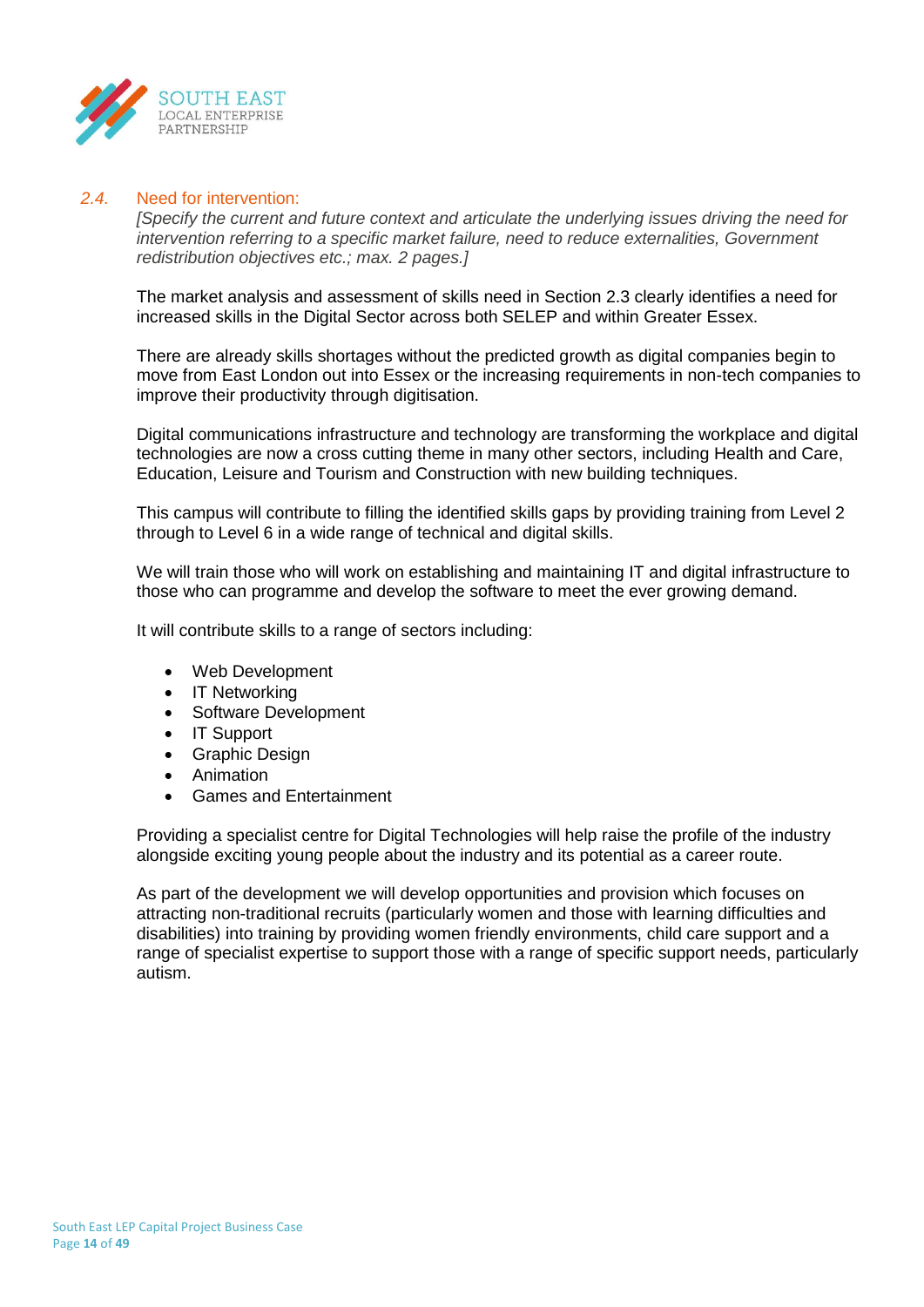

## 2.5. Sources of funding:

*[Promoters should provide supporting evidence to show that:*

- *all reasonable private sector funding options have been exhausted; and*
- *no other public funding streams are available for or fit the type of scheme that is being proposed*

*Public funding is regarded as a last resort. Promoters are encouraged to think carefully about and provide strong evidence that the intervention they are proposing has exhausted all other potential sources of funding and there is a genuine need for intervention from the public sector; max. 1.5 pages.]*

South Essex College embarked on a property transformation strategy in 2010 following the merger of South East Essex College and Thurrock & Basildon College. The strategy involves relocation of historical poorly located, poor condition and functionally unsuitable accommodation in Thurrock and Basildon to new, leading edge facilities matched to identified skills needs in associated town centres. Town centre locations next to public transport hubs not only improves access to those individual campus sites from the local catchment areas, it also joins the campuses via the C2C line enabling students to travel between campus sites to access leading educational provision and facilities across all the subject areas delivered by the College. Reducing duplication of provision at higher course levels means the associated facilities can be appropriately resourced.

Prior to embarking on the strategy, the College already had significant borrowings through investment in relocating and redeveloping its  $26,000m^2$  Southend campus against the same objectives as Thurrock and Basildon. The College's borrowing capacity was then maximised in delivering the £43m Thurrock campus redevelopment which opened in 2014. The market for borrowing in further education has subsequently been made more difficult post achieving this loan through general economic changes, but also through introduction of the insolvency regime in the sector and knock on effects. This makes any further borrowing by the College to meet the additional costs of the project unviable.

Working with Homes England and Basildon Council as strategic partners the College successfully obtained residential planning consent on its existing Nethermayne campus and adjacent Homes England land in 2014. The land was then successfully marketed by Homes England and sold to Redrow Homes under a sales contract which went unconditional in January 2018. This sale contract is for a fixed figure which delivers the £13.65m to fund the College capital contribution to this project. Funds from the sale are secure and in place to deliver the project but cannot be increased.

Along with the majority of colleges in the further education sector, the College does not operate on the basis of significant operational surpluses which could be vired to offset the project funding shortfall. In combination with already maximised borrowing and a fixed asset receipt, the inability to fund the project funding shortfall from operational surpluses means the College has exhausted all alternative sources of funding bar this grant application as there are no other grant / bid process available.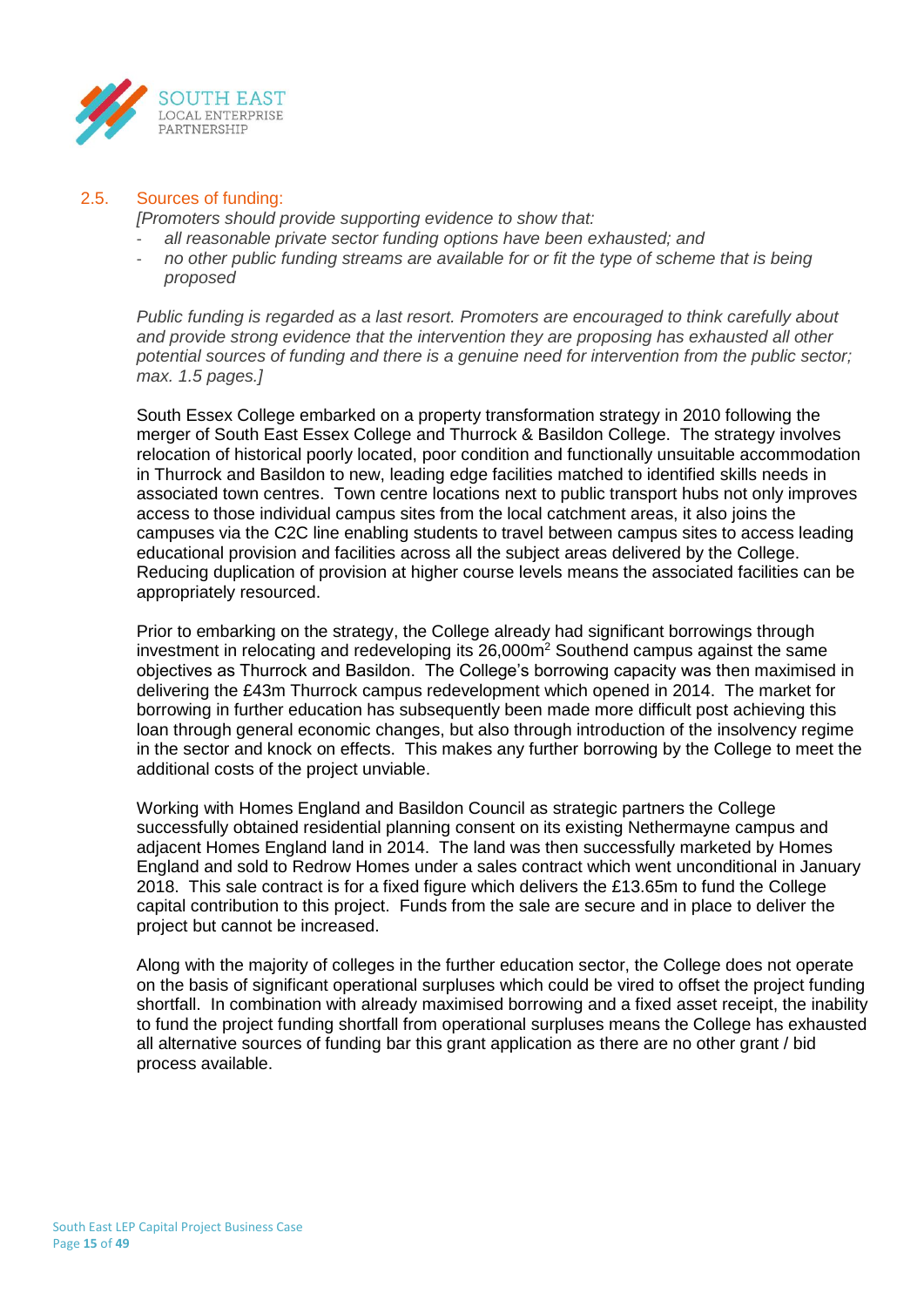

A summary of the project funding sources is presented below:

| <b>Funding</b><br>source      | Amount (£) | <b>Flexibility of funding scale</b><br>or profile                                                                                                                                                                                                                                                  | Constraints, dependencies<br>or risks and mitigation                                                                                                                                                                                                                                                                 |
|-------------------------------|------------|----------------------------------------------------------------------------------------------------------------------------------------------------------------------------------------------------------------------------------------------------------------------------------------------------|----------------------------------------------------------------------------------------------------------------------------------------------------------------------------------------------------------------------------------------------------------------------------------------------------------------------|
| South Essex<br>College        | £13.65m    | There is no flexibility in the<br>value, as this is funded<br>through the<br>Nethermayne<br>campus land<br>sale<br>receipt<br>which is fixed.                                                                                                                                                      | The sale contract became<br>unconditional<br>January<br>in<br>the<br>2018.<br>Funding<br>for<br>scheme is in place through<br>two avalised promissory notes<br>issued by Barclays Bank. This<br>funding is formally committed<br>to the delivery of this scheme<br>and has been approved for<br>such by the College. |
| <b>SELEP</b>                  | £2.15m     | Unknown at this stage. The<br>seeking<br>College<br>the<br>is<br>minimum level of SELEP<br>funding required to unlock<br>delivery based on the current<br>capital cost estimates which<br>have been developed to RIBA<br>Stage<br>$\overline{3}$<br>and<br>cannot<br>realistically be scaled back. | SELEP funding is ultimately<br>dependent upon the SELEP<br>approval of the College's<br>business case for investment.<br>There are no other known<br>critical<br>dependencies/constraints<br>to<br>delivery.                                                                                                         |
| <b>Total project</b><br>value | £15.8m     |                                                                                                                                                                                                                                                                                                    |                                                                                                                                                                                                                                                                                                                      |

# *2.6.* Impact of non-intervention (do nothing):

Should this bid for LGF funding support not be successful the College would proceed with the project but, given the inability to reduce the scale of the project, the scope of fit out and industry level equipment would need to be significantly reduced (the specification is not ostentatious in any way to start with). It may be possible to reduce the level of fit out within the building or the equipment provided within the building but not to the levels involved to offset the loss of the grant funding sought through this bid. Furthermore, both of these actions would seriously and significantly reduce the overall student experience and success of the project leading to reduced recruitment, retention and success rates.

Ground conditions, remediation, obstruction removal and utilities diversions cannot be avoided. Whilst allowances were made in the cost plan based on information available at the time, the level of obstructions and diversions now apparent from work at St Martins Square and extensive surveys of Market Square as the market transferred could not realistically have been foreseen. As with all public sector projects funding levels are constrained and the specification for the building is already effective and cost efficient.

In the unlikely event the College did not proceed with the project at all, the existing Nethermayne campus has already been sold and must be vacated by the end of 2020. Hence in this scenario this key education provision in terms of both the key STEM academic subjects and access to FE education in Basildon town centre itself would be lost.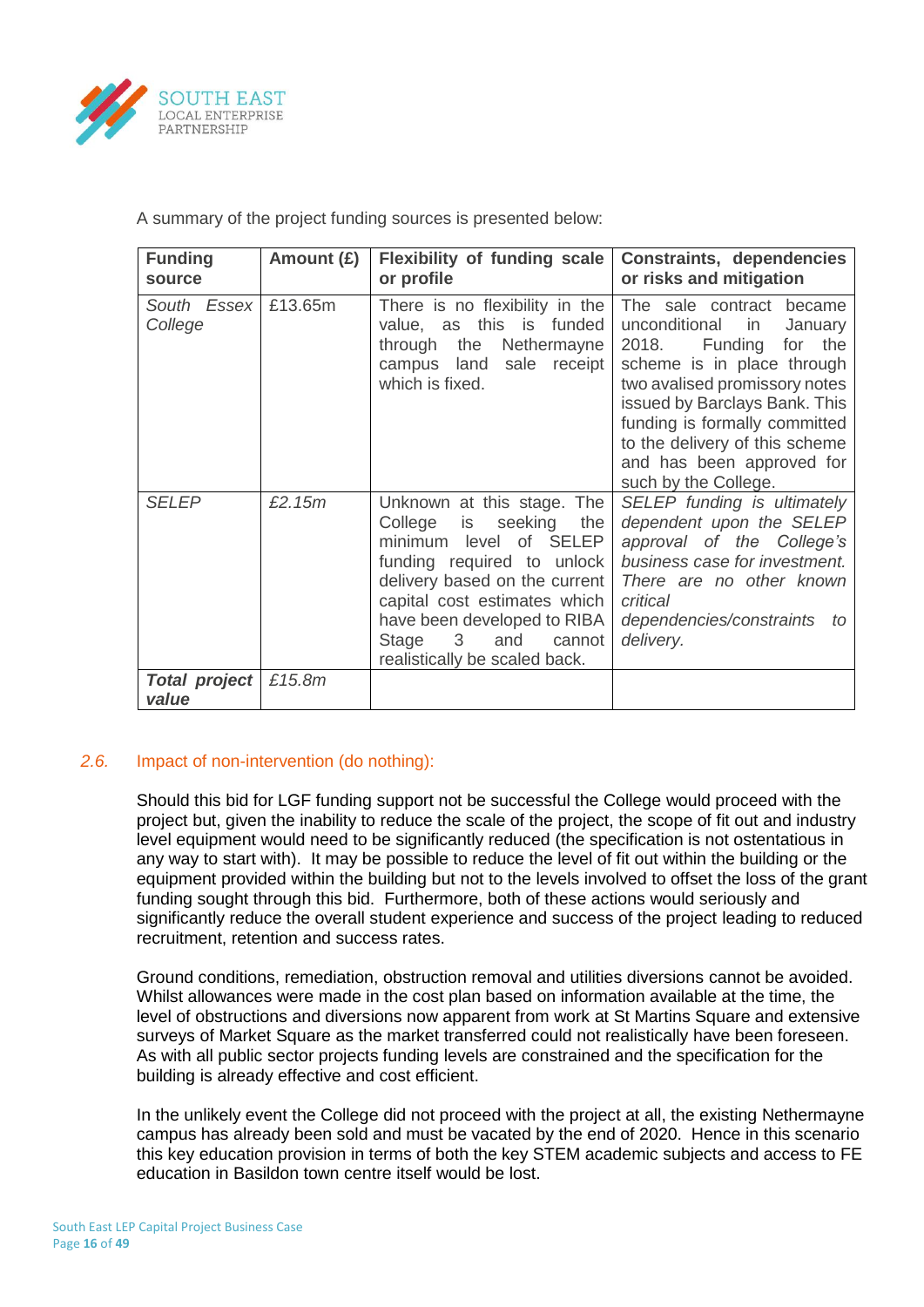

The College and partners have worked extensively and hard to make the project possible, overcoming many significant hurdles to get this far. Without the SELEP funding however, there is the real potential for this project to fail and the extensive benefits identified by numerous public and private bodies not to be delivered.

## *2.7.* Objectives of intervention:

*[Outline the primary objectives of the intervention in the table below, and demonstrate how these objectives align with the problems presented in the Need for Intervention section.*

*Project Objectives (add as required)*

- 1) To provide high quality state of the art training facilities in Basildon Town Centre.
- 2) To increase the number of 16-18 year olds along the Thames Gateway undertaking STEM subjects in Digital Technology, including IT infrastructure and programming at Levels 3 and above.
- 3) To increase the number of adults across the Thames Gateway re-training and upskilling in the Digital Skills Sector at Levels 3 and above.
- 4) To increase Digital Apprenticeships at Levels 2-6.
- 5) Increase the number of women studying in the Digital Technologies Sector.
- 6) Provide opportunities for those from low socio-economic backgrounds to progress to high skilled technical roles.
- 7) Increase the number of young people and adults with learning difficulties and disabilities (SEND) to access jobs in Digital Industries.
- 8) To raise the profile of Digital Technologies with school pupils across the Thames Estuary through the provision of taster and Saturday programmes delivered in this hi-tech environment.
- 9) To contribute to the regeneration of Basildon Town Centre.
- 10) Support high value employment through skills acquisition, including at Level 4.
- 11) Support digital skills development as an 'enabling' skill to support other identified growth sectors

### *Problems or opportunities the project is seeking to address (add as required)*

- 1) Provision of hi-tech industry standard training opportunities in Thames Estuary Corridor
- 2) Lack of skilled people to fill employer vacancies
- 3) Lack of training opportunities at Level 4 and above
- 4) Raise the profile of careers in the IT and Digital Industries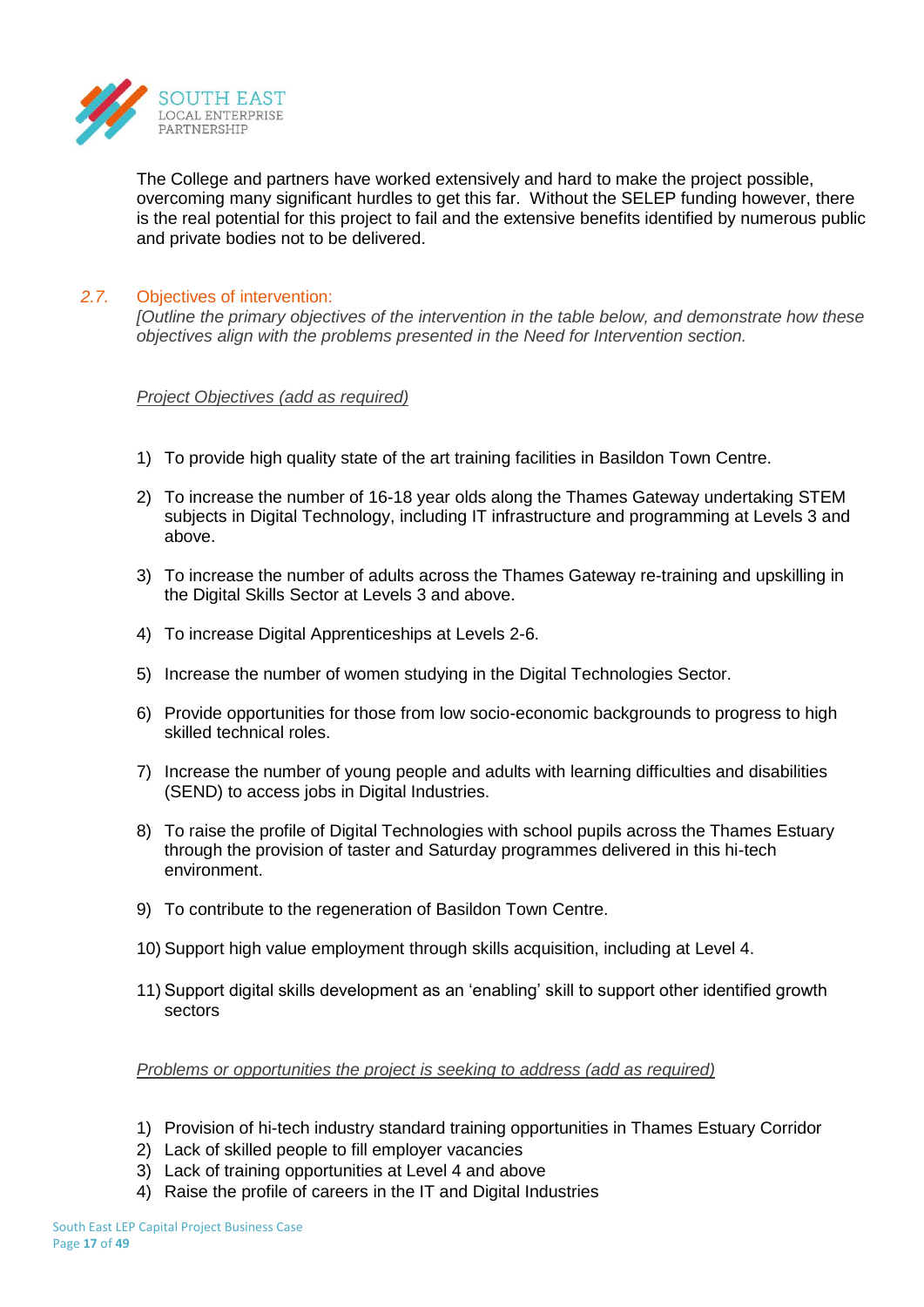

- 5) Contribute to the regeneration of Basildon Town Centre
- 6) Establish Basildon as a Hub in South Essex for Digital Companies

*[Complete the following using a system of 0,*  $\checkmark$ *,*  $\checkmark\checkmark$ *,*  $\checkmark\checkmark$  *which maps the objectives to their in ability to address each problem. Add rows and columns as required and note not all sections of the table may require completion; max. 1 page.]*

| Section 2.7         | Problems / opportunities identified in Need for Intervention section Support                                                                                                                                               |                                                                                              |                  |                   |            |                   |  |  |
|---------------------|----------------------------------------------------------------------------------------------------------------------------------------------------------------------------------------------------------------------------|----------------------------------------------------------------------------------------------|------------------|-------------------|------------|-------------------|--|--|
|                     |                                                                                                                                                                                                                            | digital skills development as an 'enabling' skill to support other identified growth sectors |                  |                   |            |                   |  |  |
|                     | Problem /<br>Problem /<br>Problem /<br>Problem /<br>Problem /<br>Problem /<br><b>Opportunity 2</b><br><b>Opportunity 3</b><br><b>Opportunity 5</b><br><b>Opportunity 6</b><br><b>Opportunity 1</b><br><b>Opportunity 4</b> |                                                                                              |                  |                   |            |                   |  |  |
| <b>Objective 1</b>  | $\sqrt{}\sqrt{}$                                                                                                                                                                                                           | $\sqrt{\sqrt{}}$                                                                             | $\sqrt{\sqrt{}}$ | $\sqrt{}\sqrt{}$  | $\sqrt{v}$ | $\sqrt{}\sqrt{}$  |  |  |
| <b>Objective 2</b>  | $\sqrt{\sqrt{}}$                                                                                                                                                                                                           | $\sqrt{v}$                                                                                   | O                | $\sqrt{v}$        |            | $\sqrt{v}$        |  |  |
| <b>Objective 3</b>  | $\sqrt{}\sqrt{}$                                                                                                                                                                                                           | $\sqrt{v}$                                                                                   | $\sqrt{}\sqrt{}$ | $\sqrt{v}$        |            | $\sqrt{v}$        |  |  |
| <b>Objective 4</b>  | $\sqrt{}\sqrt{}$                                                                                                                                                                                                           | $\sqrt{\sqrt{}}$                                                                             | $\sqrt{v}$       | $\sqrt{\sqrt{}}$  |            | $\sqrt{v}$        |  |  |
| <b>Objective 5</b>  | $\sqrt{\sqrt{}}$                                                                                                                                                                                                           | $\sqrt{v}$                                                                                   | $\sqrt{\sqrt{}}$ | $\sqrt{\sqrt{}}$  |            | $\sqrt{v}$        |  |  |
| <b>Objective 6</b>  | $\sqrt{v}$                                                                                                                                                                                                                 | $\sqrt{v}$                                                                                   | $\sqrt{\sqrt{}}$ | $\sqrt{v}$        |            | $\sqrt{v}$        |  |  |
| <b>Objective 7</b>  | $\sqrt{}\sqrt{}$                                                                                                                                                                                                           | $\sqrt{\sqrt{}}$                                                                             | $\sqrt{v}$       | $\sqrt{v}$        |            | $\sqrt{}\sqrt{}$  |  |  |
| <b>Objective 8</b>  | $\sqrt{2}$                                                                                                                                                                                                                 | $\sqrt{\sqrt{2}}$                                                                            | O                | $\sqrt{\sqrt{2}}$ |            | $\sqrt{v}$        |  |  |
| <b>Objective 9</b>  | $\sqrt{}\sqrt{}$                                                                                                                                                                                                           |                                                                                              |                  | $\Delta$          | $\sqrt{v}$ | $\sqrt{\sqrt{2}}$ |  |  |
| Objective 10        | $\sqrt{}\sqrt{}$                                                                                                                                                                                                           | $\sqrt{\sqrt{}}$                                                                             | $\sqrt{v}$       | $\sqrt{v}$        |            | $\sqrt{v}$        |  |  |
| <b>Objective 11</b> | $\sqrt{}\sqrt{}$                                                                                                                                                                                                           | $\sqrt{v}$                                                                                   | $\sqrt{}\sqrt{}$ |                   |            | $\sqrt{v}$        |  |  |

#### *2.8.* Constraints:

*[Specify high level constraints or other factors such as social/environmental/financial/ developments/schemes/legal consents and agreements which may affect the suitability of the Preferred Option; max. 0.5 page.]*

Aside from achieving the SELEP grant funding, the only other constraint to successful implementation of the preferred option is achieving a successful compromise agreement with the adjacent land owner to the North. The Council acquired its interest in the site under S203 of the Town and Country planning act. This mitigates any injunctions preventing the development and means any compensation is limited to diminution in value rather than pure compensation for loss of light which should be a lower figure. The adjacent owner has also confirmed its willingness to work with the Council and College to reach an amicable agreement. Nevertheless the College's current intention is to seek a completed compromise agreement prior to commencing the main construction works. The College's professional team have estimated that the compensation costs could be in the region of between £275,000 and £300,000 and this cost has been allowed for within the project 'abnormals' line of the cost plan and also highlighted in the project risk register at this stage.

Other potential constraints to delivery from the outset which have now all been resolved include:

- Ground lease lease and agreement to lease appended to executed Landowners agreement.
- Town planning full planning permission granted at committee on  $12<sup>th</sup>$  September 2018.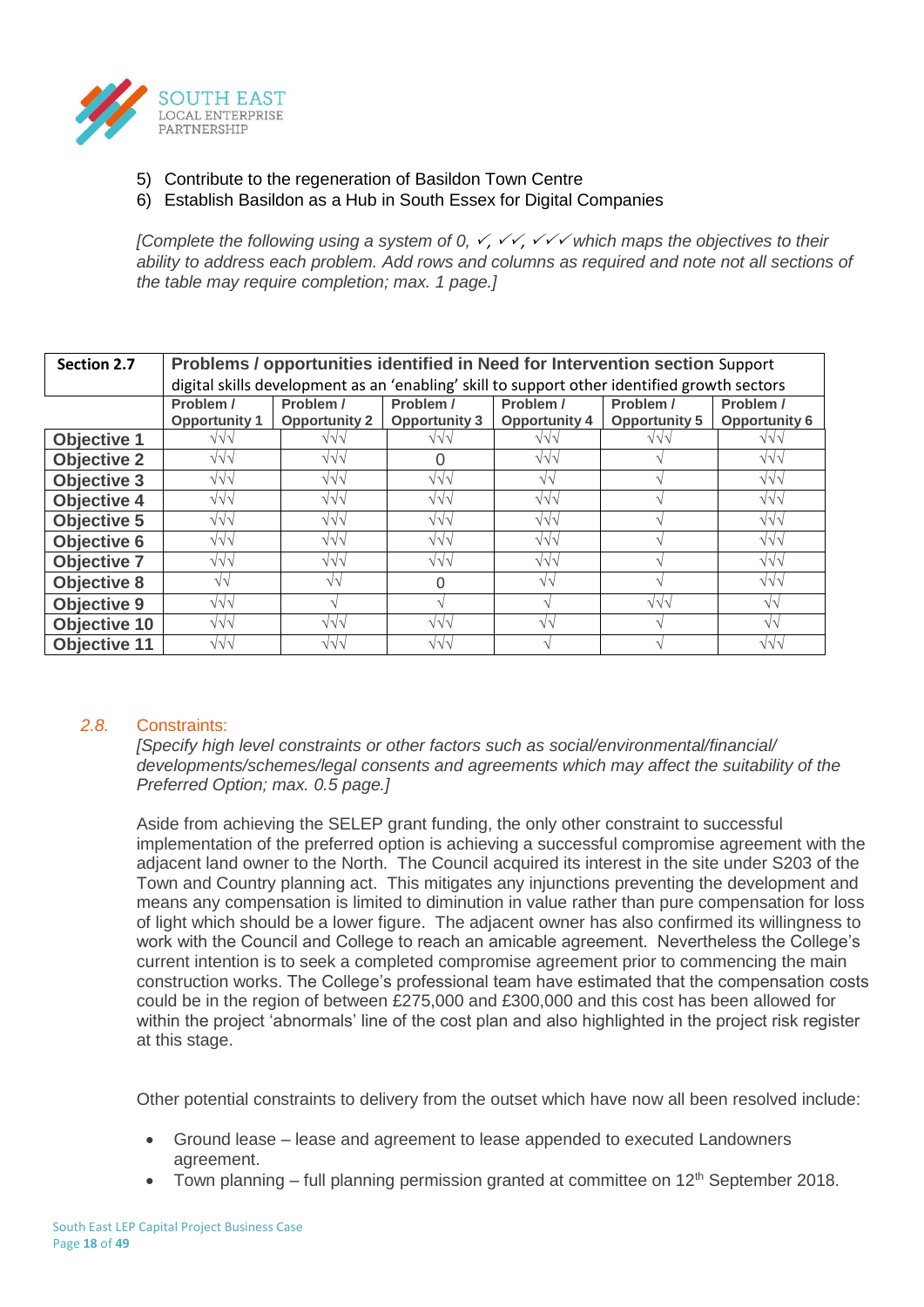

- S106 agreement achieved through a unilateral undertaking with fixed costs included in cost plan.
- Funding (excluding SELEP) Redrow sale agreement unconditional January 2018 and avalised promissory notes issued by Barclays Bank Plc the same day.
- Relocation of market successfully achieved by Basildon Council at the end of September 2018.
- Ground conditions and diversions identified and achievable through an enabling works package subject to confirmation of SELEP funding.
- Contractor appointment Morgan Sindall successfully appointed via Pagabo framework on basis of two stage design and build JCT contract on GMP basis.

## *2.9.* Scheme dependencies:

Aside from the compromise agreement in respect of rights to light the scheme is free from other dependencies.

## *2.10.* Expected benefits:

*[This section identifies scheme benefits (which will be achieved through delivering the scheme) which may not be valued in the Economic Case. Specify the extent of the scheme benefits referring to relevant economic, social, environmental, transport or other benefits. This is where any 'GVA based' estimates of benefits should be reported together with any dependent development (e.g. commercial or residential floorspace). Please reference the relevant section of the Economic Case where additional information regarding the assessment approach can be found; max. 0.5 page.]*

In addition to the direct skills benefits flowing from the project, the following qualitative benefits have and will be achieved through the project and wider Nethermayne scheme which is linked to this. These benefits have not been quantified/monetised at this stage

- Improved footfall in the town centre and impact on retail within the town centre. The College has experienced this before through developments in Southend and Grays where local retailers reported significant increases in activity and income following the College relocating to the town centre.
- Improved access to town centre from public transport nodes through the infilling of the underpass and creation of semi-pedestrianised links from the train station and bus node to the town centre.
- Improved public realm in the town centre as part of the scheme, the College is committing to hard landscape the adjacent plaza and pedestrian routes
- More sustainably accessible education provision in the town centre, resulting in increased use of sustainable transport modes
- New hard surfaced and floodlit air ambulance landing site on Nethermayne following closure of grass ad-hoc landing at Nethermayne.
- New primary school site and funding for associated school development on Nethermayne as part of wider scheme.
- Provision of cleared and serviced two acre expansion site for St Lukes Hospice site at Nethermayne.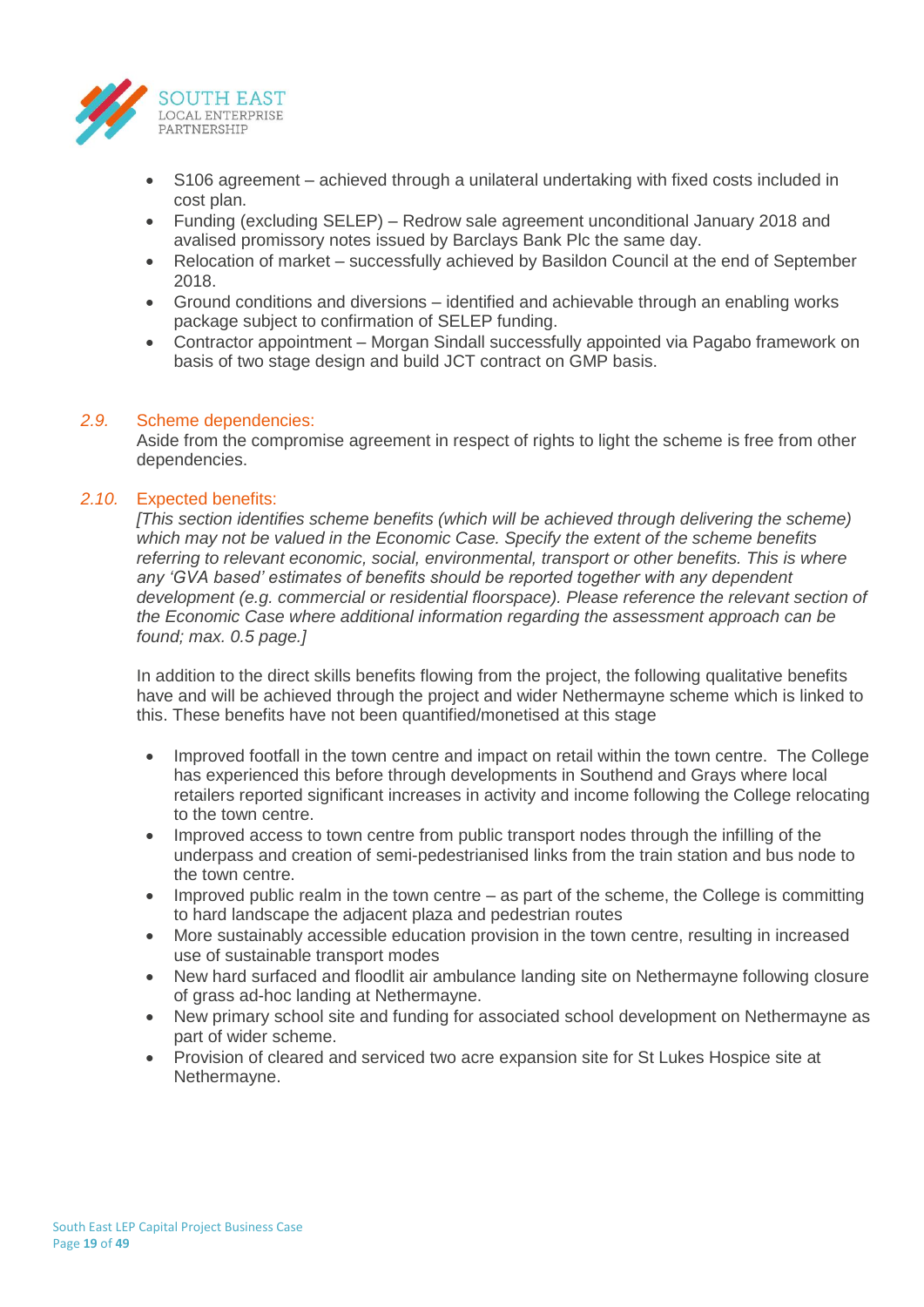

## *2.11.* Key risks:

*[Specify the key risks affecting delivery of the scheme and benefit realisation e.g. project dependencies, stakeholder issues, funding etc. Information on risk mitigation is included later in the template. This section should be kept brief and refer to the main risk register in the Management Case; max. 0.5 page.]*

Key risks to the scheme are outlined in bullet point form below:

- Rights to light compromise agreement and associated costs (although advice has been sought on these and an allowance made in the cost plan of £300,000 which is considered to be sufficient).
- Funding and programme implications in respect of ground obstructions, remediation, services and utilities diversions.
- Changes to client brief resulting in variations, delay and / or cost increase.
- Contractor design development and second stage tendering of works to figures within budget.
- Inability to secure an SELEP funding allocation to enable delivery.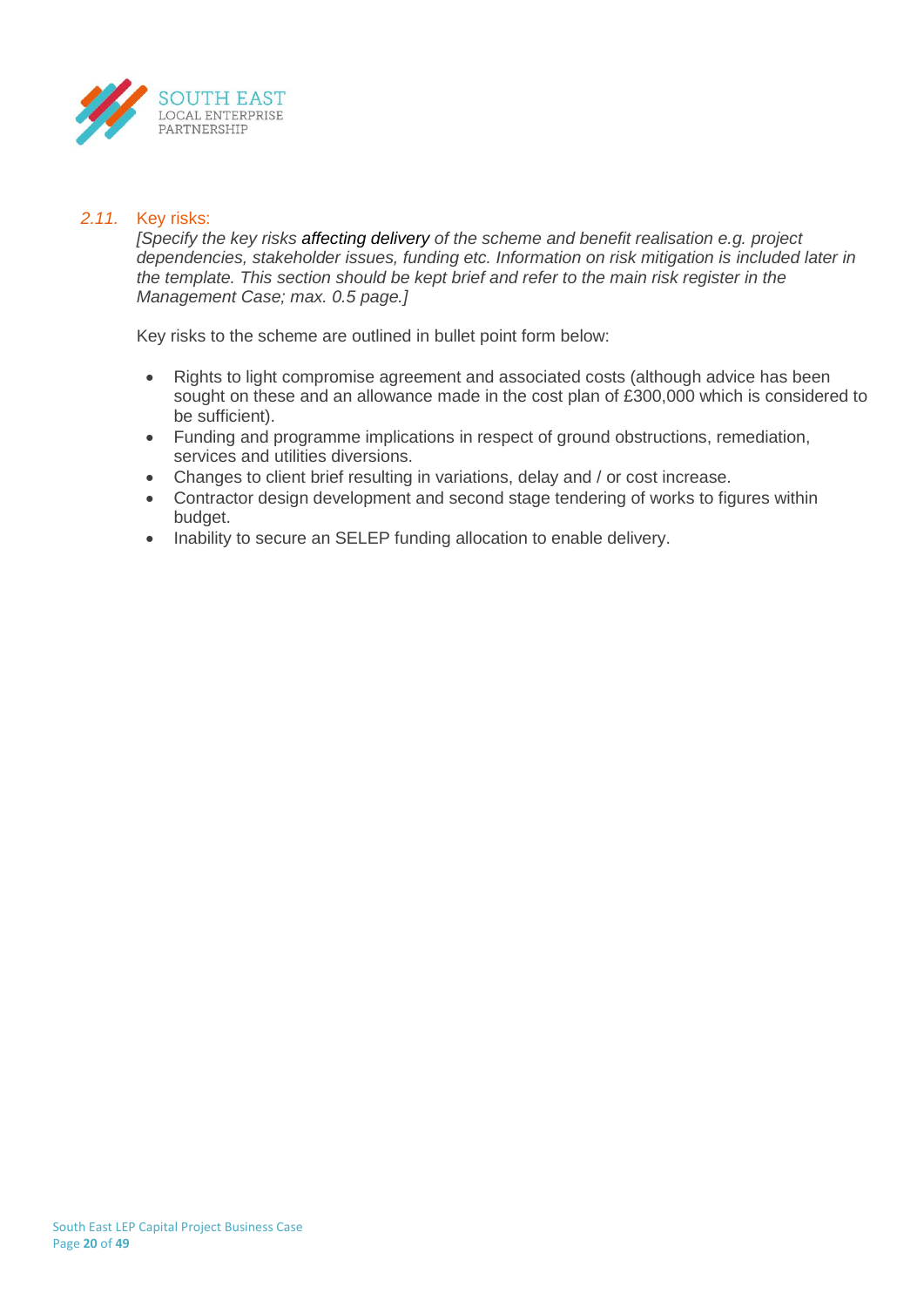

## 3. ECONOMIC CASE

*The economic case determines whether the scheme demonstrates value for money. It presents evidence of the expected impact of the scheme on the economy as well as its environmental, social and spatial impacts.* 

*In addition to this application form, promoters will need to provide a supporting Appraisal Summary Table (AST). This should provide:*

*• a calculation of Benefit-Cost Ratio (BCR) according to the DCLG Appraisal Guidance, with clearly identified, justified and sensitivity-tested assumptions and costs*

- *• inclusion of optimism bias and contingency linked to a quantified risk assessment*
- *• inclusion of deadweight, leakages, displacement and multipliers*

*Smaller schemes (less than £2 million) are not required to provide a supporting AST, and do not have to calculate a BCR.*

## *3.1.* Options assessment:

*[Outline all options that have been considered, the option assessment process, and specify the rationale for discounting alternatives.*

*Promoters are expected to present a sufficiently broad range of options which avoid variations (scaled-up or scaled-down version) of the main options. The key to a well scoped and planned scheme is the identification of the right range of options, or choices, in the first instance. If the wrong options are appraised the scheme will be sub-optimal from the onset.*

#### *Long list of options considered:*

*Description of all options which have been considered to address the problem(s) identified in the Need for Intervention section above, including options which were considered at an early stage, but not taken forward.*

In developing the College's Property Strategy the College explored a range of options before determining the need to relocate from the existing Nethermayne site and where to relocate to. These are summarised in bullet point form below:

- Refurbishment of existing facilities discounted as in wrong location and of poor functional suitability even if refurbished. Nature of historic development also precluded this in any event as insufficient surplus land to dispose of for residential development to fund refurbishment.
- Redevelopment on existing site discounted as in wrong location. In addition, the lack of surplus land available for disposal would preclude this option as financially unviable.
- Purchase of accommodation in town centre there were no facilities available for purchase in the town centre other than Toys R Us (warehouse) and Trafford House (1960s offices) which were inappropriate for College use without demolition and redevelopment.
- Leasing of accommodation in town centre there were no appropriate facilities for lease. Had facilities been available leasing of accommodation is not financially viable for colleges in town centre locations as they do not generate sufficient operational surpluses to pay commercial rents.
- Site acquisition and development three sites were identified for short list consideration based on site acquisition and redevelopment, namely Toys R Us, Trafford House and Market Square.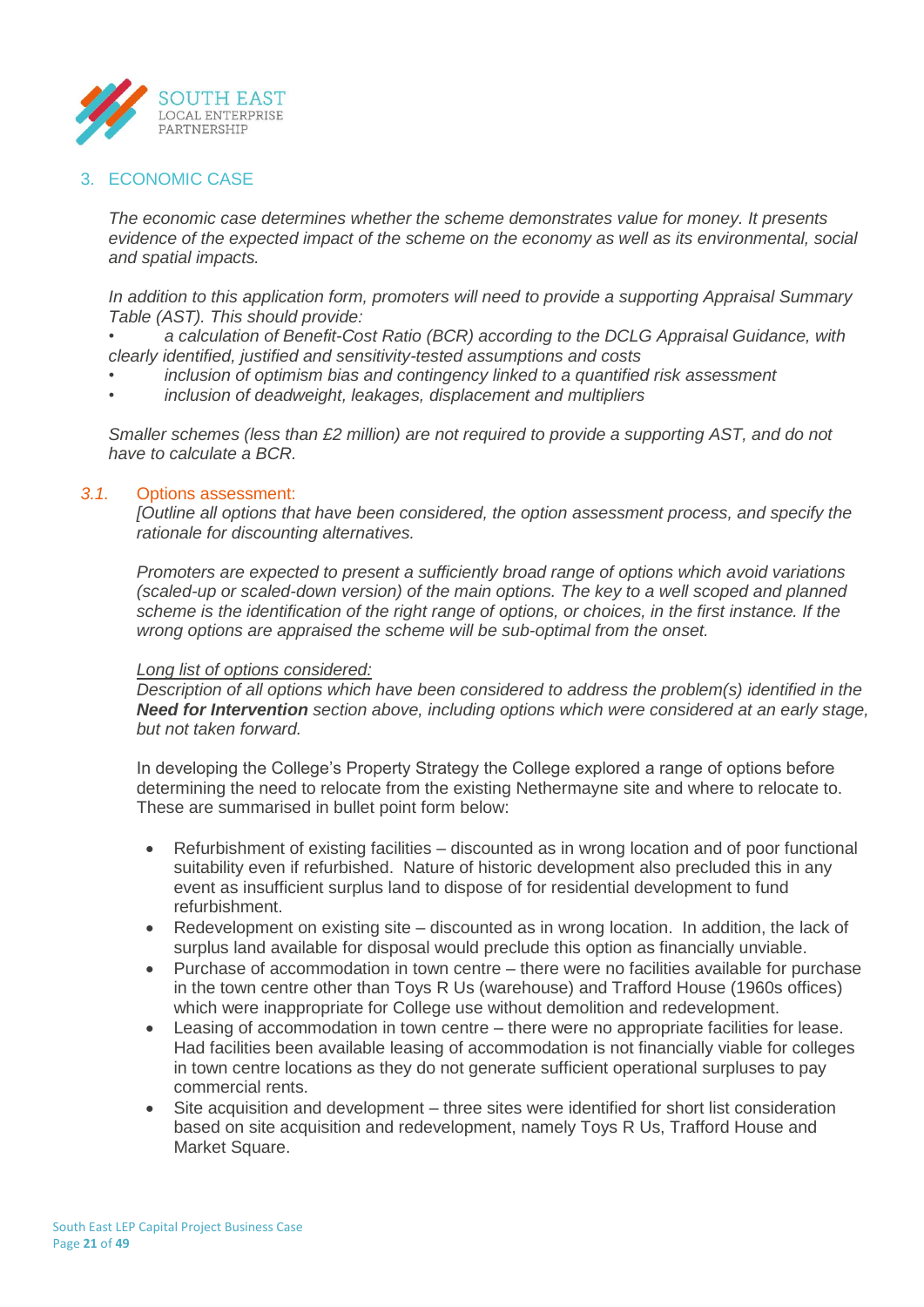

#### Options assessment:

The long list of options were considered at Property Strategy level with options involving staying on the Nethermayne site discounted qualitatively and quantitatively, primarily on the basis of:

- The site is remote from the town centre, not well served by public transport and not possible to link through public transport to other College hubs in Southend and Thurrock.
- Financially there were no options to fund redevelopment on the existing site as insufficient surplus land would be released to fund the development without moving off site.

Options for purchasing and / or leasing of facilities were discounted following searches by appointed property agents which revealed no sites with accommodation capable of refurbishment to meet the functional and operational needs of the College were available. As part of this search, working with Basildon Council and Homes England as partners, the sites identified as available for purchase were also considered in respect of redevelopment and proceeded to the short list stage.

#### Short list of options:

The College, in associated with Basildon Council and Homes England as partners, appraised three potential town centre sites for development in the town centre both quantitatively and qualitatively. It should be noted at the time of this appraisal the College were looking to develop a circa 8,500m<sup>2</sup> general FE campus in line with those at Southend and Thurrock. The three sites and a summary of the appraisal for each site is bullet pointed below.

- **Toys R Us** located to the East of the town centre this site is a 10 minute walk from the train station and bus hub. Considerably smaller than the Market Square site it was too small to accommodate the then brief for the site without developing above six storeys. Equally importantly, following the search and an approach to the owners of the site the College were informed it was not available for purchase. Financial appraisal of the scheme did not therefore proceed.
- **Trafford House**. A large former Ford office, Trafford House sits in circa 2 acres of flat land directly adjacent to the rail station on the south side of the rail line and some three minute walk from the bus hub. Although the building is inappropriate for refurbishment it did represent a good site for redevelopment. There were complications with the landowner who would not sell the whole site and was unclear how much of the site was available for purchase. In addition, the landowner wanted to tie the College development into residential development of the "remainder" of the site to be retained by the owner based on development densities and heights that could not be supported by the Council. Furthermore, the nature of Trafford House's construction and demolition cost, together with the purchase price for an unclear element of the site, meant the "cost" of the cleared serviced site equated to over £4.5m some £2.2m higher than cost estimates at the time for Market Square.
- **Market Square** owned by Basildon Town Centre Management Ltd (BTCM), the Council had a scheme developed with BTCM under which the market moved to St Martin's Square freeing up the Market Square site for development. The estimated cost of the market move at that time was £2.3m, some £2.2m lower than Trafford House, and with considerably less complications. This led the Market Square Site to become the preferred option location site.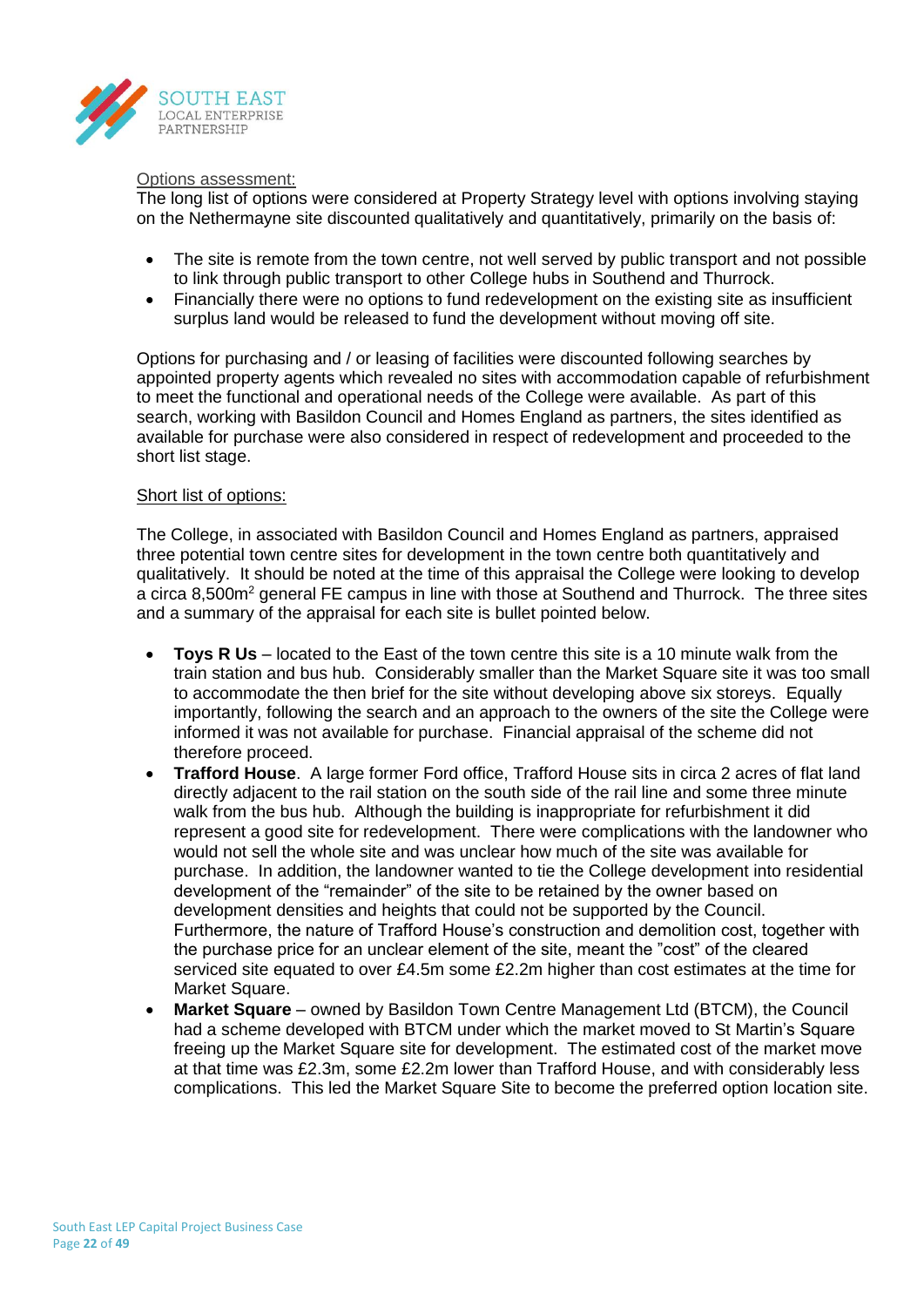

Initial versions of the Market Square scheme as detailed in the 2013 planning consent were larger, and rationalisation has already occurred. Further rationalisation of the scheme would make it non-viable as an educational base, effectively leaving the adequacy and sufficiency of the educational student experience as questionable. As noted in section 2.6 of this paper, should the SELEP bid not be successful, the College would need to reduce the scope of fit out and specification of industry level equipment. This would partially defeat the object of the centre as a digital technologies campus and lead to reduced recruitment, retention and success rates. Students leaving with experience on less than industry equipment would also reduce the like employment convertion rates as employers are looking for future employees to have knowledge of the systems and equipment prevalent in industry now.

## *3.2.* Preferred option:

*[Describe the Preferred Option and identify how the scheme aligns with the objectives. Include evidence of stakeholder support for the Preferred Option either through consultation on the scheme itself or on the strategy the scheme forms part of; max. 1 page.]*

The preferred option involves the College developing its 3,200m<sup>2</sup> (GIA) Digital Technologies campus on the Northern part of the Market Square site. The location of the site directly adjacent to the bus hub, train station and town centre directly aligns with the objectives of regenerating the town centre, increasing footfall in the town centre, providing better public transport access and reducing overall travel journeys. It also links the campus to the College's other main hubs in Southend and Thurrock, and improves access to education and employment both for local and regional students, and staff. The design also facilitates development of the new NHS musculoskeletal centre on the adjacent part of the site and creates a new public plaza for the benefit of all using the town centre. It should be noted the musculo-skeletal centre would not be possible in the town centre without the College delivering the revised campus design as proposed.

Constructed over three floors the building contains facilities for the curriculum areas including those noted below together with catering, office, admin, meeting, forum and breakout / project areas. The curriculum areas and associated facilities fully align with the educational, skills and employment objectives of the project, and those of SELEP, local employers and both regional and national government.

- Network technology / design technicians
- Software development
- Gaming and game coding
- Cyber security
- Image capture and manipulation
- Digital media

Through a secure but accessible design the facility is able to operate through into the evening and weekends thereby enabling adult upskilling courses for those already in employment whilst at the same time meeting safeguarding requirements for all students in staff. Being in the town centre the site is accessible to all via public transport but also benefits from being close to the large number of public car parks in the town centre. To ensure disabled staff and students can easily access the facility there is a drop off directly outside the entrance and disabled bays are provided in the limited College car park directly to the West of the building meeting the objective of access for all.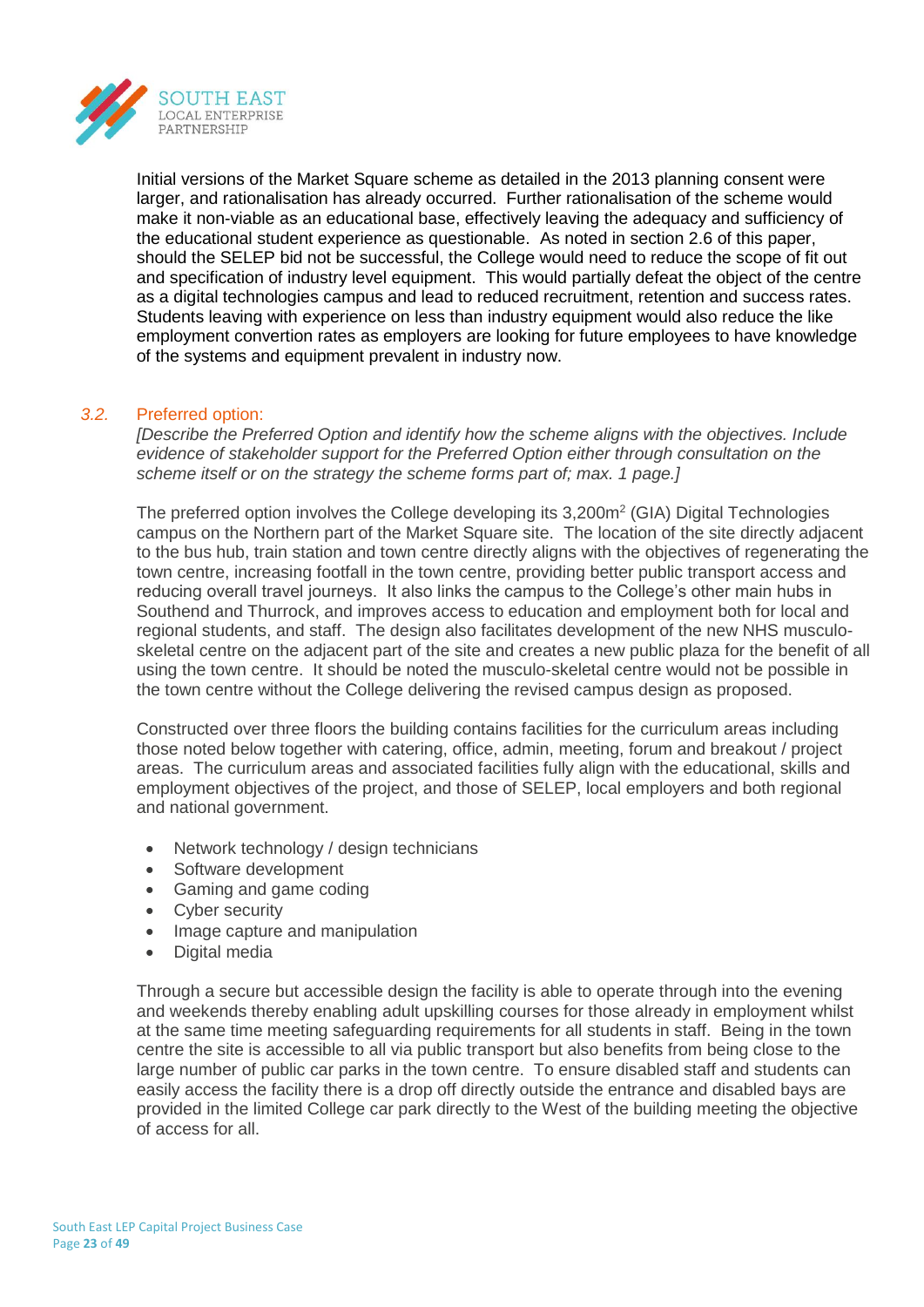

Constructed around a concrete frame and raft foundation the building uses innovative locally manufactured polycarbonate cladding on upper levels and is fully air conditioned as would be expected given its central town location adjacent to rail lines, major road networks and adjacent buildings. The building uses variable fresh air systems and heat recovery together with grey water recovery and is fully flexible and adaptable to meet future changing needs. This aligns with the objectives of being environmentally sustainable, improving air quality and reducing both the College's carbon footprint and utilities / running costs.

On the ground floor the building has been designed to have  $360^\circ$  active frontages thereby enhancing interest in the town centre and views through to adjacent retail outlets and enhancing architecture and building design in the town centre.

Via the associated S106 / unilateral agreement the project provides funding to infill the existing underpass and provide a more accessible and safer surface crossing from the rail station to the town centre meeting a useful regeneration and public transport access objective in itself. The project will also deliver public realm enhancements to the adjacent plaza in the town centre, as part of the agree planning conditions.

## *3.3.* Assessment approach:

*[Describe the approach used to assess the impacts of the scheme, describing both the quantitative and qualitative methods used, and specify the Do Minimum and Do Something scenarios. The assessment approach should be a proportionate application of the DCLG guidance; max. 1.5 pages.].*

Whilst there has been a recent shift in national appraisal (Green Book) guidance towards a focus on land value uplift as a key economic output/VFM metric (along with wider external benefits), it has been agreed with the LEP and its appraisers that this is not an appropriate mechanism against which to measure the benefits of this scheme as a skills capital project. This has been accepted by a number of other LEPs and CAs nationally as well. In practice, this scheme and many other skills capital schemes are unlikely to generate any significant direct land value uplift. It is an already cleared site in the town centre and the development of this type of facility on the site will not impact significantly on the existing land value and this is not uncommon for this type of development which is not commercially attractive (from a property investment perspective).

This is a skills capital scheme and as agreed with the LEP and its appraisers, the core economic case and value for money conclusions have been based on the scheme's ability to support net additional learner numbers (and associated incomes) as per the Education and Skills Funding Agency (ESFA) approach to assessing the economic benefits and resulting value for money of skills capital projects, particularly within the FE sector. This enables an estimation of the Net Present Value (NPV) of the preferred option against a base case 'do nothing' option, based on the discounted total capital and revenue costs versus discounted total capital receipts and incomes. The ESFA's MS Excel based Investment Appraisal template has been used and is appended to this business case (one for the preferred option and one for the 'do nothing' base case). All income and expenditure assumptions per student together with staff costs, ratios and property costs are taken from the College's financial forecasts and funding agreements with the ESFA.As agreed with the LEP, this is the principle quantitative measure of economic benefit and value for money that that is presented for this scheme, to support the economic case for LGF investment.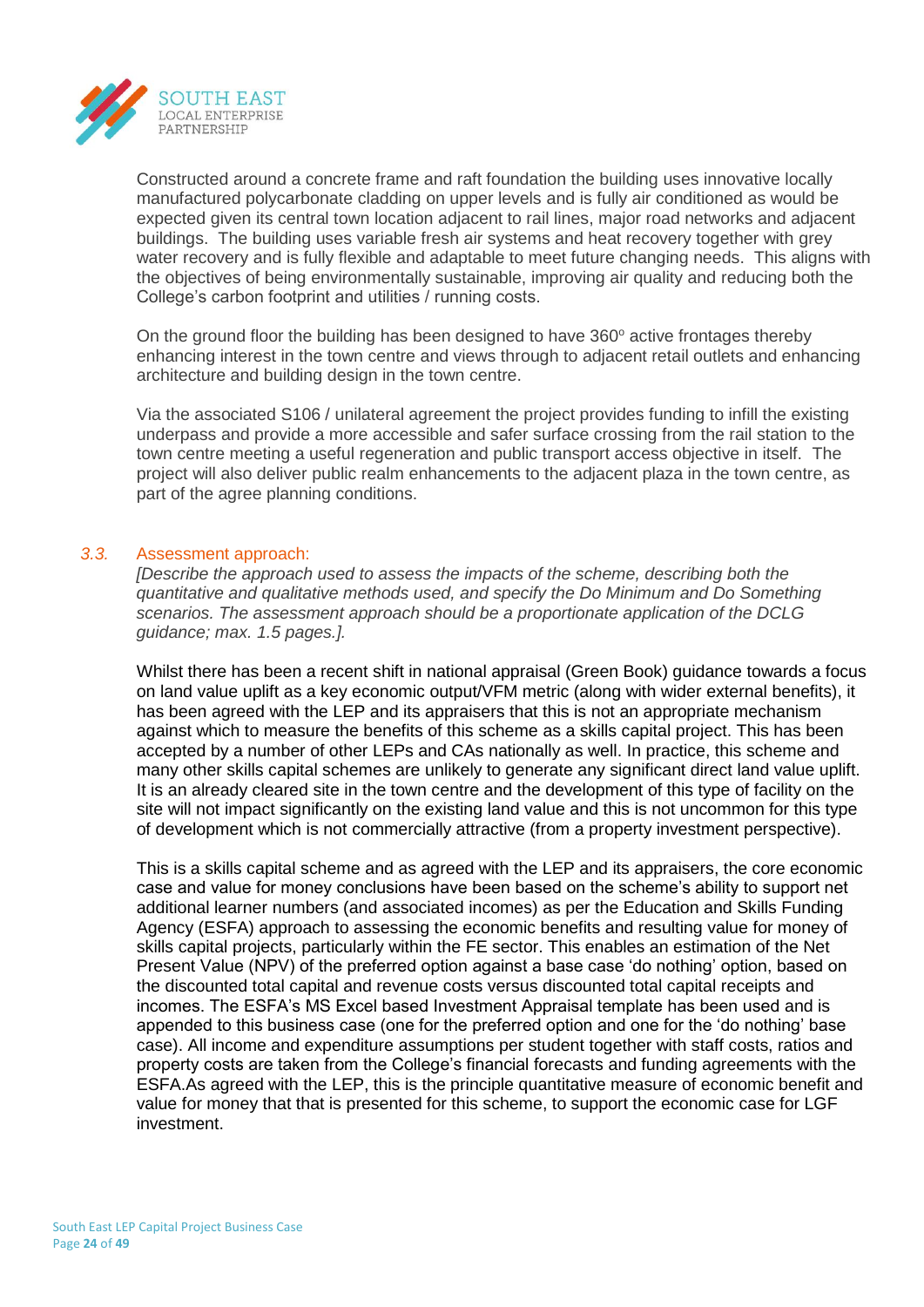

The do-nothing base case option assumes that the new 3,200 sqm facility is not developed and that the current provision of digital based courses at Basildon will cease at the point at which the campus is due to close in 2020 given the unconditional sale agreement with Redrow. The preferred option assumes the development of a new 3,200 sqm campus in the town centre as proposed. The preferred option benefits, however, only include benefits flowing directly from the improved fit out and industry equipment enabled through the SELEP grant. The NPV (£16.55m) and BCR (2.3) therefore relate to the benefits of the grant against a counter factual of "no grant" rather than a do nothing.

An assessment of the potential net additional GVA benefits associated with the new net additional College employees in the new facility has also been undertaken separately.

## *3.4.* Economic appraisal assumptions:

*[Provide details of the key appraisal assumptions by filling in the table in Appendix A, expand if necessary. Key appraisal assumptions as set out in Appendix providing justification for the figures used and any local evidence, where appropriate (different from the standard assumptions or the ones with the greatest influence on the estimation of benefits). Explain the rationale behind displacement and deadweight assumptions.*

*Smaller schemes (less than £2 million) are not required to complete this section].*

In terms of the ESFA based approach of assessing the NPVs of the preferred option income and expenditure assumptions per student together with staff costs, ratios and property costs used within the NPV appraisals are taken from the College's financial forecasts and funding agreements with the ESFA.

The income assumptions applied within the NPV appraisals have been limited only to student income at 2018/19 rates per student with no uplift in income per student over the period. It is considered highly unlikely that current learner income rates per FTE learner will increase over the period given current Government funding policies and whilst we cannot be definitive on this over the model period, no uplift has been assumed on the current position.

Premises savings on existing facilities rationalised under the preferred option are at existing premises running costs per square metre for Nethermayne. No additional benefits have been modelled as these would be tenuous (for example there is little if any land value uplift where the proposed use is Education).

Total learner and teaching/support staff numbers within the new facility in the NPV appraisals include only new net additional learners and College employees associated with the new facility based on receiving the SELEP grant and associated improvements in fit out and equipment standards. There are a number of safeguarded benefits that are reported based on the closure of the Basildon Campus but these have not been taken as benefits in the NPV appraisals.

In terms of the PV net additional GVA impacts attributable to the net additional College employees, the following has been assumed:

- 15 gross additional teaching staff FTEs
- 7.5 gross additional support staff FTEs
- Therefore 22.5 new gross FTEs (excluding safeguarded roles)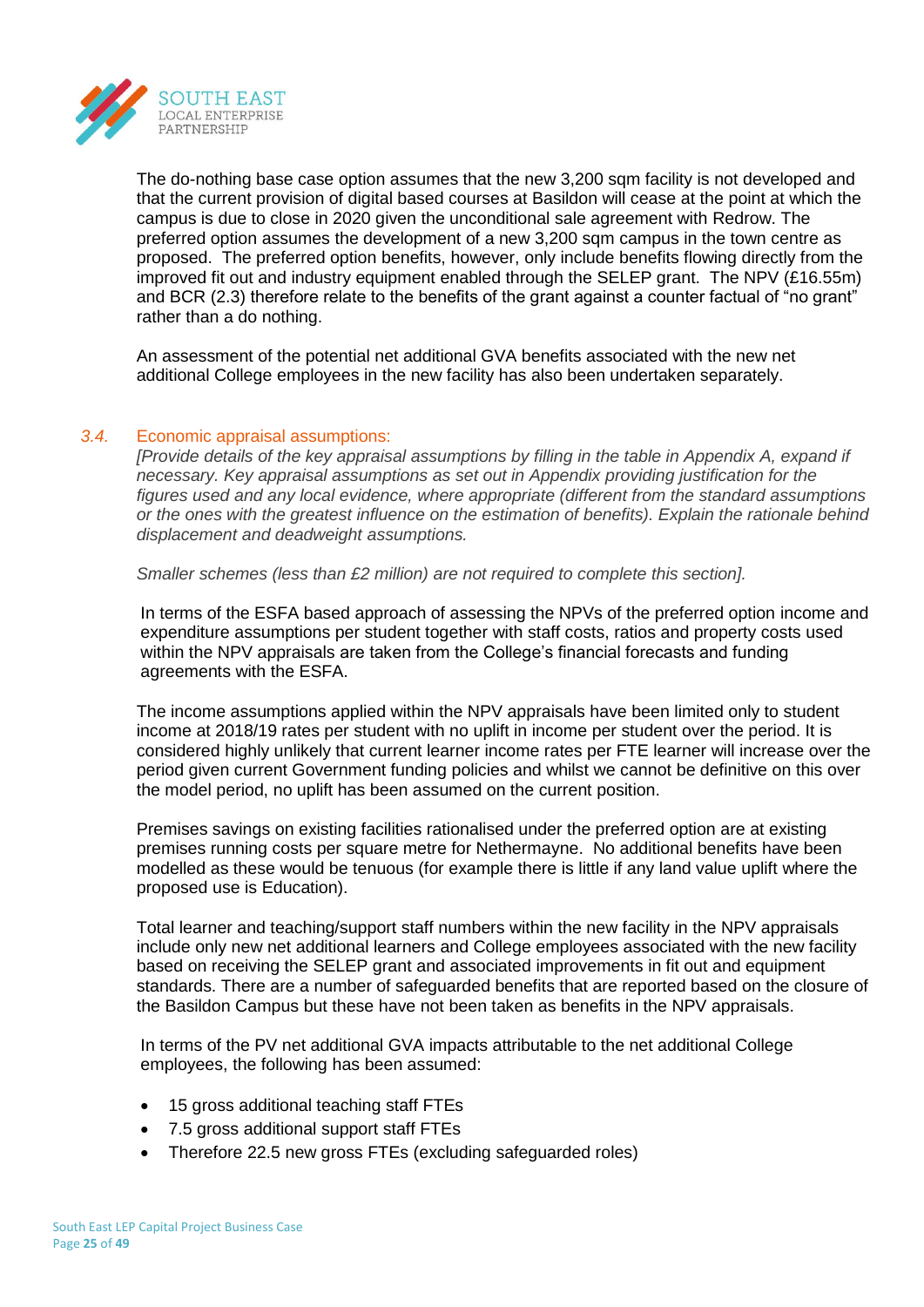

- Leakage of 10%, displacement of 25% and multiplier of 0.36
- Results in a total of 20.5 net additional FTEs
- Average GVA per FTE of £33,350 per annum (based on 2016 BRES/ONS data for public services in Basildon)
- Persistence of benefits period of 10 years
- Discount rate of 3.5% per annum

Where possible, further monetisation of the economic benefits associated with net additional learners gaining qualifications and thus being more employable and having a greater propensity to contribute higher GVA levels to the local economy will be undertaken at the OBC stage. This will also include estimations of the likely change in tax revenues (increase in income tax, national insurance contributions and VAT payments) associated with qualification attainment).

## *3.5.* Costs:

*[Provide details of the costs of the scheme. All public-sector costs should be included:*

## Capital Costs

The Capital costs associated with the scheme are summarised in tabular form below, with all non-capital costs essential to project delivery also included under the non-capital cost heading.

#### Non- Capital Costs

The non-capital costs are all critical and eligible scheme costs from a capital delivery perspective and are not "revenue costs" in the sense that they are part of the capital scheme but are not core "capital" costs from a College accounting perspective. These include loose furniture items of under £1,000 per item (as per the College's policy), promissory note discount cost, loan interest costs and VAT. The College is not able to reclaim VAT and so this remains an eligible project cost. The promissory note discount cost relates to two avalised promissory notes issued by Barclays Bank Plc in relation to the sale proceeds from the Nethermayne Campus. As these will be cashed in prior to the maturity date this is the cost that applies.

With regard to potential optimism bias the College has taken all reasonable steps to mitigate risk and unforeseen costs, including but not limited to:

- Multiple intrusive geotechnical and statutory services investigations.
- Enabling works package to remove or re-route discovered ground obstructions and identified services.
- Comprehensive assessment of potential rights to light compensation payments and associated S203 protection whilst retaining a contingency sum equal to identified compensation amounts.
- Guaranteed Maximum Price procurement mechanism subject to client variations protecting College from market fluctuations.
- Design and build procurement form placing design completion and coordination risk with contractor.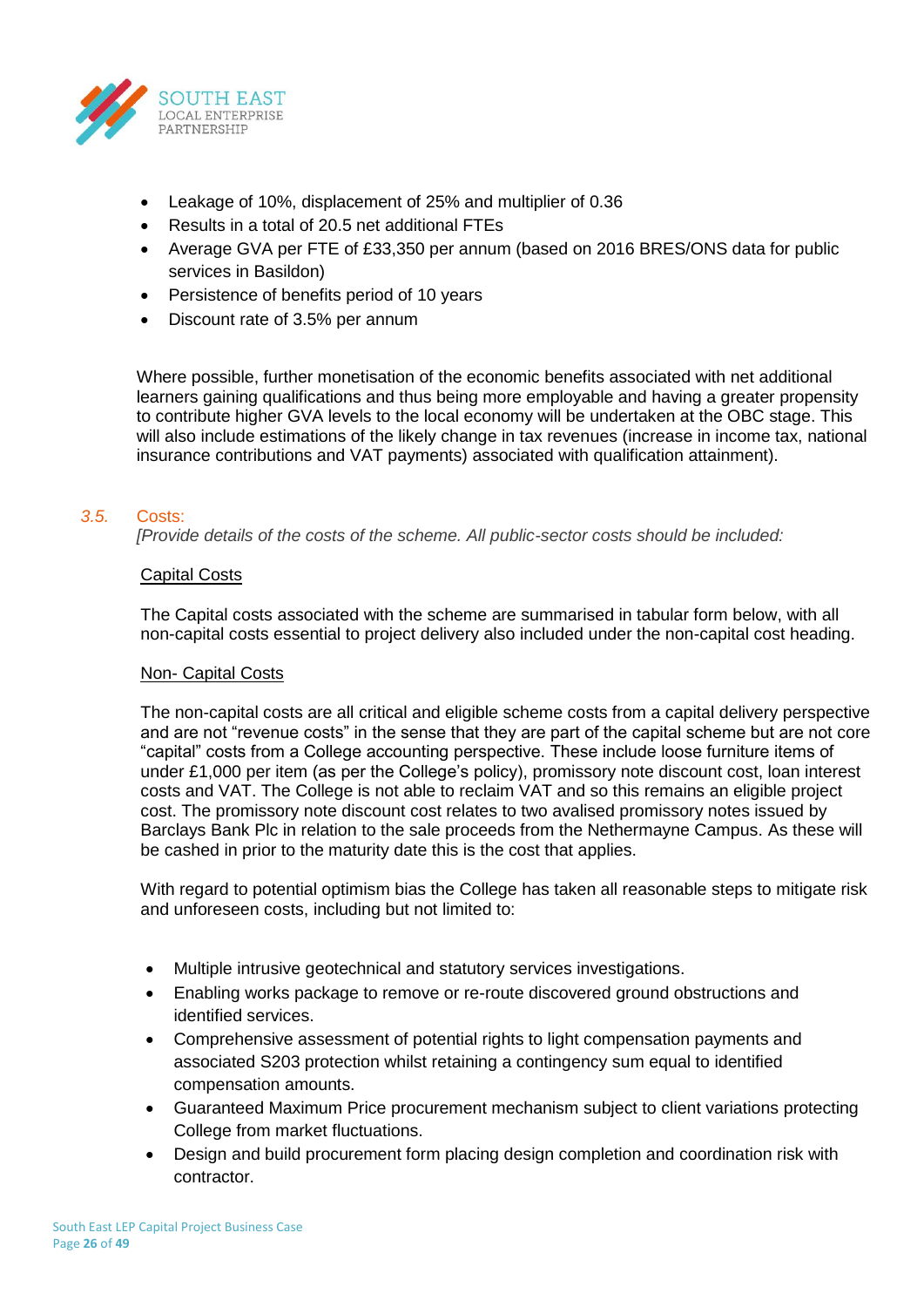

• Client contingency within cost plan developed and maintained through appropriate QRA processes and assessments.

It is nevertheless recognised that an element of optimism bias may still be present. The College has therefore undertaken sensitivity analysis based on a 10% increase in costs. This has no material benefit on the NPV or associated BCR performance of the project.

|                                  | <b>TOTAL PROJECT</b> |
|----------------------------------|----------------------|
|                                  | <b>COST</b>          |
| <b>CAPITAL</b>                   |                      |
| Infrastructure                   | £1,000,000           |
| <b>New Build</b>                 | £8,232,000           |
| FF&E                             | £703,675             |
| <b>Contractors Design Fees</b>   | £234,705             |
| <b>Framework Fee</b>             | £26,000              |
| <b>Professional Fees</b>         | £1,076,425           |
| <b>Abnormals</b>                 | £1,000,000           |
| Legal Fees                       | £100,000             |
| <b>NON-CAPITAL</b>               |                      |
| Loose Furniture                  | £175,000             |
| Promissory Note Discount Cost    | £80,000              |
| <b>Loan Interest Costs</b>       | £150,000             |
| <b>VAT</b>                       | £2,555,561           |
| <b>QRA/CONTINGENCY</b>           | £466,634             |
| <b>MONITORING AND EVALUATION</b> | N/A                  |
| <b>TOTAL FUNDING REQUIREMENT</b> | £15,800,000          |
| <b>INFLATION</b>                 | Incl in above        |

*\*Note the framework fee relates to the Pagabo framework fee for appointing directly through this preprocured framework. This is a much lower cost than if a full OJEU tender process was undertaken which would be the alternative (and would also impact on the delivery timeframes).* 

#### Revenue Costs

Once completed, the scheme will have ongoing revenue costs associated with the operation of the new campus. As per the appended cashflows, the incomes generated through the completed scheme will more than offset these revenue costs generating a modest annual surplus cashflow position. The completed project will therefore be commercially sustainable and no further LEP funding beyond that required to deliver the capital scheme is required. Staff costs are based on 2018/19 new provision ratios and average staff costs for academic and support costs, including on costs to allowance for pension and other benefits. Annual inflationary rises at 1% have been included in the models.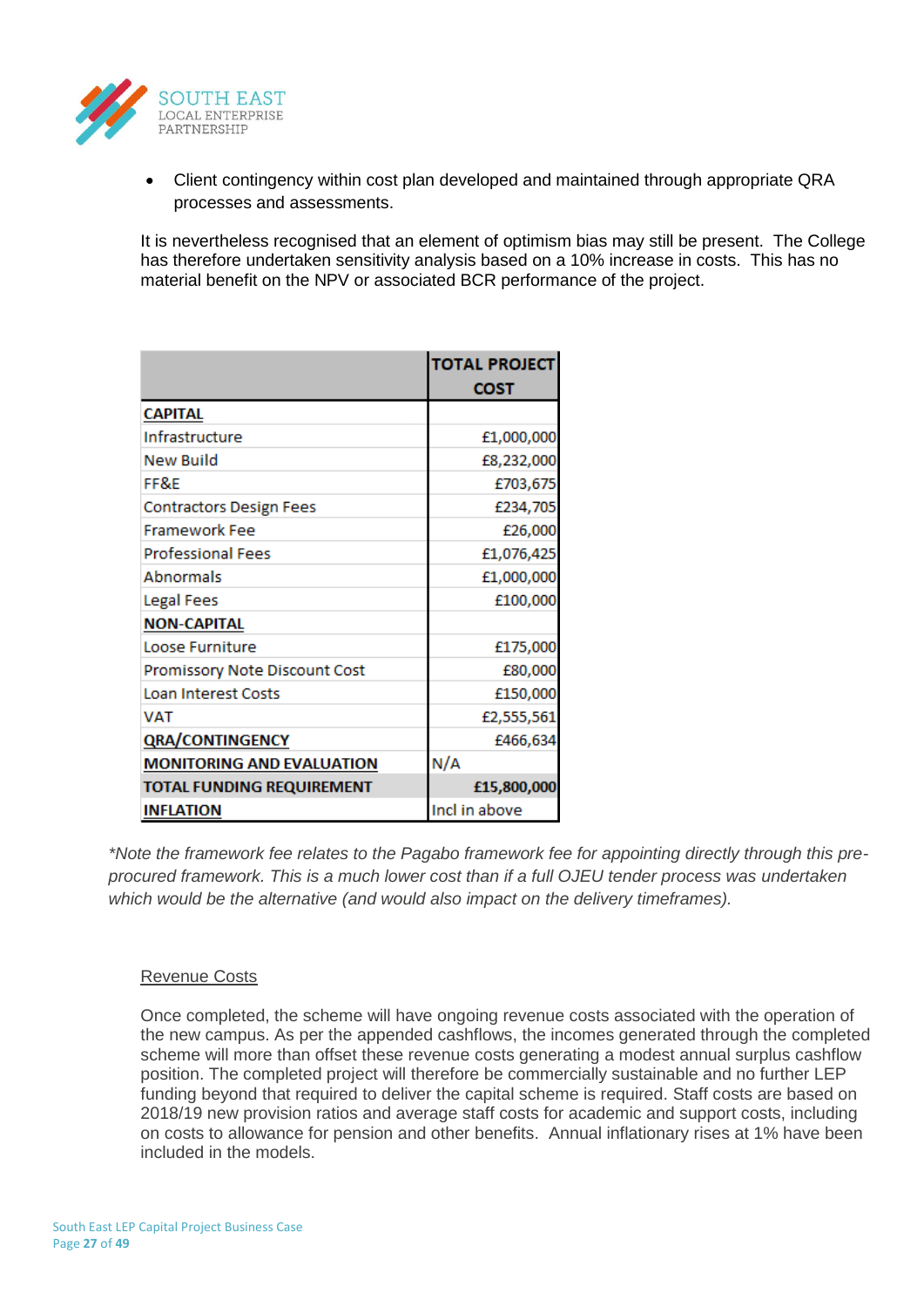

Premises costs for the new campus are based on current expenditure per square metre costs for newer College facilities such as Thurrock or Forum II. Allowances have been made for periodic redecoration and major plant replacement.

#### *3.6.* Benefits:

*[Provide details of the benefits of the scheme identifying the 'initial' and adjusted benefits that were used to calculate the 'initial' and 'adjusted' BCR. The DCLG Appraisal Guidance provides additional details regarding the initial and adjusted benefit calculations on page 17.*

See Section 3.8 below for a summary of the key economic appraisal outcomes and scheme benefits. Initial and adjusted BCR benefits are not considered to be applicable here as explained below.

## 3.7. Local impact:

*[If the scheme has a significant level of local impacts these should be set out in this section.]*

There will be a number of positive local impact benefits flowing from the project which are less quantifiable including but not limited to:

- Improved public realm to Market Square under approved planning scheme;
- Regeneration and reuse of low-grade brown field land;
- Improved vehicular access to the Clearbell site to the North of Market Square thereby facilitating potential redevelopment of that site for retail and residential purposes.
- Facilitation of the potential NHS development on Market Square through the College's "two building" design solution.
- Improved pedestrian access to the town centre from the train station and bus hub via contributing to the semi-pedestrianisation of Southernhay, infilling of the unpopular underpass and creation of new surface level crossings.
- A much improved learning environment in a highly accessible location with an increased propensity to attract and retain additional learners to achieve formal skills qualifications.

#### 3.8. Economic appraisal results:

*[Please provide details of the key appraisal results (BCR and sensitivity tests) by completing the table below. Please note, not all sections of the table may require completion.*

*Promoters should also include a statement which identifies other schemes which may have potentially contributed to the same benefits/impacts.* 

*Smaller schemes (less than £2 million) are not required to complete a quantified economic appraisal but are required to include a Value for Money rationale.]*

## **Completion of the Appraisal Summary Table is not considered relevant based on the ESFA NPV approach that has been applied as this does not result in a BCR as such.**

The outcomes of the NPV analysis are presented below by option and the detailed analysis is presented as an appendix to this business case:

- Do nothing base case option NPV @ 3.5% per annum over 20 years = MINUS £1.87m
- Preferred option NPV @ 3.5% Test Discount Rate per annum over 20 years = £16.55m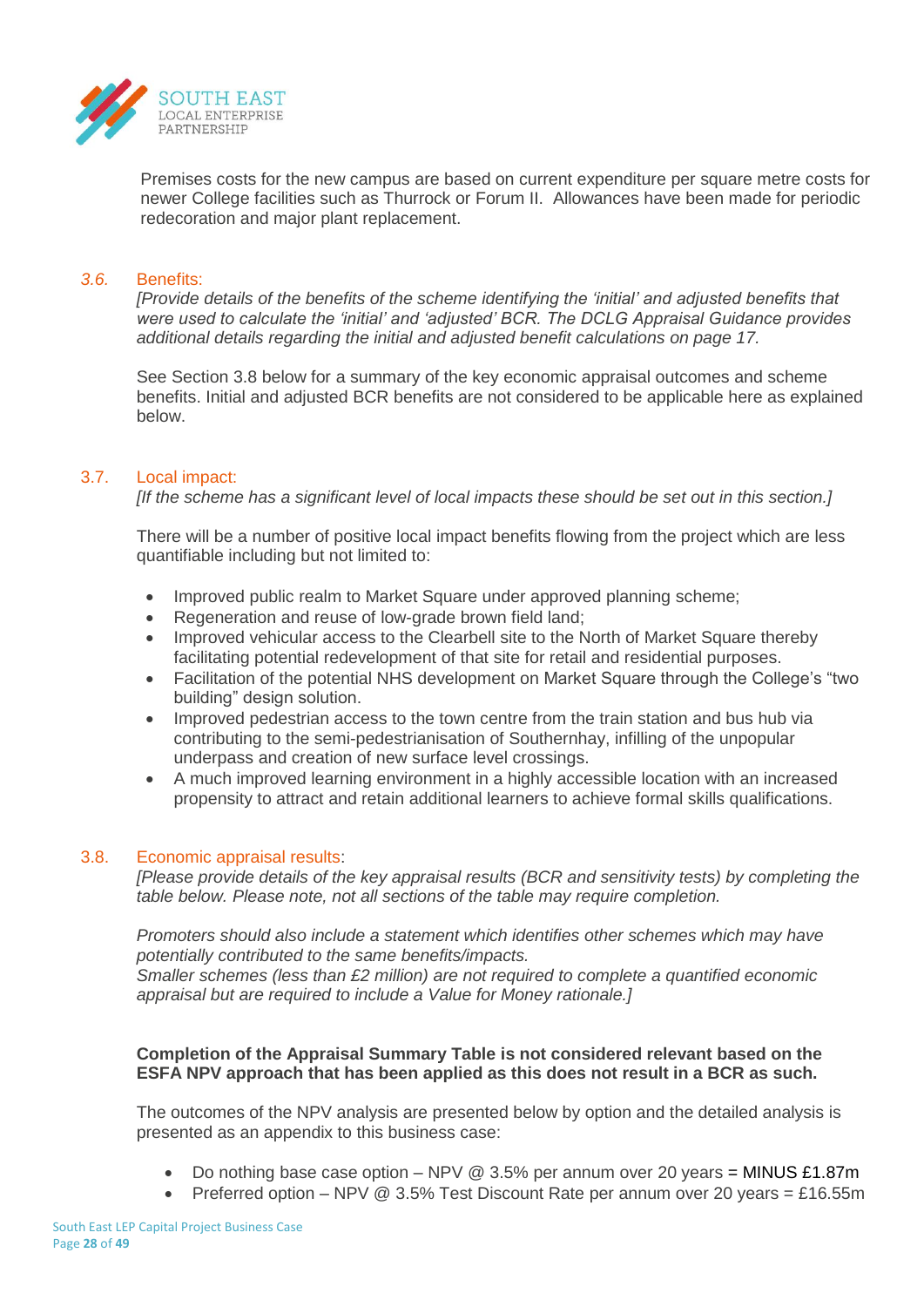

This clearly points to the preferred option demonstrating the potential to have a high positive NPV over 20 years and one which is significantly higher than the negative NPV reported under the base case. This therefore identifies that the preferred option represents high value for money over the base option. Even if the project revenues are reduced by 20% as a sensitivity test, the NPV of the preferred option is still £11.8m. Further sensitivity analysis has been undertaken within the NPV appraisal resulting in the following results:

| <b>Sensitivity Analysis</b>       | <b>Resultant NPV</b> |
|-----------------------------------|----------------------|
| <b>Preferred Option</b>           | £16,550,099          |
| Capital Cost Increase 10%*        | £15,639,336          |
| Revenue Expenditure Increases 10% | £15,619,441          |
| Revenue Income Decreases 10%      | £14,178,941          |

\* The NPV spreadsheet shows a higher figure. This is because the formula in the ESFA model also inflates disposal receipts by 10%. The figure above subtracts that inflation from the disposal receipt.

An analysis of the PV of the total project benefits divided by the PV of the total project costs over the 20-year NPV cashflow appraisal period in accordance with the ESFA approach results in a BCR of 2.3. However, this is based on the ESFA financial based approach and is not reflective of the latest MHCLG private and net external benefits based approach as this is not considered appropriate.

Furthermore, based on the delivery of 22.5 gross new FTE jobs once fully operational, applying the above assumed factors of additionality, this results in 20.5 net additional FTE jobs. Applying the above GVA per FTE of £33,350, this results in an annual GVA contribution of £684,000. Assuming a 10-year persistence of benefits period (in accordance with recognised best practice) and a 3.5% per annum discount rate, this equates to a cumulative total PV GVA impact of £5.69m.

Applying this to the PV of the LGF request based on the proposed profile, this equates to a BCR of 2.7 which represents high value for money on this basis alone (typically the LEP would account for anything over 2 as high).

Critically, the new facility will accommodate net additional learners (the incomes associated with which are accounted for the in the NPV appraisals above). The following net additional learner numbers per annum are projected once the new facility is fully operational:

- FE learners 143
- HE learners 200

In total, the project is projected to therefore result in the delivery of 243 net additional learners within key priority sectors across a range of NVQ levels right through to HE based qualifications. This will significantly enhance their employability and lifetime earnings prospects with the potential for significant net additional GVA impacts over time the SELEP economy as a result.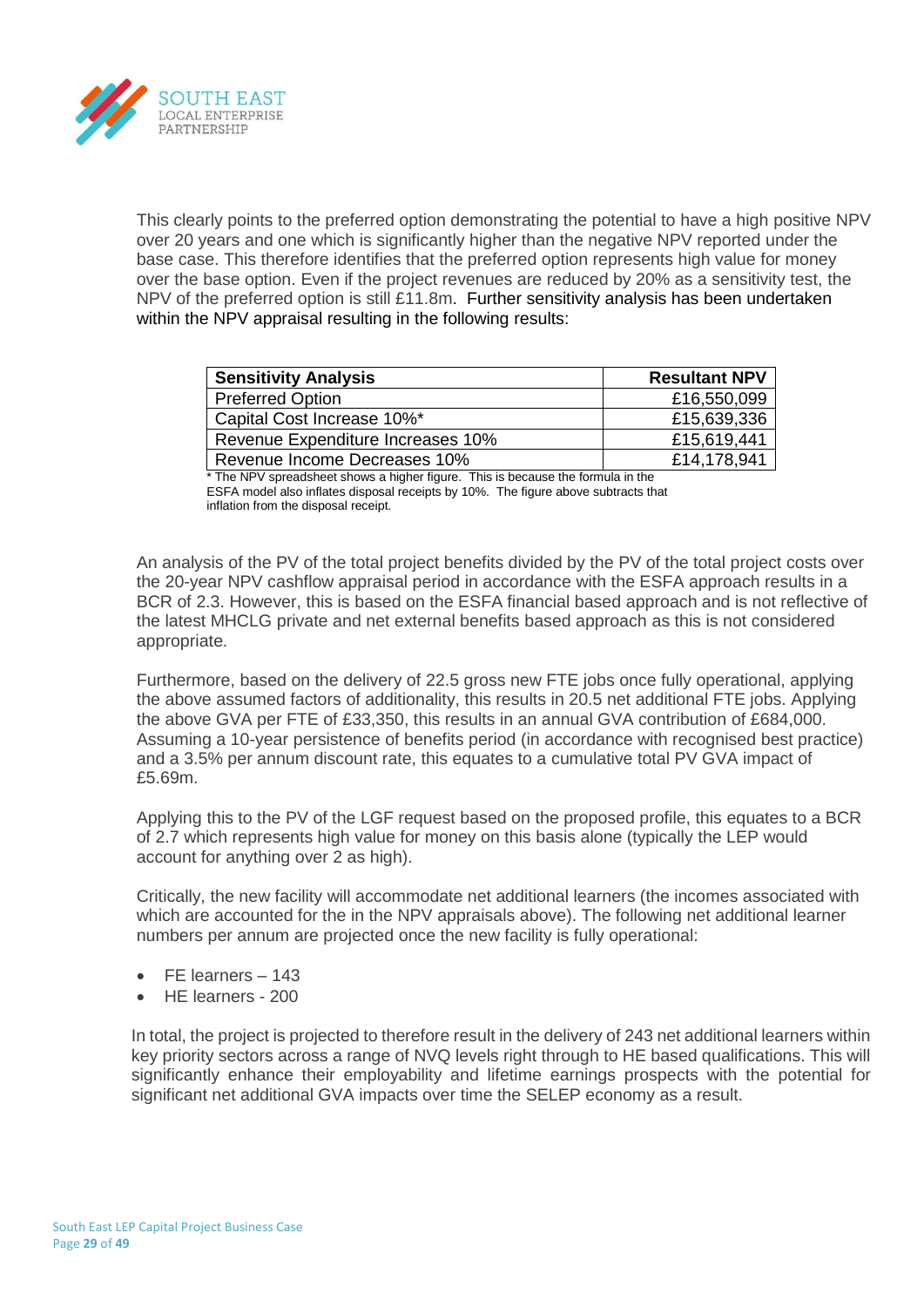

In addition to the above, the new campus will also accommodate a number of relocated staff and learners from the Southend and Basildon Campuses. Given that the existing Basildon Campus at Nethermayne is ceasing to operate from 2020 in accordance with the unconditional sale agreement for its redevelopment for residential development, there are a number of learners/College staff posts that would be a critical risk of loss without this proposed new facility. It will therefore deliver additional safeguarding benefits over and above the learner and employment numbers outlined above and these will be quantified as far as possible within the OBC. It is assumed that around 200 learners will transfer from the Nethermayne Campus at Basildon from 2020 that would be at risk in the absence of the delivery of this scheme. This scheme will therefore directly safeguard around 200 learners per annum.

## **In total the new facility will accommodate 800 learners and 150 permanent FTE jobs once fully operational with the additional safeguarding benefits as outlined.**

Research has been undertaken by BIS to measure the impacts of FE in terms of the increasing likelihood of gaining employment linked to various attainment levels. The table below clearly identifies the links based on a number of case studies. This clearly identifies the increasing employment prospects associated with skill attainments and given the focus of the project on higher level skills attainment, this suggests that it will significantly enhance the employability of the local working age population.

|                                                            | <b>Below L2</b><br>to L <sub>2</sub> | L <sub>2</sub> to L <sub>3</sub> | $L1$ to $L3$ |
|------------------------------------------------------------|--------------------------------------|----------------------------------|--------------|
| Percentage point increase in the probability of employment | 4.8                                  |                                  | 6.8          |
| Baseline rate of employment <sup>1</sup>                   | 88.9                                 | 93.7                             | 88.9         |
| Percentage increase in probability of employment           | 5.4                                  |                                  |              |

Source: BIS, 2011 – Measuring the Impact of FE

Where possible, further monetisation of the economic benefits associated with net additional learners gaining qualifications and thus being more employable and having a greater propensity to contribute higher GVA levels to the local economy will be undertaken at the OBC stage. Temporary construction employment related benefits will also be monetised.

## **Overall, the project has the potential to deliver a high value for money outcome from a SELEP investment perspective.**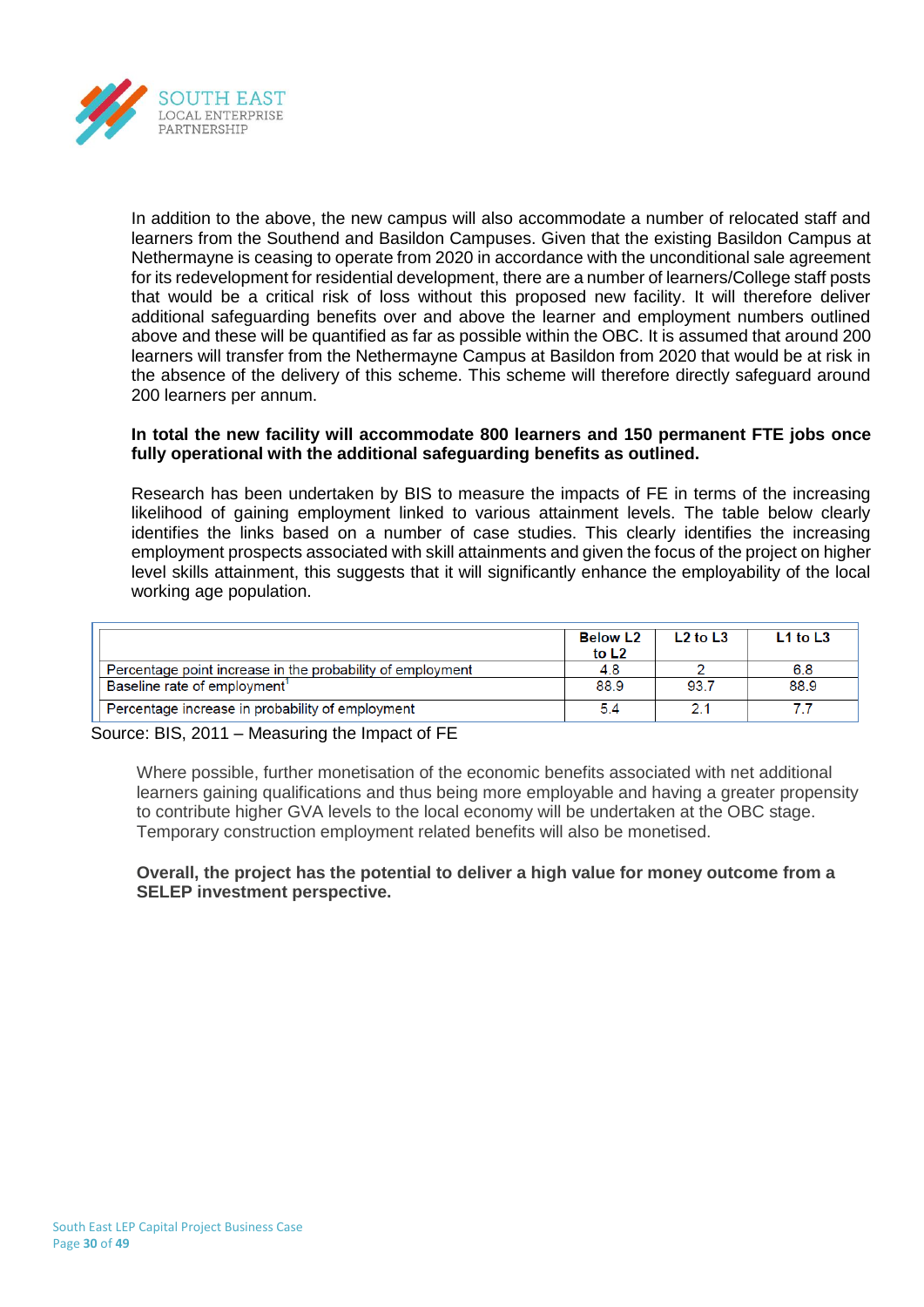

## 4. COMMERCIAL CASE

*The commercial case determines whether the scheme is commercially viable and will result in a viable procurement and well-structured deal. It sets out the planning and management of the procurement process, contractual arrangements, and the allocation of risk in each of the design, build, funding, and operational phases.*

## *4.1.* Procurement options:

*[Present the results of your assessment of procurement and contracting route options and the supplier market, and describe lessons learned from others or experience; max. 1 page.]*

The College considered a range of construction procurement options. Private finance initiatives and / or construction and leaseback were discounted as they are un-affordable, generally unavailable to FE colleges (which are not underwritten by Government), and would represent additional borrowing which the College cannot sustain – nor are allowed to enter into under existing borrowing contracts.

In terms of construction procurement routes, the College determined to use design and build relative to other discounted forms for the reasons summarised below:

- *Construction Management*: design and programme risk remains with the client, which represents a risk the College cannot afford to take. Budgets are constrained and budget is the primary objective in comparison with finite design quality. The same is true for management contracting.
- *Traditional:* The College has developed a clearly defined brief which has then been developed by the College's appointed design team through to RIBA stage 3 which assures the College of design quality to the finite level required by an FE College. Ongoing design risk and the corollary risk of programme and cost overrun are not considered risks worth taking to retain design control beyond the levels designed under RIBA stage 3.

Having determined to adopt a design and build procurement route, the College has refined this general procurement strategy in order to maximise the benefit to the College whilst transferring design finalisation and construction risks to the contractor through:

- Taking client led design through to RIBA Stage 3 rather than Stage 2 to ensure the client's design aspirations and functional objectives are clearly detailed and protected.
- Two stage design and build rather than single stage to benefit from early contractor engagement, supply chain knowledge, market knowledge and construction experience.
- Guaranteed Maximum Price (GMP) clauses which limit the maximum cost to the client against the brief whilst sharing any savings achieved through the second stage tender process. In this way where the aggregated second stage costs exceed the GMP figure the costs are met by the contractor (subject to client variations or scope change). Should the aggregated costs be less than the GMP figure the savings are shared at pre-agreed ratios thereby incentivising the contractor to achieve savings whilst keeping quality and design intent. The College will commit to pass on to the LEP its share of any cost savings, over and above those required to be returned the contractor, through the form of a partial repayment of the grant if savings are achieved. This could offer the LEP the potential to recoup a proportion of its investment if scheme cost savings are achieved through the second stage tender process.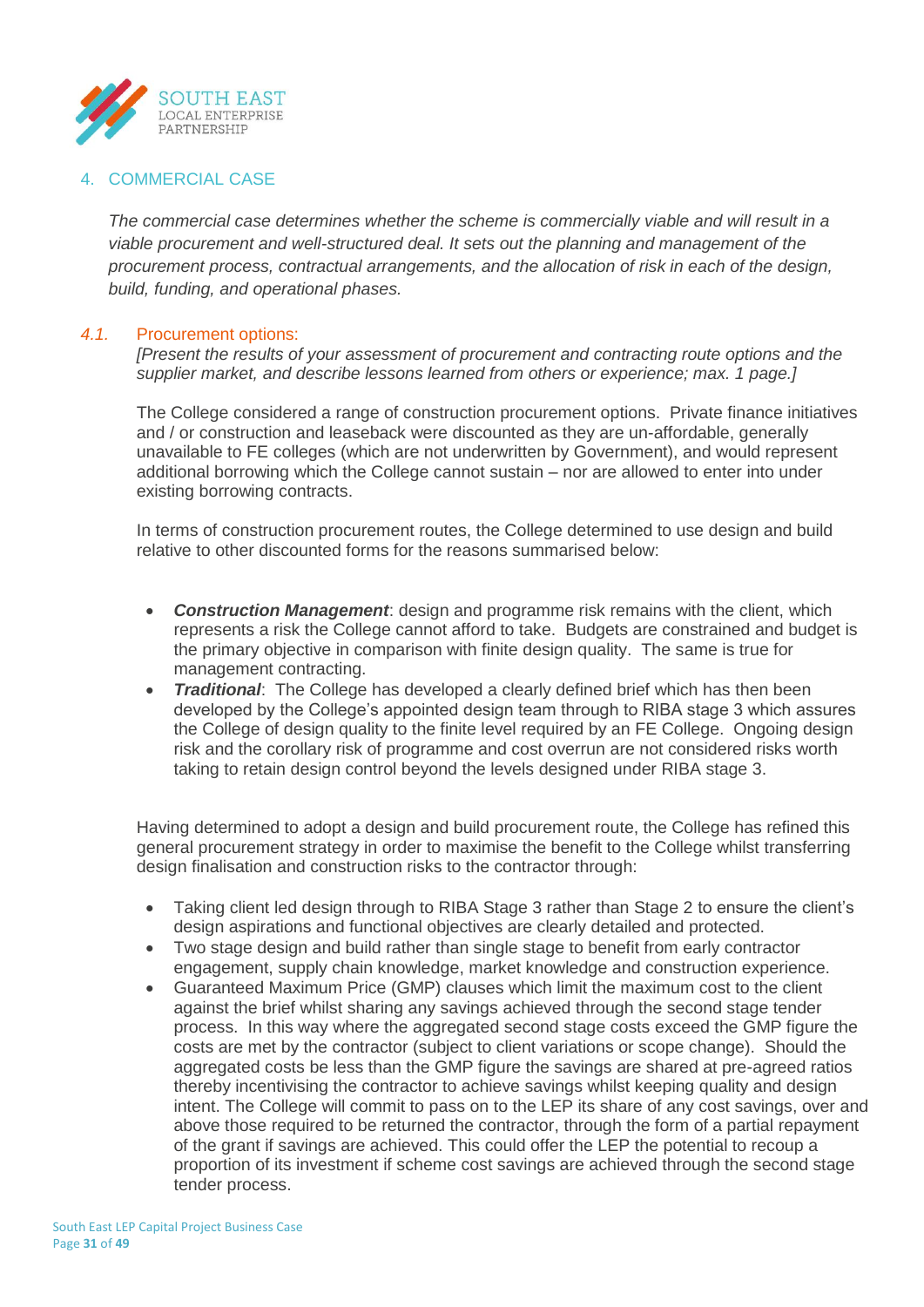

Contractor procurement has been taken forward through the Pagabo framework rather than through a straight OJEU process or other frameworks. The advantages of a framework are the long term framework relationship the contractor has to maintain in order to remain on the framework as opposed to a single contract with a client. With regard to use of the Pagabo framework itself, Attol Blue and Academy explored a number of frameworks available to the College and, following comparison, reported to the College recommending Pagabo as the most economically advantageous. The Pagabo framework is OJEU compliant meaning that users of it are able to run mini competitions or under certain circumstances single source appointments from those organisations on the framework

## *4.2.* Preferred procurement and contracting strategy*:*

*[Define the procurement strategy and contracting strategy (e.g. traditional, (design and build, early contractor involvement) and justify, ensuring this aligns with the spend programme in the Financial Case and the project programme defined in the Management Case; max. 2 pages.]*

The preferred procurement option is a two-stage design and build contract under a JCT form of contract incorporating a guaranteed maximum price (GMP) mechanism as described above. The main contractor will be procured through the Pagabo framework which is a pre-OJEU qualified construction framework available to the College.

The College has developed the design of the new campus through to RIBA Stage 3 with directly appointed consultants. Attol Blue (project managers), Academy (cost consultants), Gibberds (architects) and Mott MacDonald (MEP, structural and other engineering) are then retained by the College to monitor the Contractor's Stage 4 design develop and construction to ensure it meets required quality and product selection / installation requirements.

The College's Stage 3 design was passed to Morgan Sindall (successful contractor) which developed the Stage 4 design under a pre-construction services agreement (PCSA) and is tendering the Stage 4 design through works packages to sub-contractors under the second stage tender and within the provisions of the GMP mechanism. The aggregated second stage tender then becomes the contract sum under the design and build contract with the associated contract sum analysis. Morgan Sindall then construct the facility in accordance with the Stage 4 design, sub-contractor returns and within the cost sum analysis figure, subject to client variations or scope changes.

In order to try and mitigate further programme and associated cost risk relating to ground conditions, utilities and services diversions, an enabling works package has been commissioned through Morgan Sindall under the PCSA to undertake these works. This serves not only to inform any required design changes prior to starting main construction on site, but also to avoid scenarios where the main construction is delayed whilst these works are undertaken.

Academy, the College's cost consultant, drafted the requisite PCSA and managed the Pagabo tender process with Attol Blue and representatives from the framework. Tendering contractors were qualitatively and quantitatively appraised by these consultants and the College prior to subsequent interview and preferred contractor selection.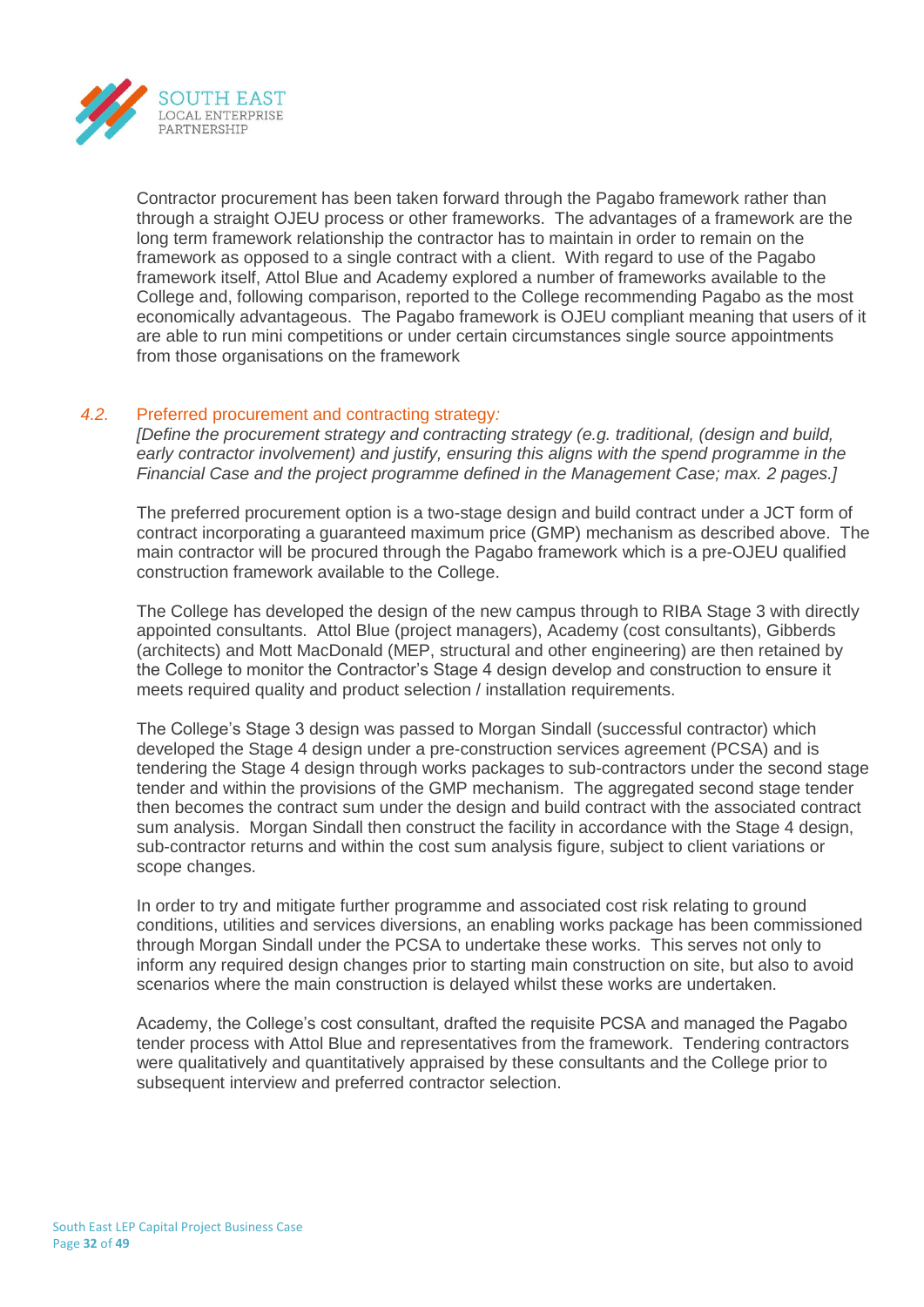

## *4.3.* Procurement experience:

*[Describe promoter (and advisor) experience of the proposed approach including any lessons learnt from previous procurement exercises of a similar scale and scope; max. 0.5 pages.]*

The core project team have used the noted procurement strategy working together in various combinations to successfully complete the following projects amongst others:

- South Essex College, Thurrock Learning Campus a  $14,600m^2$  £43m new campus in the heart of Grays Town Centre. Opening in September 2014 the campus was delivered on time and to budget following the same procurement route as proposed for the Digital Technologies Campus. Since opening the campus has won a number of awards and led to student growth of 30% in the first year of opening.
- Barnet College, Wood Street 10,000m<sup>2</sup> campus disposal and new campus development
- Bexley College, Erith  $-6.000m^2$  campus disposal and new campus development
- Worthing College 8,000m<sup>2</sup> campus disposal, acquisition and refurbishment

#### *4.4.* Competition issues:

*[Describe any competition issues within the supply chain; max. 0.5 page.]*

*Competition is assured through the main contractor (Morgan Sindall) being required to tender each package to a minimum of three sub-contractors any of which the College has the ability to object to and require a replacement. Sub-contractors are all on Morgan Sindall's approved subcontractor schedule, which is extensive and, where possible, local or sub-regional subcontractors to the Basildon area are included. Morgan Sindall then receives tenders which are analysed with the Cost Consultant to select the most economically advantageous.*

*At the time of writing circa 90% of packages are out to tender or have been tendered. To date, no problems have been experienced with contractors being willing to tender or failing to submit tenders.*

#### *4.5.* Human resources issues:

*[Where possible, describe what you have done to identify and mitigate against any human resource issues; max. 0.5 pages.]*

In terms of retaining existing staff the College is looking to temporarily relocate staff to alternative campus sites (including those of PROCAT which the College recently merged with) where there is a gap between closing of the existing Nethermayne campus and opening of the new digital technologies campus to avoid or mitigate any redundancies.

With regard to recruiting new staff in the technologies campus, the College is using existing sector contacts together with specialist national recruitment consultants where necessary to recruit staff. In addition, existing staff are getting additional training to gain additional skills, knowledge and certification to higher levels and with new partners including Huawei. In this way the College are confident there will be no skills shortage for employment in either academic or support teams.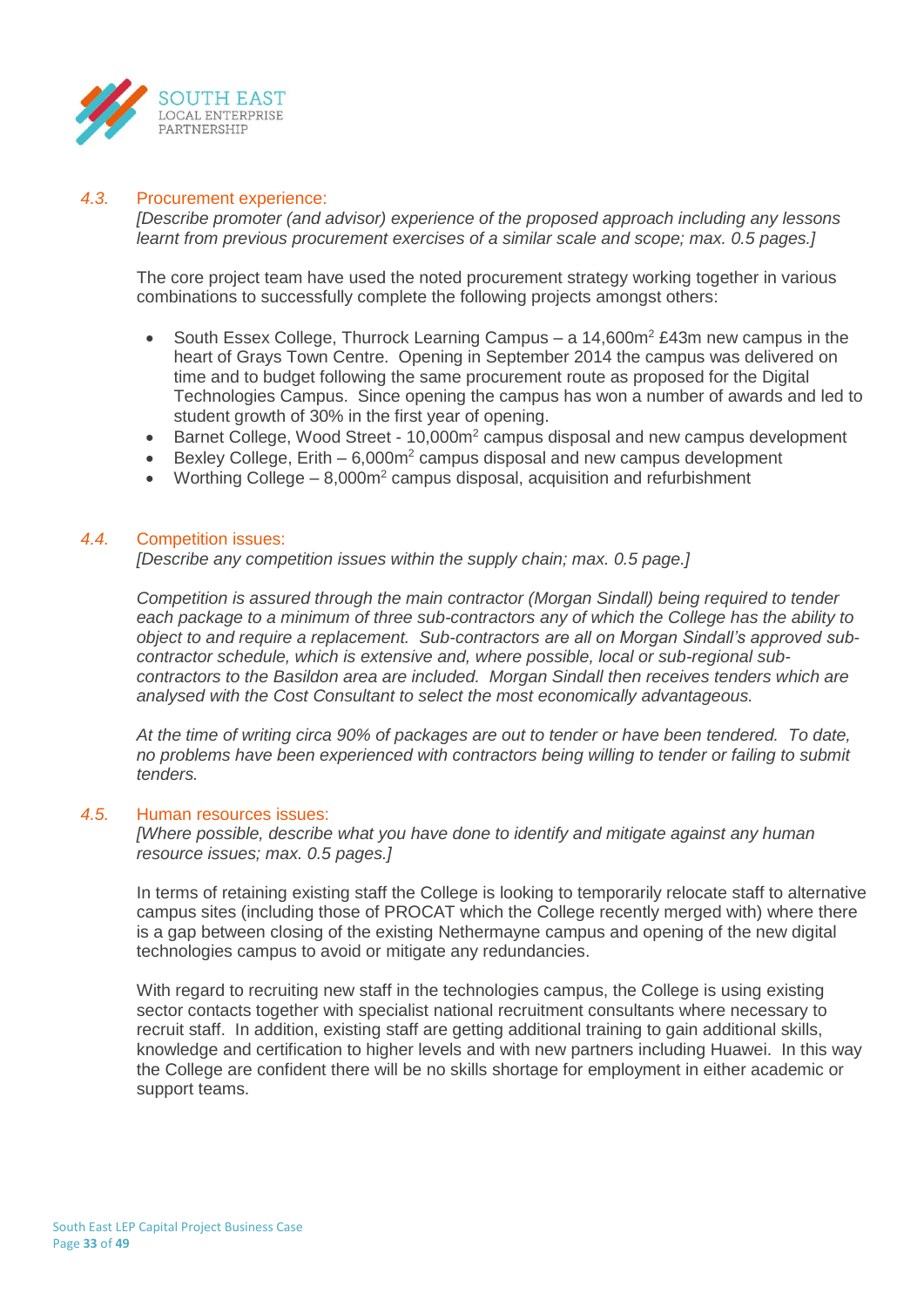

#### *4.6.* Risks and mitigation:

*Specify the allocation of commercial risks (e.g. delivery body, federated area, scheme promoters) and describe how risk is transferred between parties, ensuring this is consistent with the cost estimate and Risk Management Strategy in the Management Case; max. 1 page.]*

See attached project risk register. In the main the project risk strategy centres around either client retained risks that are managed or mitigated, to the extent possible, or transferred to the appointed contractor. Areas associated with the development of the brief and business plan for example remain the client risk as does the securing of planning.

Design risk is transferred to the contractor at RIBA Stage 3 with the contractor taking responsibility for the design work preceding its involvement together with RIBA 4 and 5 design work. Ground risk, utilities, statutory undertakers and rights to light will not be taken by the contractor and this will sit with the client. However mitigation plans have been executed in this regard with substantial packages of site investigations and survey work having been completed. Early enabling works will also be implemented to protect the main programme.

Financial risk ultimately sits with the client however this is substantially mitigated by the adopted procurement strategy as noted earlier in this document by virtue of a Guaranteed Maximum Price mechanism. The contractor will be obliged to construct the facility within the agreed contract sum save for any agreed relevant events under the terms of the contract and/ or agreed variations.

The key risk at this stage to the non-delivery of this critical scheme for the SELEP area is the inability to secure a SELEP funding award to enable delivery, Without this, the scheme as proposed cannot proceed on grounds of affordability and as outlined in the options appraisal section, a value engineering and consideration of other options process has already been undertaken and a reduced scale scheme would not deliver the College's objectives.

A formal State Aid opinion can be provided at a later part of the business case process if required, although State Aid is not an issue here as the activities which SELEP is being asked to fund are entirely non-economic and are therefore constituted as 'non-Aid'. This is entirely consistent with the legal advice that the College has received in relation to previous capital projects of this type.

#### *4.7.* Maximising social value*:*

*[Where possible, provide a description of how the procurement for the scheme increases social value in accordance with the Social Value Act 2012 (e.g. how in conducting the procurement process it will act with a view of improving the economic, social and environmental well-being of the local area and particularly local businesses); max. 0.5 page.]*

Throughout the procurement process, as with all capital projects the College procures, Main contractors are required to explore and include local sub-contractors, directly appointed staff and locally manufactured materials where possible. Opportunities for student training, apprenticeships and work experience are also included in tender documents although specific numbers cannot be allocated.

In the case of the Digital Technologies Campus this is further enhanced as one manufacturer for the main cladding system is local and this has been specified in the performance specification with this in mind. Clearly, if tendering means the local manufacturer is not the most economically advantageous bid then this would need to be reviewed.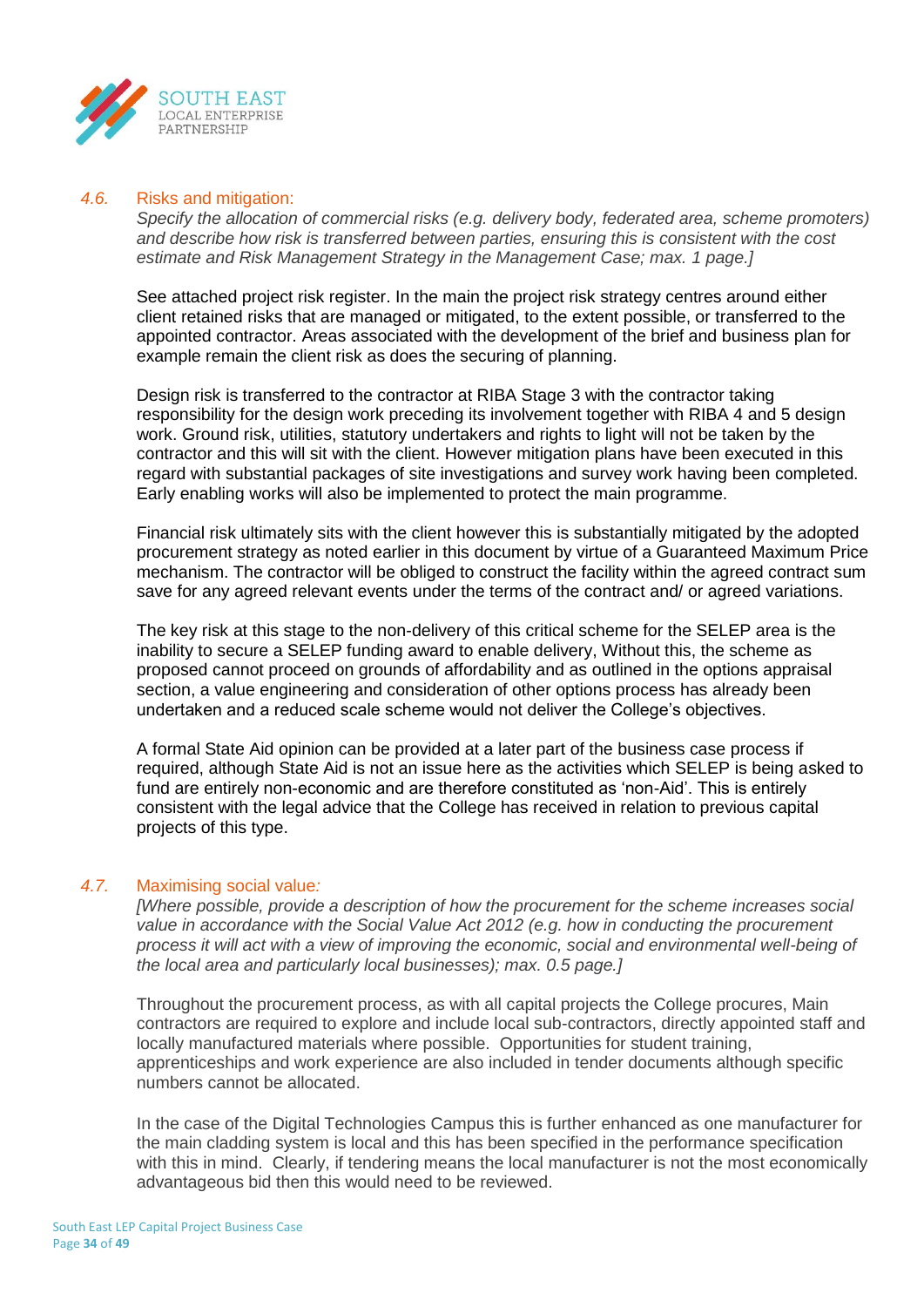

## 5. FINANCIAL CASE

*The Financial Case determines whether the scheme will result in a fundable and affordable Deal. It presents the funding sources and capital requirement by year, together with a Quantitative Risk Assessment (QRA), project and funding risks and constraints. All costs in the Financial Case should be in nominal values<sup>1</sup> .*

*The profile of funding availability detailed in the Financial Case needs to align with the profile of delivery in the Commercial Case.*

## *5.1.* Total project value and funding sources:

*[Specify the total project value and how this is split by funding sources by year, as per the table below (expand as appropriate). This should align with the total funding requirement described within the Project Overview section. Please include details of other sources of funding, and any conditions associated with the release of that funding. LGF can only be sought to 2020/21.]*

The total project cost is £15.8m comprised as shown in the table under section 5.3 below. This aligns with Academy's (Cost Consultant) RIBA Stage 3 cost plan and cash flow. The cost plan is also based on completed surveys and negotiations to date. Morgan Sindall have been appointed as Main Contractor under the two-stage design and build process based on these figures.

Funding income other than the requested SELEP grant comes solely from the capital receipt generated from the disposal of Nethermayne campus. In reality the Nethermayne capital receipt funds are in place already and available to commit to the project subject to a SELEP funding award to meet the total funding package.

#### *5.2.* SELEP funding request, including type (LGF, GPF, etc.,):

*[Specify the amount and type of SELEP funding sought to deliver the project. This should align with the SELEP funding requirement described within the Project Overview section.]*

The College is seeking a £2.15m LGF grant.

#### *5.3.* Costs by type:

*Detail the cost estimates for the project by year as per the table below (expand as appropriate) and specify how the inclusion of the Quantitative Risk Assessment (QRA) and other overheads* aggregate to the total funding requirement. Where conversion has been made between nominal *and real cost estimates (and vice versa) please provide details of any inflation assumptions applied. The Financial Case should not include Optimism Bias. Please confirm that optimism bias has not been applied in the Financial Case. Also, include details of the agreed budget set aside for Monitoring and Evaluation, and ensure this aligns with the relevant section in the Management Case. Please note, not all sections of the table may require completion.]*

The project costs are indicated in the table below under the headings reported within the Cost Consultants summary report to SLT, partners and the Board. All costs are real cost estimates with many professional fees already secured through appointments. Fixtures and fittings are all capitalised as per College policy, aside from loose fixtures and fittings under the value of £1,000 per item which cannot be capitalised and are shown below as non-capital costs. SELEP funding is being sought towards the capital build costs.

 $\overline{a}$ 

 $1$  Nominal values are expressed in terms of current prices or figures, without making allowance for changes over time and the effects of inflation.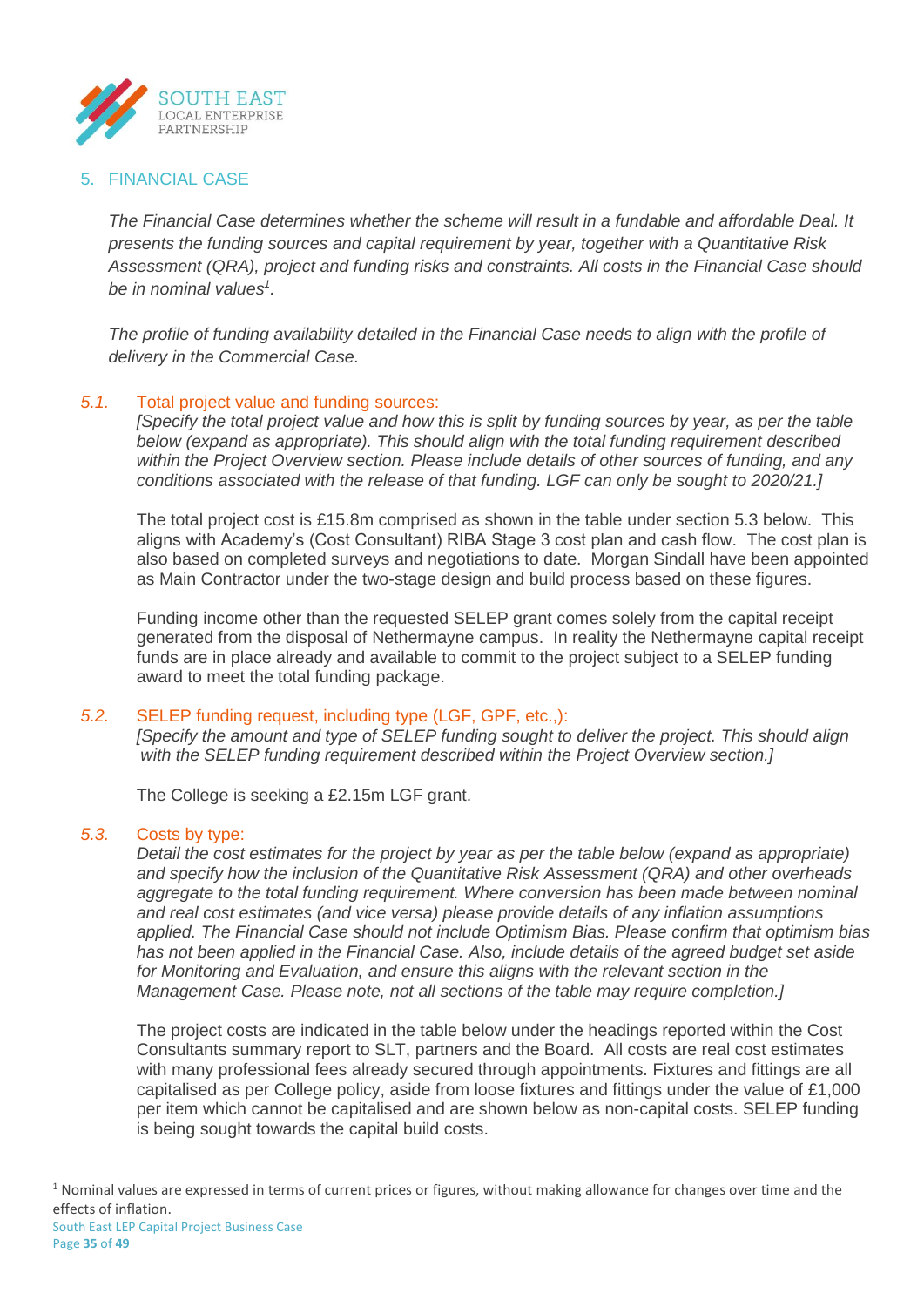

Inflation allowances are not included in the cost plan as the project is being tendered now. Any inflationary impact on the scheme from its first conception are therefore effectively included in the individual line items. There is no optimism bias included in the figures below.

|                                      | <b>EXPENDITURE FORECAST</b>         |            |              |              |       |  |
|--------------------------------------|-------------------------------------|------------|--------------|--------------|-------|--|
| <b>COST TYPE</b>                     | <b>TOTAL PROJECT</b><br><b>COST</b> | 18/19      | 19/20        | 20/21        | 21/22 |  |
| <b>CAPITAL</b>                       |                                     |            |              |              |       |  |
| Infrastructure                       | £1,000,000                          | £0.0       | £750,000.0   | £250,000.0   |       |  |
| <b>New Build</b>                     | £8,232,000                          | £0.0       | £4,766,000.0 | £3,466,000.0 |       |  |
| FF&E                                 | £703,675                            | £0.0       | £351,837.5   | £351,837.5   |       |  |
| <b>Contractors Design Fees</b>       | £234,705                            | £0.0       | £234,705.0   | £0.0         |       |  |
| <b>Framework Fee</b>                 | £26,000                             | £0.0       | £21,000.0    | £5,000.0     |       |  |
| <b>Professional Fees</b>             | £1,076,425                          | £296,000.0 | £550,000.0   | £230,425.0   |       |  |
| <b>Abnormals</b>                     | £1,000,000                          | £0.0       | £750,000.0   | £250,000.0   |       |  |
| <b>Legal Fees</b>                    | £100,000                            | £0.0       | £57,500.0    | £42,500.0    |       |  |
| <b>NON-CAPITAL</b>                   |                                     |            |              |              |       |  |
| Loose Furniture                      | £175,000                            |            | £87,500.0    | £87,500.0    |       |  |
| <b>Promissory Note Discount Cost</b> | £80,000                             | £0.0       | £30,000.0    | £50,000.0    |       |  |
| <b>Loan Interest Costs</b>           | £150,000                            | £0.0       | £75,000.0    | £75,000.0    |       |  |
| <b>VAT</b>                           | £2,555,561                          | £59,200.0  | £1,534,708.5 | £961,652.5   |       |  |
| <b>QRA/CONTINGENCY</b>               | £466,634                            | £0.0       | £236,634.0   | £230,000.0   |       |  |
| <b>MONITORING AND EVALUATION</b>     | N/A                                 | N/A        | N/A          | N/A          |       |  |
| <b>TOTAL FUNDING REQUIREMENT</b>     | £15,800,000                         | £355,200   | £9,444,885   | £5,999,915   |       |  |
| <b>INFLATION</b>                     |                                     | llncl      | <b>Inc</b>   | <b>Incl</b>  |       |  |

A monitoring and evaluation budget has not been set aside for this scheme. The monitoring and evaluation of outputs is part of normal college operation through reporting Independent Learner Returns (ILR) on a monthly basis to ESFA and other funding bodies in respect of student numbers whether FE, HE or apprenticeships. Given this reporting and the fact that monitoring and evaluation is part of the College's ongoing core business, no specific funding allocation is required for this and the College can confirm that a sufficient revenue budget to cover post scheme completion monitoring and benefit realisation reporting is already provided for within the college's wider revenue budgets.

*Adequate revenue budget has been or will be allocated to support the operation of the centre. All above costs are capital costs, but revenue costs for staff, utilities, educational consumables etc associated with running the facility once complete are part of the College's core operational business.*

#### *5.4.* Quantitative risk assessment (QRA):

*[Provide justification for the unit costs and a Quantitative Risk Assessment (QRA) provisions (detailed in the capital and non-capital tables above); max. 2 pages. Please provide supporting documents if appropriate.]*

*This is not required at SOBC stage.*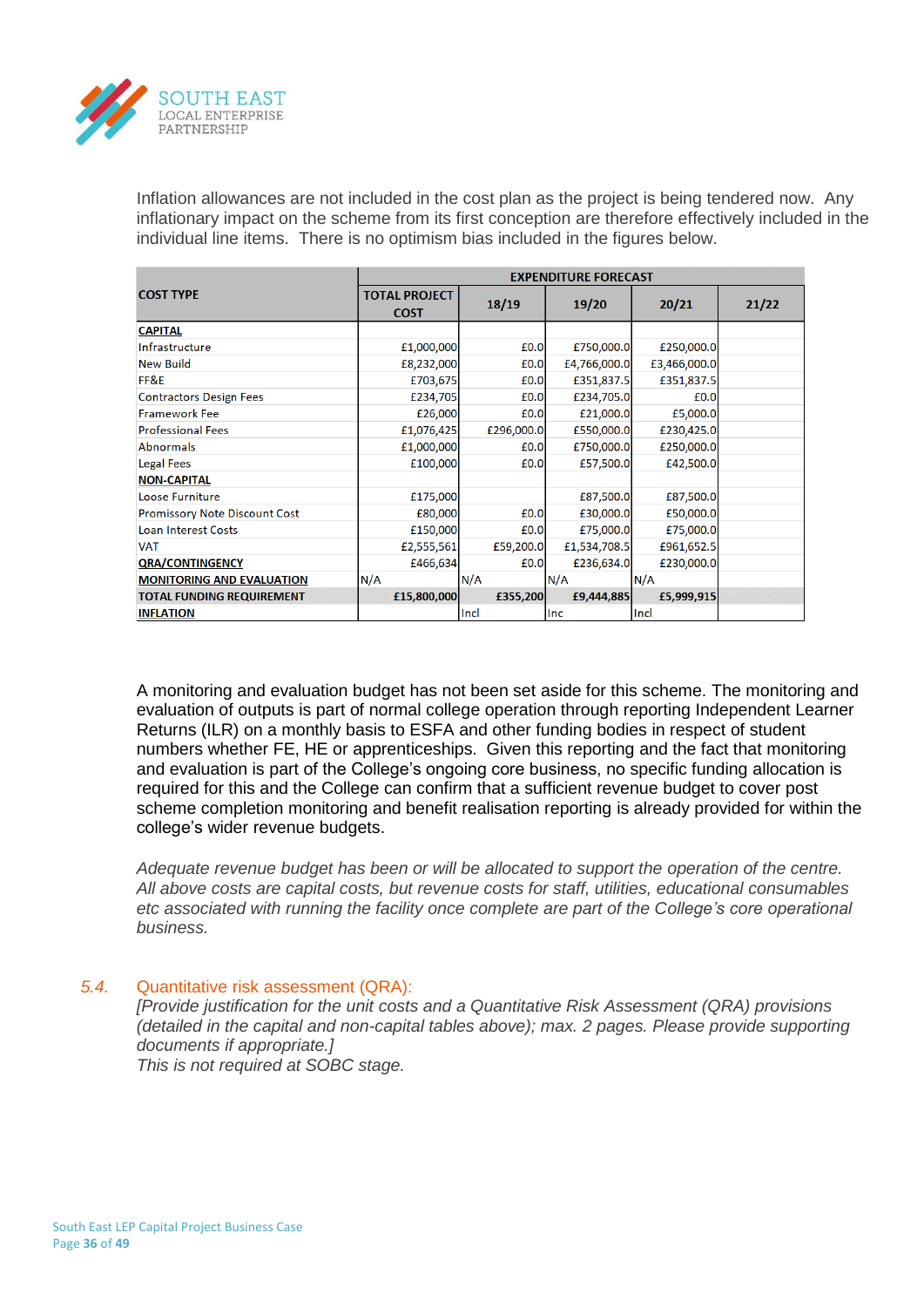

The RIBA Stage 3 Cost Plan, which the SELEP application is based on was prepared based on the Stage 3 design information, dated September 2018, and produced by the professional design team. It includes market related costs as well as benchmarked costs for relevant packages.

Other Capital and Non-Capital costs are based on competitive and market tested costs. QRA/Contingency is assessed on the RICS New Rules of Measurement criteria and allocated accordingly.

**Capital (Infrastructure):** includes for all main utilities (i.e. power with new substation, gas, water, BT, all at circa £400,000) as well as all associated works relating to highways (circa £150,000), Network Rail (circa £150,000), local authority lighting/pathways etc (circa £300,000).

**Capital (New Build):** see following page reflecting the elemental split of the works across the relevant packages of works, prelininaries, overheads and profit and the like (circa£8,232,000).

**Capital (FF&E):** includes for vanity units, tea point, window blinds, reception area furniture and equipment. Also includes for the catering kitchen, kitchenettes, IT equipment, smartboards etc.

**Capital (Contractor Design Fee):** this is a competitively tendererd fee based on the Pagabo framework and submission form the successful contractor, Morgan Sindall.

**Capital (Framework Fee):** for expediency and value for money the College used the Pagabo framework to procure a regional main contractor to carry out the works. A nominal fee is payable to the framework for the use of the framework.

**Capital (Professional Fee):** includes for fees related to project management, quantity surveying, architecture, services engineer, structural engineer, Planning, Principal Designer.

**Capital (Abnormals):** includes for Rights of Light (circa £500,000), Planning (circa £200,000, incl £5,000 Travel Plan Monitoring), S106 (circa £295,000).

**Capital (Legal Fees):** includes for fees related to the non-contentious legal advice, contract amendment and review and consultant appointment advise and documentation.

**Non-Capital (Loose Furniture):** includes for all loose furniture related to staff areas, classrooms, meeting rooms, communal areas.

**Non-Capital (Promissory Note Discount):** discount related to promissory note call off.

**Non-Capital (Loan Interest Costs):** relevant costs related to loans taken on the project.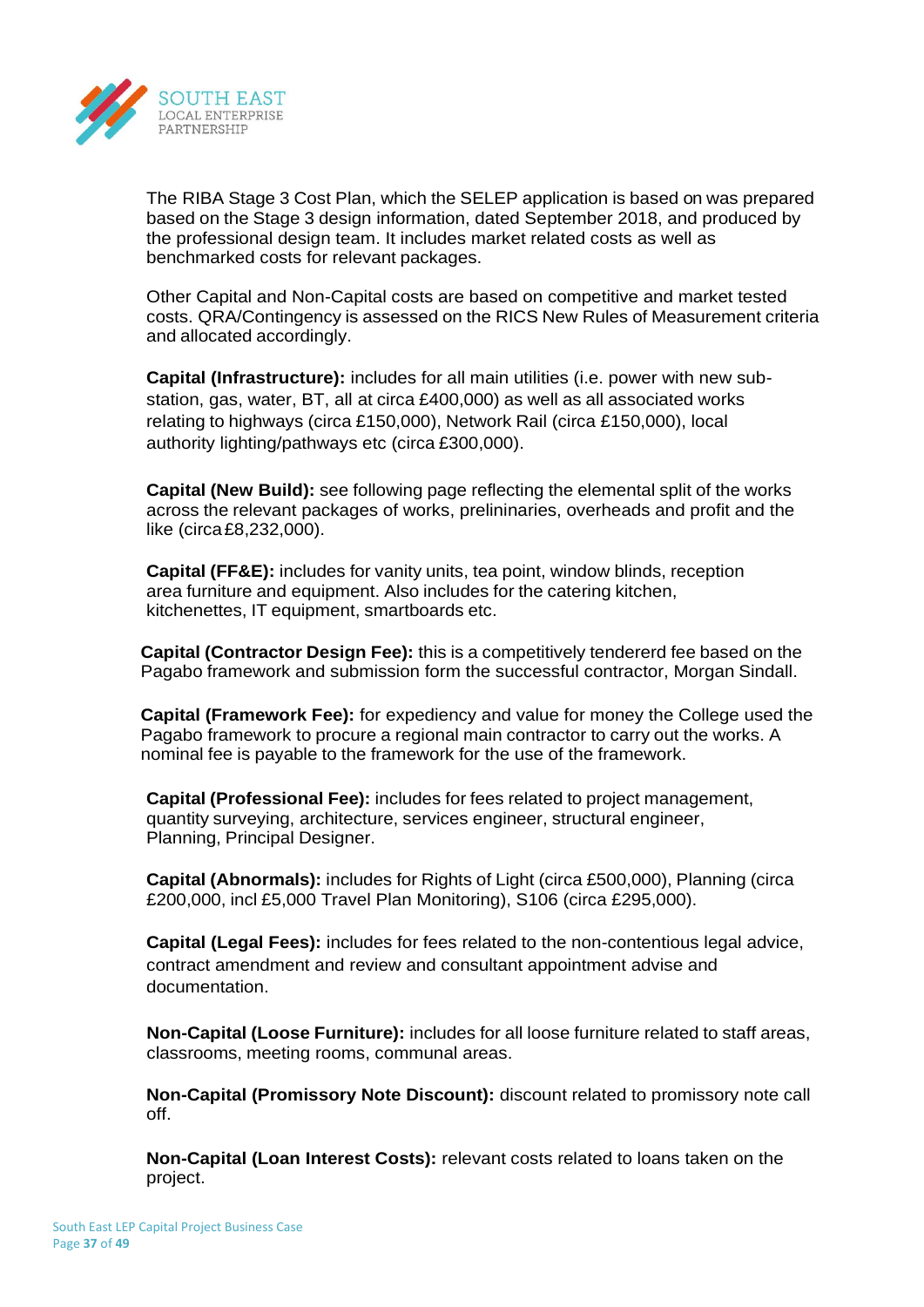

**Non-Capital (VAT):** 20% value added tax related to elements of the works.

13 **QRA/Contingency:** split into four elements based on the New Rules of Measurement for project risk and contingency allocation (https:/[/www.rics.org/uk\).](http://www.rics.org/uk))

*Design Development: for use during design for the risks associated with design development, changes in estimating data, third party risks (i.e. Planning requirements, legal agreements, environmental issues, statutory requirements, procurement and delays). Circa £100,000.*

*Construction: for use during construction to provide for the risks associated with site conditions (i.e. access restrictions/limitations, existing buildings, boundaries, ground conditions, existing services and delays by statutory undertakers). Circa £200,000.*

*Employer Change: for use during both design and construction to provide for employer driven changes (i.e. changes in scope of works or brief, quality and time). Circa £100,000.*

*Employer Other: other employer risks (i.e. early handover, postponement, availability of funds, liquidated damages or premiums on other contracts due to late provision of accommodation, unconventional tender action and special contract arrangements). Circa £66,634.*

## *5.5.* Funding profile (capital and non-capital):

*[Where possible, explain the assumed capital and non-capital funding profile, summarise the total funding requirement by year, and funding source (add rows / columns as appropriate). Please note, not all sections of the table may require completion. Also, explain the external factors which influence/determine the funding profile, describe the extent of any flexibility associated with the funding profile, and describe non-capital liabilities generated by the scheme; max. 1 page.]*

|                                                                  | <b>Funding Profile</b> |            |            |
|------------------------------------------------------------------|------------------------|------------|------------|
| <b>Funding source</b>                                            | 18/19                  | 19/20      | 20/21      |
| Nethermayne Capital<br>Receipt - College capital<br>contribution | £355,200               | £8,294,885 | £4,999,915 |
|                                                                  |                        |            |            |
| <b>SELEP Grant</b>                                               |                        | £1,150,000 | £1,000,000 |
|                                                                  |                        |            |            |
| <b>Total funding requirement</b>                                 | £355,200               | £9,444,885 | £5,999,915 |

The above funding profile has been created to meet annual projected expenditure, with SELEP funding split over two financial years.

The capital receipt is agreed unconditionally with Barclays Bank. The £13.6m has not yet been received by South Essex College and is bound by two promissory notes. The promissory Notes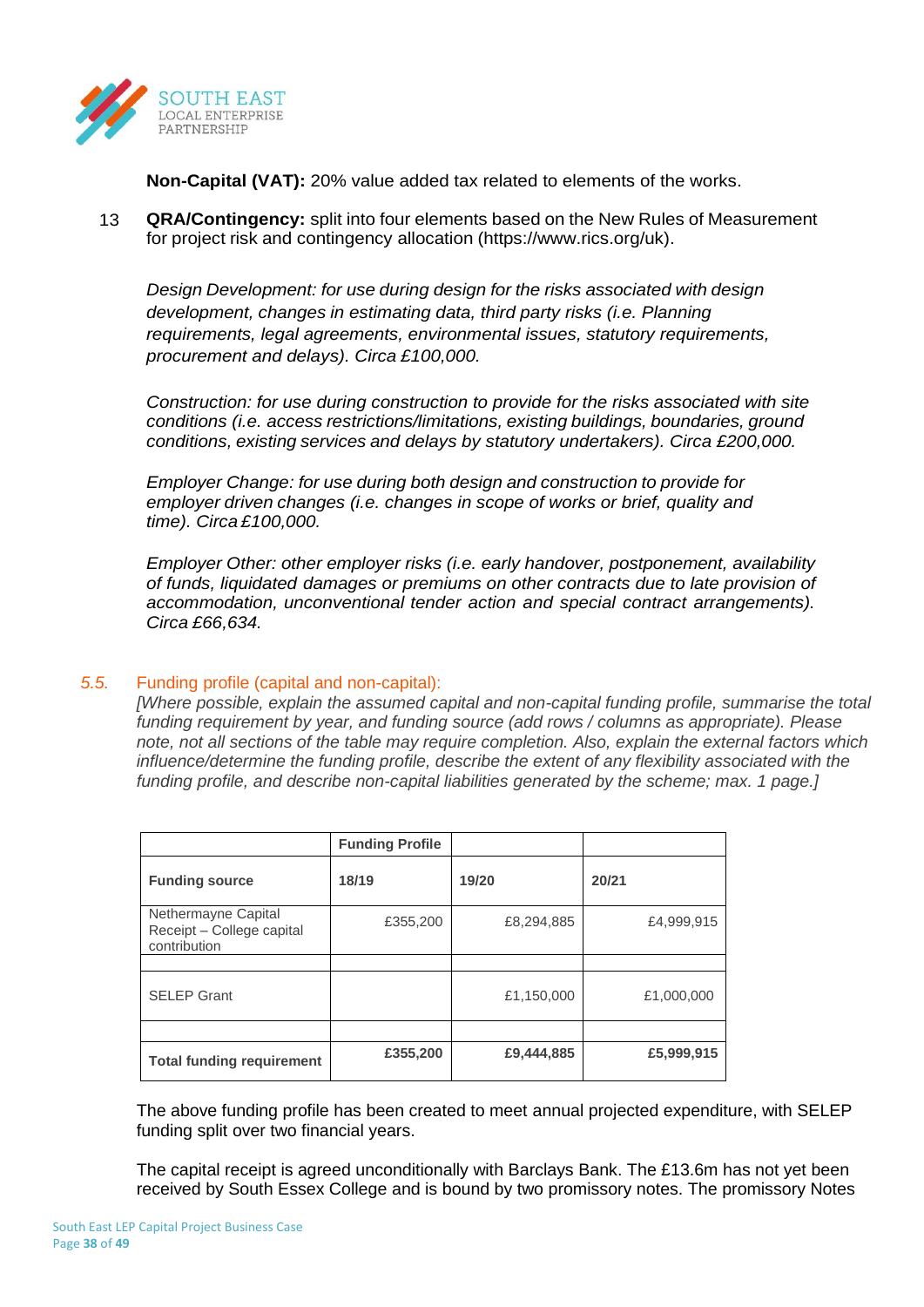

are unconditional agreements made in writing which engage Barclays Bank to pay the College. The second promissory note will require cashing prior to its maturity date whatever the distribution of SELEP funding is. The College is completely flexible in this regard over the twoyear period. Should all or more of the LGF grant be available during the 2019/20 year, for example, the College could spend the funding. Indeed, this would actually assist in cash flowing the project.

## *5.6.* Funding commitment:

*[Provide signed assurance from the Section 151 officer to confirm the lead applicant will cover any cost overruns relating to expenditure and programme delivery, as per the template in Appendix A. Please also confirm whether the funding is assured or subject to future decision making.]*

Please see the appended completed Appendix A template with Section 151 Officer sign-off. The College funding contribution is already fully secured and committed to this scheme as has been realised through the Nethermayne Campus disposal. This is cash which will be within the College's development account by the end of May 2019 once the second promissory note is cashed. Revenue funding for the scheme in terms of lifetime costs are part of the College's ongoing ESFA, apprenticeship levy and other recurrent revenue streams.

Any cost overruns, should they occur, will be met by the College.

## *5.7.* Risk and constraints:

*[Specify project and funding risks and constraints. Describe how these risks have, where appropriate, been quantified within the QRA/contingency provisions; max 0.5 pages.]*

There are no constraints on the Nethermayne receipt in terms of expenditure on the project as it is both already available and approved by all partners to be expended on the project. The only other funding risk relates to the availability of the SELEP funding to enable scheme delivery.

Rights to light is not a key constraint as the College has protection against injunction and limitation of any compensation through the Council acquiring the land in accordance and for the purposes laid out in section 203 of the Housing and Planning Act. The College is, nevertheless, pursuing an amicable compromise agreement with Clearbell Ltd (freehold owners of the land to the North of Market Square).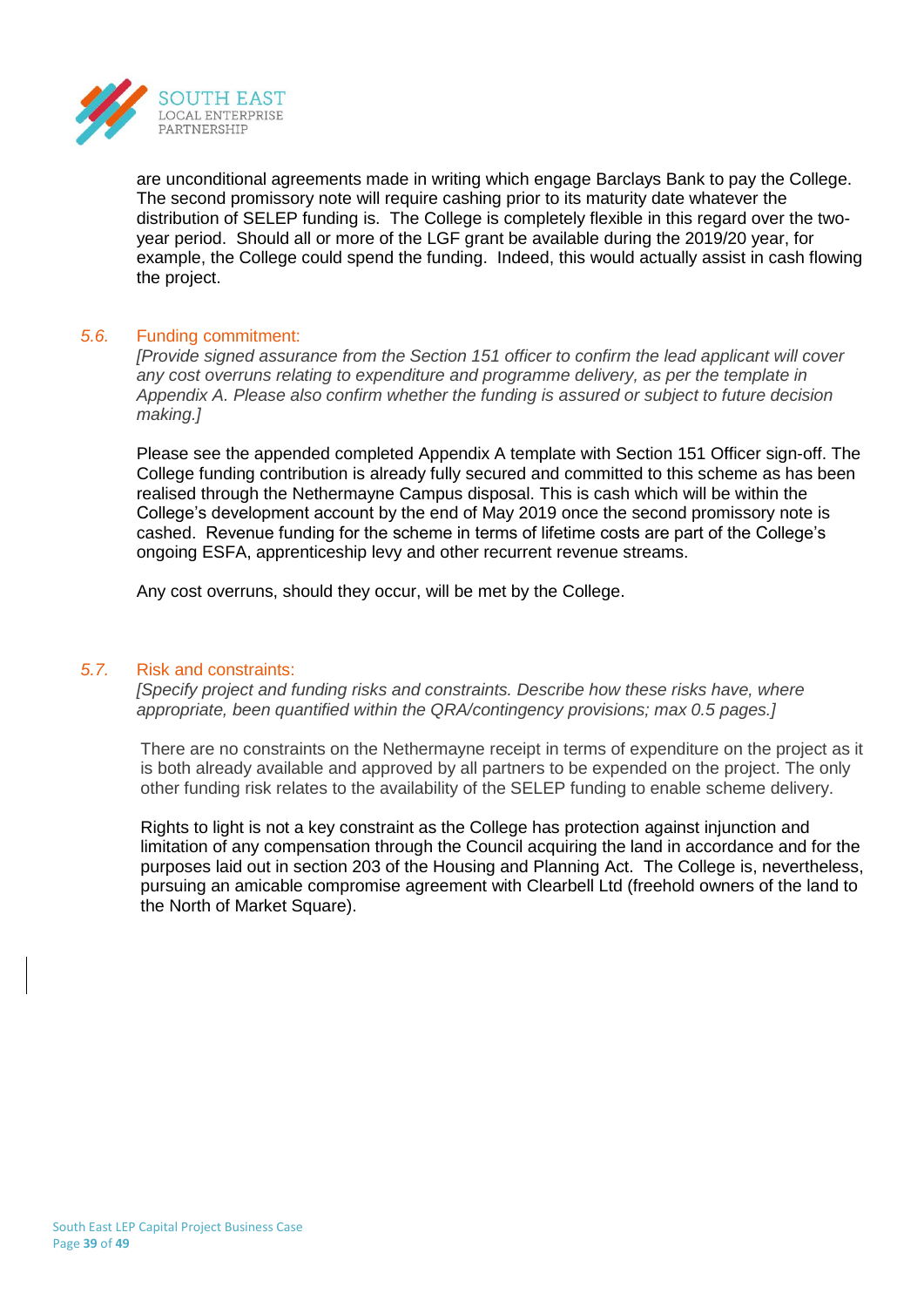

## 6. MANAGEMENT CASE

*The management case determines whether the scheme is achievable and capable of being delivered successfully in accordance with recognised best practice. It demonstrates that the spending proposal is being implemented in accordance with a recognised Programme and Project Management methodology, and provides evidence of governance structure, stakeholder management, risk management, project planning and benefits realisation and assurance. It also specifies the arrangements for monitoring and evaluation in terms of inputs, outputs, outcomes and impacts.*

#### *6.1.* Governance:

*[Nominate the project sponsor and Senior Responsible Officer, explain the project governance structure (ideally as a diagram with accompanying text) and describe responsibilities, project accountability, meeting schedules etc.; max. 1 page.]*

A full project governance arrangement has already been established. Angela O'Donoghue is the College's CEO and Principal, and also acts as the Project Sponsor. Anthony McGarel is the College's Deputy CEO and Principal, and is the Senior Responsible Officer for the Project. Both are the only two senior post holders in the College. Both Angela and Anthony report to both the full Corporation, and also to the Corporation's sub-committee the Policy and Resources Committee (P&RC) which has delegated authority to deliver the Capital Programme. Corporation meets at least four times a year with P&RC meeting six times a year. Both committees receive update reports at every meeting. Below this Angela and Anthony have delegated authority to deliver the Capital Programme provided the programme is within budget and programme. The project structure is shown in diagrammatic form below:

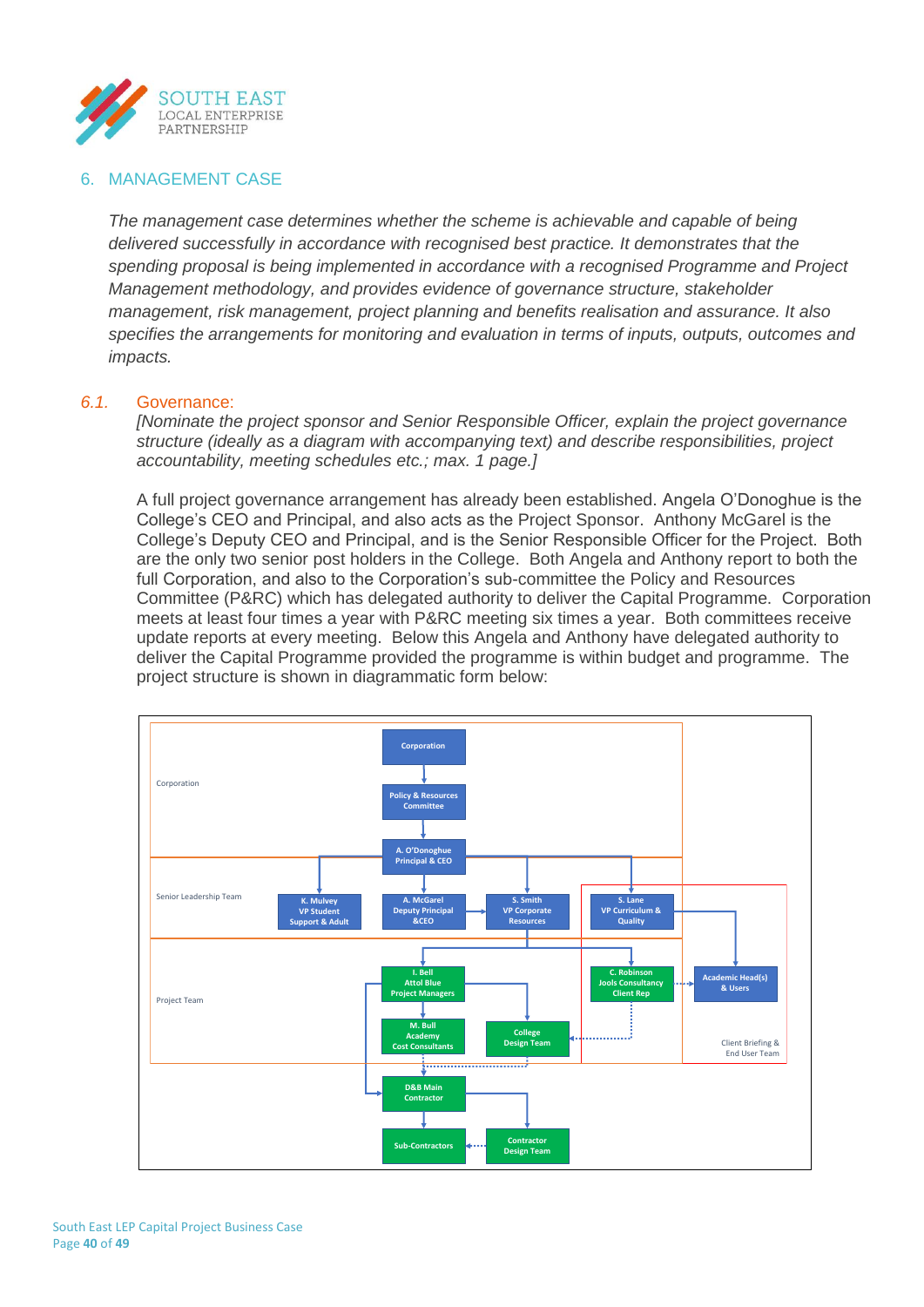

Steve Smith is the College's Vice Principal Corporate Resources and leads the project day to day reporting to Anthony and Angela as well as into the wider Senior Leadership Team. Steve leads the College's project team which meets fortnightly and is formed of Attol Blue as Project Managers, Jools Consultancy as Client Representative, Academy Ltd as Cost Consultants and the College's design team (principally Gibberds architects and Mott McDonalds as MEP, Structural and other Engineering). Meetings continue throughout all stages of the project.

Carol Robinson from Jools Consultancy (who was previously Head of Estates at the College) leads the Client Briefing and End User Team working closely with Sarah Lane as VP Curriculum and Quality, and the relevant department heads, staff and technicians for the teams involved in the project. This team meets fortnightly through the design stages of the project and then ad-hoc and as required during the construction phase.

The Project team also meet fortnightly with the Main Contractor (Morgan Sindall) and its appointed design team representatives (if appropriate) with separate design development and cost review meetings as appropriate. Minutes are produced for all meetings.

## *6.2.* Approvals and escalation procedures:

The College has undertaken a number of large capital projects including redevelopment of the Southend Campus (2004, £52m), Forum building Southend (2013, £12m), Thurrock Campus (2014, £42m), and others. All projects under the Capital Programme have been reviewed, discussed and authorised by the College's full Corporation. Corporation meets periodically and receives updates and progress reports on the Capital Programme at each meeting. Below Corporation the approval process is noted below.

- *The Policy & Resources Committee (P&RC) has delegated authority from the Corporation to deliver the Capital Programme provided within budget and time targets. Both committees receive update reports at all meetings on the Capital Programme and all projects therein.*
- *Angela O'Donoghue and Anthony McGarel have delegated authority from P&RC and Corporation to deliver the Capital Programme if within budget and programme. Where the programme deviates from either then approval for budget or programme increases are required from P&RC. Anthony and Angela receive monthly update reports from Attol Blue (Project Managers) and Academy (Cost Consultants).*
- *Steve Smith (VP Corporate Resources) leads the project team and reports to Angela and Anthony via the Capital Programme Strategy Group which meets monthly and SLT which meets fortnightly.*
- *Attol Blue and Academy are appointed contractually to manage and deliver the individual projects including appointment of all necessary consultants, contractors and suppliers. All appointments, valuations and certificates are required to be reviewed and approved by both organisations before passing to the College and no instructions or variations are valid unless approved by both organisations which is made explicit in all appointments or contracts.*
- *Invoices are sent to the College's shared services company which provides financial services. Invoices have to be registered to appropriate purchase orders and, in the case of building contracts, accompanied by certificates from Attol Blue and Academy. POs and invoices then go through an approval and authorisation process on the College's financial system being approved by Jools Consultancy before being authorised by Steve Smith, Anthony McGarel and Angela O'Donoghue in turn before being paid.*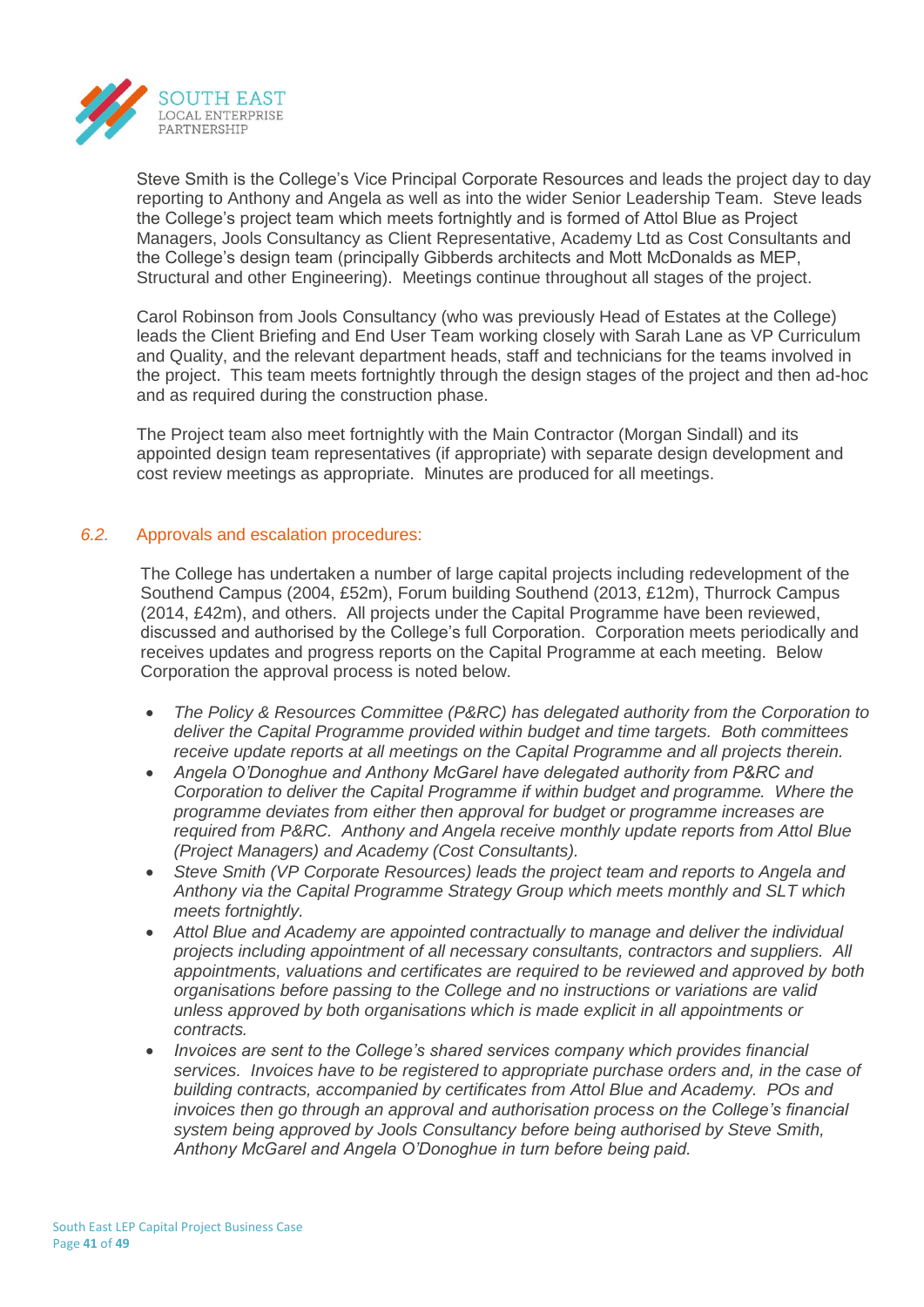

#### *6.3.* Contract management:

*[Explain your approach to ensuring that outputs are delivered in line with contract scope, timescale and quality; max. 0.5 pages.]* Contracts are managed to time, quality and cost outputs through focus on each point and appropriate clauses within appointment documents / contracts. Taking each in turn:

*Time*; master programmes are set at the start of each project by the College in liaison with Attol Blue and Academy. Reasonable timescales are included for each task on a critical path with float periods also identified. The programme features as part of consultants and contractors appointments with commitment part of the appointment process. Clauses are included for liquidated and ascertained damages with contractors, and programme is a standard agenda item on all meetings. Programme is considered in both progress terms, outstanding activity duration and risk as well as predecessor and success task implications.

**Quality**; the College has developed room data sheets for the majority of room types and uses these in schedules together with a written high level brief to appoint design consultants. Each stage of design is then reviewed and signed off by the team, the College project team and Senior Leadership to ensure form, function and operational objectives are met with the subsequent design stage not commenced until the previous design stage is signed off.

Although a design and build procurement form is utilised by the College, the design is taken to RIBS Stage 3 prior to hand over to the contractor. To further control quality schedules of appropriate and inappropriate materials, specifications and finishes are included. The College then retains mechanical and electrical consultants, as well as project managers and cost consultants to ensure subsequent design and construction meets requisite standards.

**Cost**; with regard to cost Academy develop an early cost plan and work closely with the design team as the design develops to ensure specifications and changes are within budget parameters rather than waiting to cost each design stage on completion. The design and build contract form, coupled with the GMP mechanism and close management of variations is then used to report cost projections monthly which are reviewed by the College project team and Capital Programme Strategy Group. Finally, the team and contractor are required to keep a value engineering schedule maintained with a rolling target of 10% of contract value on a traffic light basis should costs need to be reduced.

#### *6.4.* Key stakeholders:

*[Describe key stakeholders, including any past or planned public engagement activities. The stakeholder management and engagement plan should be provided alongside the Business Case; max. 0.5 pages.]*

Key stakeholders for the project are summarised below in bullet point form. Monthly meetings are held with project partner stakeholders who are fully engaged in all aspects of design, programme and cost. The College's SLT, academic heads and representatives from the Client Brief and End User regularly meet with local employers, key manufacturers and suppliers (Huawei, Microsoft, Cisco et al) and student union bodies / groups.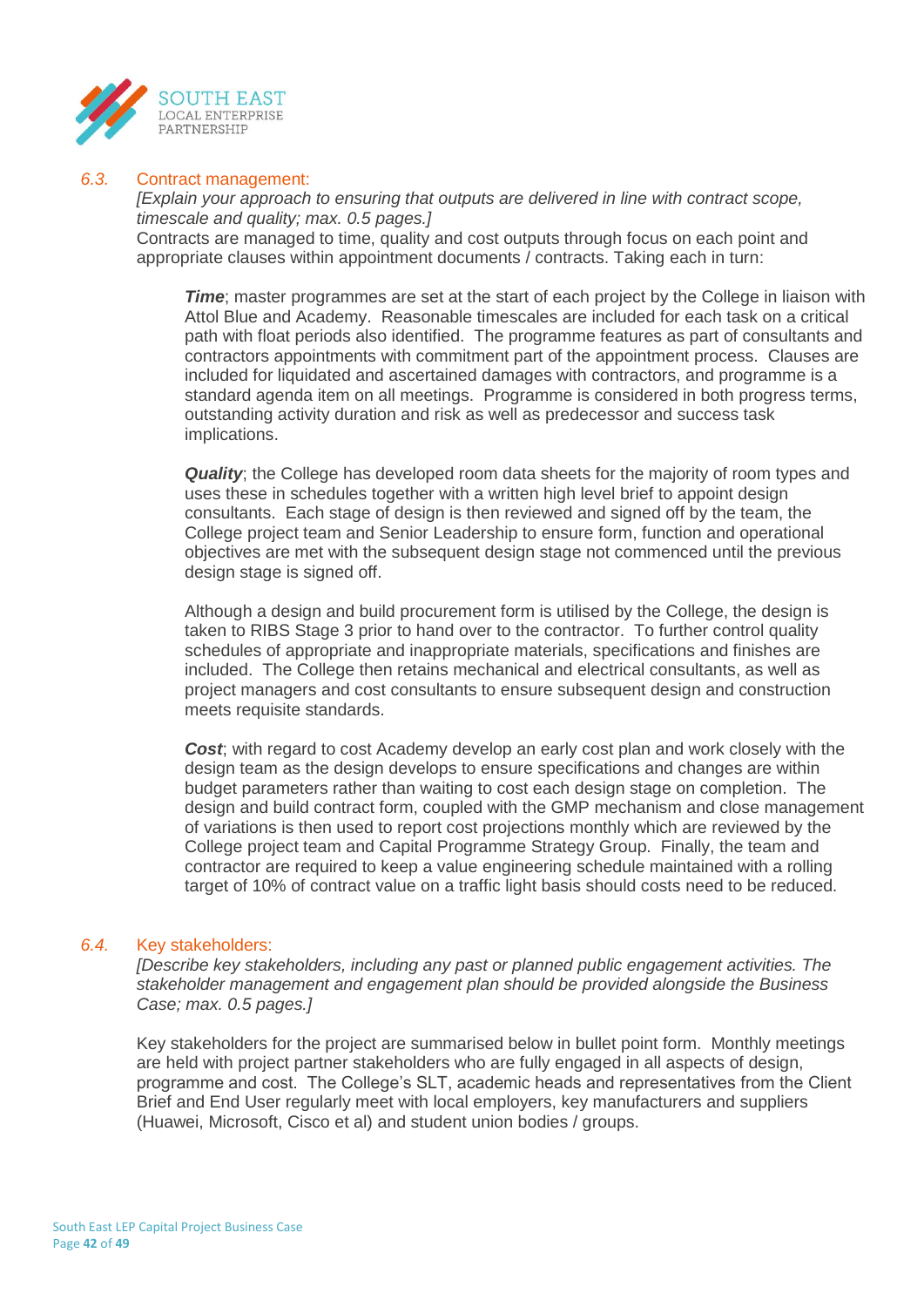

- Basildon Council (Partner)
- Homes England (Partner)
- **Essex County Council**
- SELEP
- ESFA
- NHS Hospital Trust (potential adjacent developer and occupier)
- Clearbell, Infrared and BTCM (adjacent land owners)

The project has been presented to and is recognised as a key project in the Eastern Region and strongly supported by SELEP, Essex County Council, Basildon Council, ESFA and recently by the Thames Estuary Growth Commission.

The project has undergone numerous public consultations in respect of the original Nethermayne town planning process and the two planning applications for the town centre scheme. Whilst housing at Nethermayne has been contentious and not universally popular, both of the schemes taken to town planning for the new College facility have been strongly supported by all consultees.

## *6.5.* Equality Impact:

*[Provide a summary of the findings of the Equality Impact Assessment (EqIA) and attach as an Appendix to the Business Case submission. If an EqIA has not yet been undertaken, please state when this will be undertaken and how the findings of this assessment will be considered as part of the project's development and implementation. The EqIA should be part of the final submission of the Business Case, in advance of final approval from the accountability board; max. 0.5 pages.]*

Please see the attached Equality Impact Assessment.

#### *6.6.* Risk management strategy:

*[Define the Risk Management Strategy referring to the example provided in Appendix B (expand as appropriate), ensuring this aligns with the relevant sections in the Financial and Commercial Case. Please provide supporting commentary here; max. 0.5 pages.]*

All major capital projects undertaken by the College include "Risk" on all project agendas and risk registers are compiled and managed during the lifetime of the project. In respect of this project there are a number of separate risk registers as bullet pointed below. The Digital Technologies Campus is included in the Appendix B format.

- *Nethermayne Partners* Nethermayne scheme risk register including capital projects flowing from the disposal. This is reported at each Nethermayne Principals and Project meeting and reviewed periodically at the Project Meeting.
- *South Essex College Corporation* the College maintains a corporate risk register with specific capital projects such as the Digital Technologies Campus included on that register and reported / discussed at Corporation meetings,
- *Digital Technologies Campus Project Team* a risk register specific to the project is maintained and managed by Attol Blue as part of its Project Management duties. The risk register is reviewed at each meeting and reviewed periodically or when actions or incidents occur. The register also forms part of the monthly reporting to the College Capital Projects Strategy Group.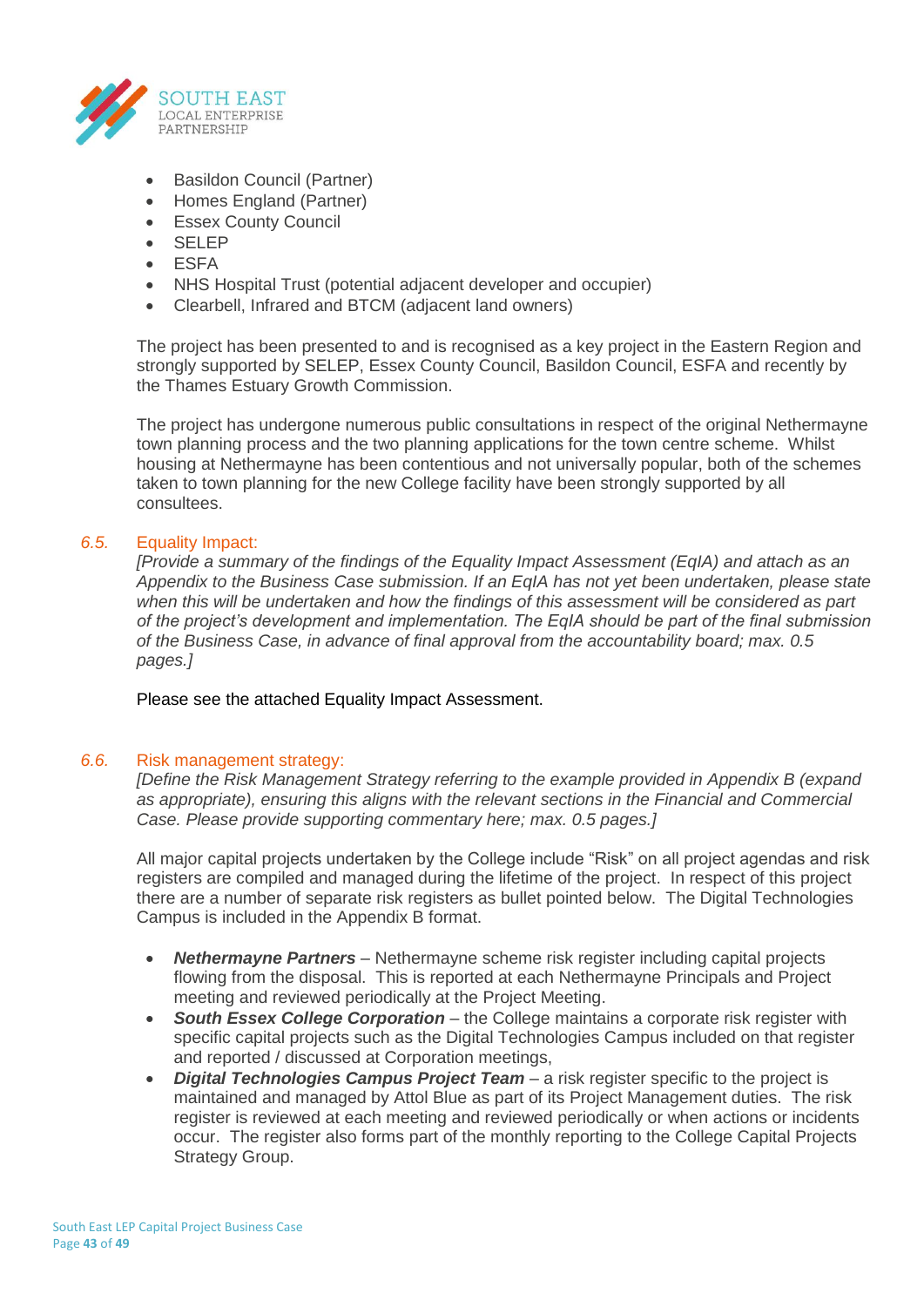

Where possible and economically advantageous the College offsets risk to others as evidenced by adopting a design and build procurement route. Where this is not possible the College seeks to avoid the risk by taking alternative action, mitigate the risk through action plans and contingency allowances, or to actively manage risks it cannot offset, avoid or transfer. The identification of ground risks, contamination, services / utilities diversions and rights to light payments are evidence of this process in action.

#### *6.7.* Work programme:

*[Provide a high-level work programme in the form of a Gantt Chart which is realistic and achievable, by completing the table in Appendix C (expand as appropriate). Please describe the critical path and provide details regarding resource availability and suitability here; max. 0.5 pages.]*

The main summary gantt programme for the project completed in Microsoft Project is appended to this bid. It shows all stages of the project from appointment of the professional team in January 2018 through to completion at the end of August 2020, including all phases of RIBA design, town planning and both stages of the design and build tendering / appointments.

Critical path activities are shown in red on the gantt chart and currently run through RIBA stage 3 review / finalisation by main contractor, RIBA stage 4 contractor led design and then second stage tendering and building construction. Enabling works package development, tender and execution under tasks 36-40 on the programme are not currently on the critical path, with a month float for implementation before they become critical. These works need to be closely monitored and managed as they are there to de-risk the main construction works and avoid main contractor delays / costs. There is little overall float in the programme on the critical path itself although delays to opening the building by weeks could be achieved through flexing term start dates.

#### *6.8.* Previous project experience:

*[Describe previous project experience and the track record of the project delivery team (as specified above) in delivering projects of similar scale and scope, including whether they were completed to time and budget and if they were successful in achieving objectives and in securing the expected benefits; max. 0.5 pages.]*

The College's SLT and core project team have successfully undertaken a number of projects of similar scale and scope. In respect of these the last two projects both of these were delivered on time and within budget parameters. Commentary on the expected benefits is noted in the bullet point summaries below:

- Forum II a 7,500m<sup>2</sup> joint venture in partnership with Southend Council and University of Essex. The project opened in 2013 on time and within budget once a claim received by the Contractor was successfully settled. Since opening this facility has the highest utilisation of all College facilities as evidenced through the ESFA 2016 Strategic Area Review and since.
- *Thurrock Learning Campus* a 14,600m<sup>2</sup> £43m new campus in the heart of Grays Town Centre. Opening in September 2014 the campus was delivered on time and to budget following the same procurement route as proposed for the Digital Technologies Campus. Since opening the campus has won a number of awards and led to student growth of 30% in the first year of opening.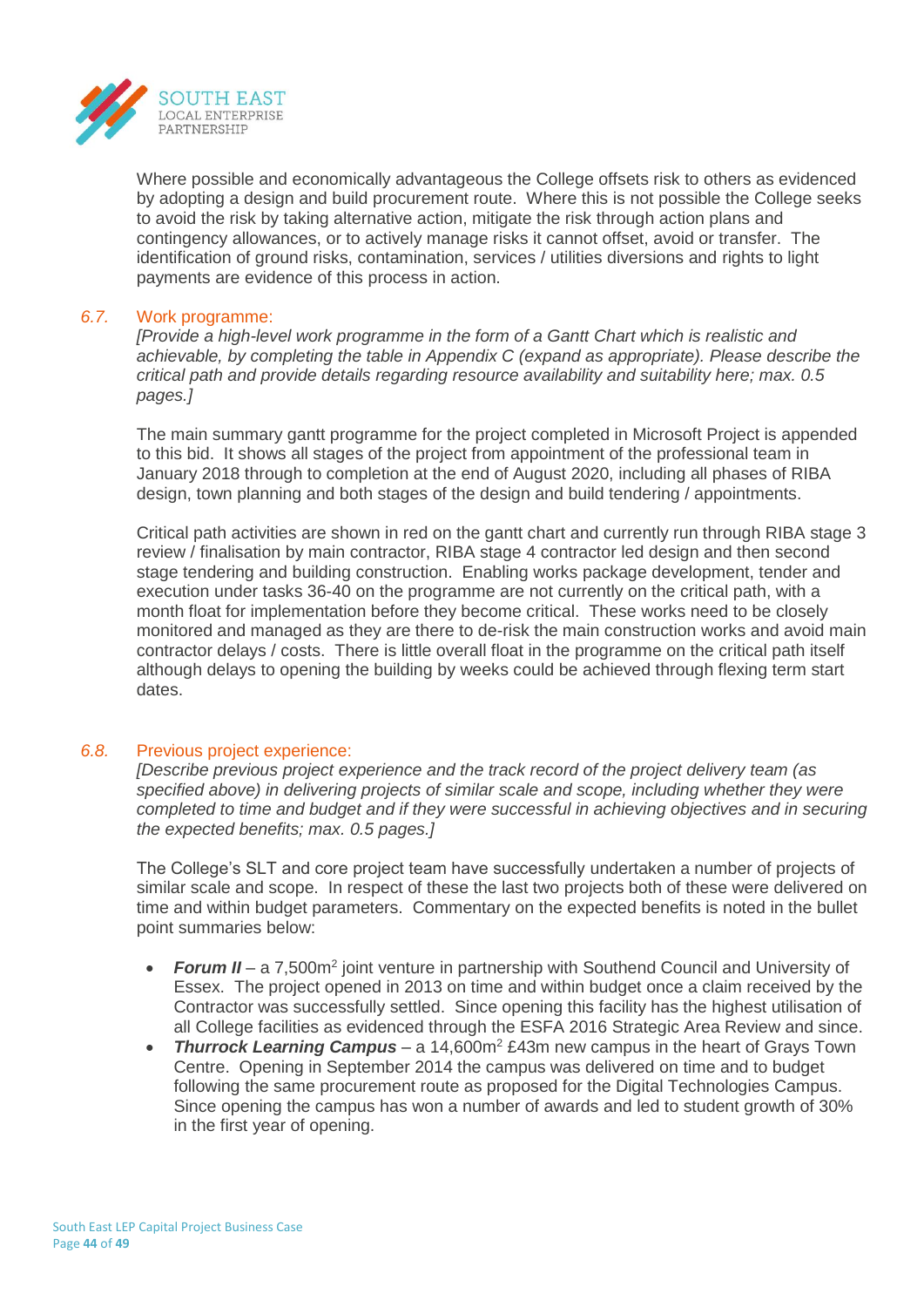

Aside from the above projects staff from Attol Blue, Academy and Gibberds architects have also successfully worked together to complete a number of similar projects for other FE college's including but not limited to:

- Barnet College, Wood Street 10,000m<sup>2</sup> campus disposal and new campus development
- Bexley College, Erith  $-6,000m^2$  campus disposal and new campus development
- Worthing College 8,000m<sup>2</sup> campus disposal, acquisition and refurbishment

## *6.9.* Monitoring and evaluation:

*[SELEP are required to submit detailed quarterly project monitoring reports to the Department for Business, Energy and Industrial Strategy for schemes that have been funded through the LGF to enable ongoing monitoring and evaluation of individual projects. Monitoring and evaluation metrics should be aligned to these reporting requirements (South East Local Enterprise Partnership Assurance Framework 2017, Section 5.8 – see SELEP Business Case Resources document). A proportionate approach to Monitoring and Evaluation should be followed ensuring evaluation objectives relate back to the business case and build on assumptions used in the appraisal process.*

Monitoring and evaluation of outputs is part of normal college operation through reporting Independent Learner Returns (ILR) on a monthly basis to ESFA and other funding bodies in respect of student numbers whether FE, HE or apprenticeships. Given this reporting, monitoring and evaluation is part of the College's ongoing core business, no additional funding has been allocated as it is not required.

The College is more than happy to meet SELEP's monitoring and evaluation requirements and has experience of this through other capital schemes in recent years.

#### *6.10.* Benefits realisation plan:

*[A Benefits Realisation Plan provides details of the process that will be followed to ensure that benefits are sustained and that returns on investment are maximised where possible. The Benefits Realisation Plan identifies the potential benefits and how these will be tracked and measured, the risks that may prevent benefits being realised and the critical success factors that need to be in place to ensure that benefits are realised. In many cases, benefits realisation management should be carried out as a duty separate from day to day project management. Describe the proposal for developing a Benefits Realisation Plan which should involve continuous public engagement to ensure the anticipated benefits are realised. The Benefits realisation plan should be consistent with the Strategic and Economic Case; max. 0.5 page.]*

A comprehensive benefits realisation plan will be developed in due course as requested. Benefits realisation for the College is incorporated into its normal day to day operations as it involves the recruitment, retention and educational success of the students to the academic areas relevant to the new campus. Recruitment for each year begins at the start of the previous academic year through a programme that involves:

- Open events at each campus;
- Social media and the College web site plus traditional press advertising;
- Emails and texts to current and potential students (particularly for progression students);
- Engagement with local authorities and schools
- Engagement with local and regional employers (including apprenticeships);
- Engagement with other stakeholder groups including Essex Chamber of Commerce, AoC etc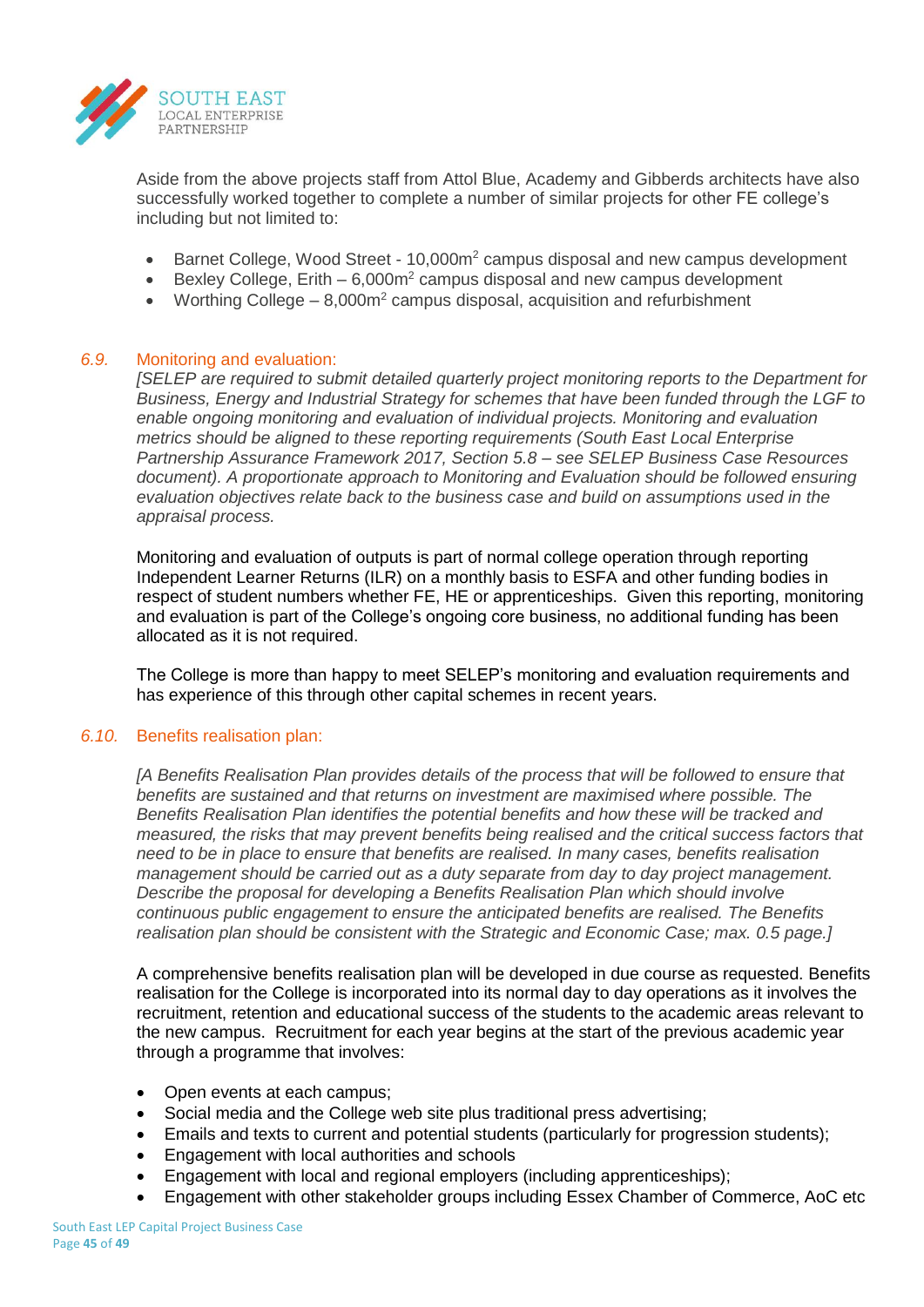

Retention is monitored and improved through student engagement and programmes including "swap don't drop" and others. Use of these programmes and individual interventions has seen retention rates improve and stay high at the College.

Success rates are captured and reported through the College's Independent Learner Returns to ESFA and similar reports to HEFCE. The College's success rates are comparable or exceed national averages in most areas. As with the other elements above these are part of the College's core operations and therefore whilst they create a business realisation plan, a separate plan is not required."

The College is already committed to this and through robust monitoring processes is fully engaged with the process of ensuring that the projected benefits (i.e. additional learners achieving good success rates) are realised.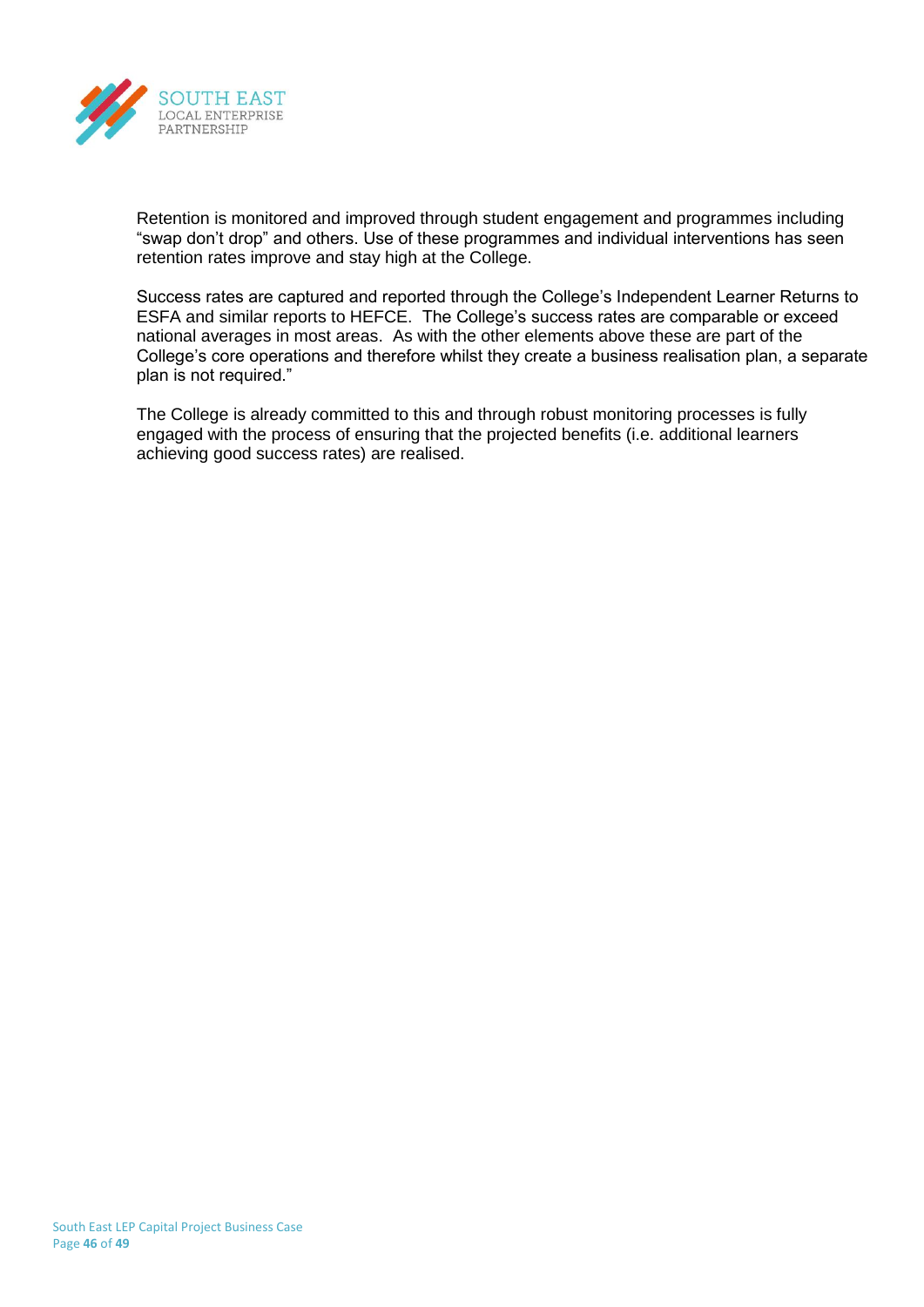

# 7. DECLARATIONS

| Has any director/partner ever been disqualified     |                     |
|-----------------------------------------------------|---------------------|
| from being a company director under the             |                     |
| Company Directors Disqualification Act (1986)       |                     |
| or ever been the proprietor, partner or director of | <del>Yes</del> /No  |
| a business that has been subject to an              |                     |
| investigation (completed, current or pending)       |                     |
| undertaken under the Companies, Financial           |                     |
| Services or Banking Acts?                           |                     |
| Has any director/partner ever been bankrupt or      |                     |
| subject to an arrangement with creditors or ever    |                     |
| been the proprietor, partner or director of a       | <del>Yes</del> /No  |
| business subject to any formal insolvency           |                     |
| procedure such as receivership, liquidation, or     |                     |
| administration, or subject to an arrangement        |                     |
| with its creditors                                  |                     |
| Has any director/partner ever been the              |                     |
| proprietor, partner or director of a business that  | <del>Yes</del> / No |
| has been requested to repay a grant under any       |                     |
| government scheme?                                  |                     |

*\*If the answer is "yes" to any of these questions please give details on a separate sheet of paper of the person(s) and business(es) and details of the circumstances. This does not necessarily affect your chances of being awarded SELEP funding.*

I am content for information supplied here to be stored electronically, shared with the South East Local Enterprise Partnerships Independent Technical Evaluator, Steer Davies Gleave, and other public sector bodies who may be involved in considering the business case.

I understand that a copy of the main Business Case document will be made available on the South East Local Enterprise Partnership website one month in advance of the funding decision by SELEP Accountability Board. The Business Case supporting appendices will not be uploaded onto the website. Redactions to the main Business Case document will only be acceptable where they fall within a category for exemption, as stated in Appendix E.

Where scheme promoters consider information to fall within the categories for exemption (stated in Appendix E) they should provide a separate version of the main Business Case document to SELEP 6 weeks in advance of the SELEP Accountability Board meeting at which the funding decision is being taken, which highlights the proposed Business Case redactions.

I understand that if I give information that is incorrect or incomplete, funding may be withheld or reclaimed and action taken against me. I declare that the information I have given on this form is correct and complete. Any expenditure defrayed in advance of project approval is at risk of not being reimbursed and all spend of Local Growth Fund must be compliant with the Grant Conditions.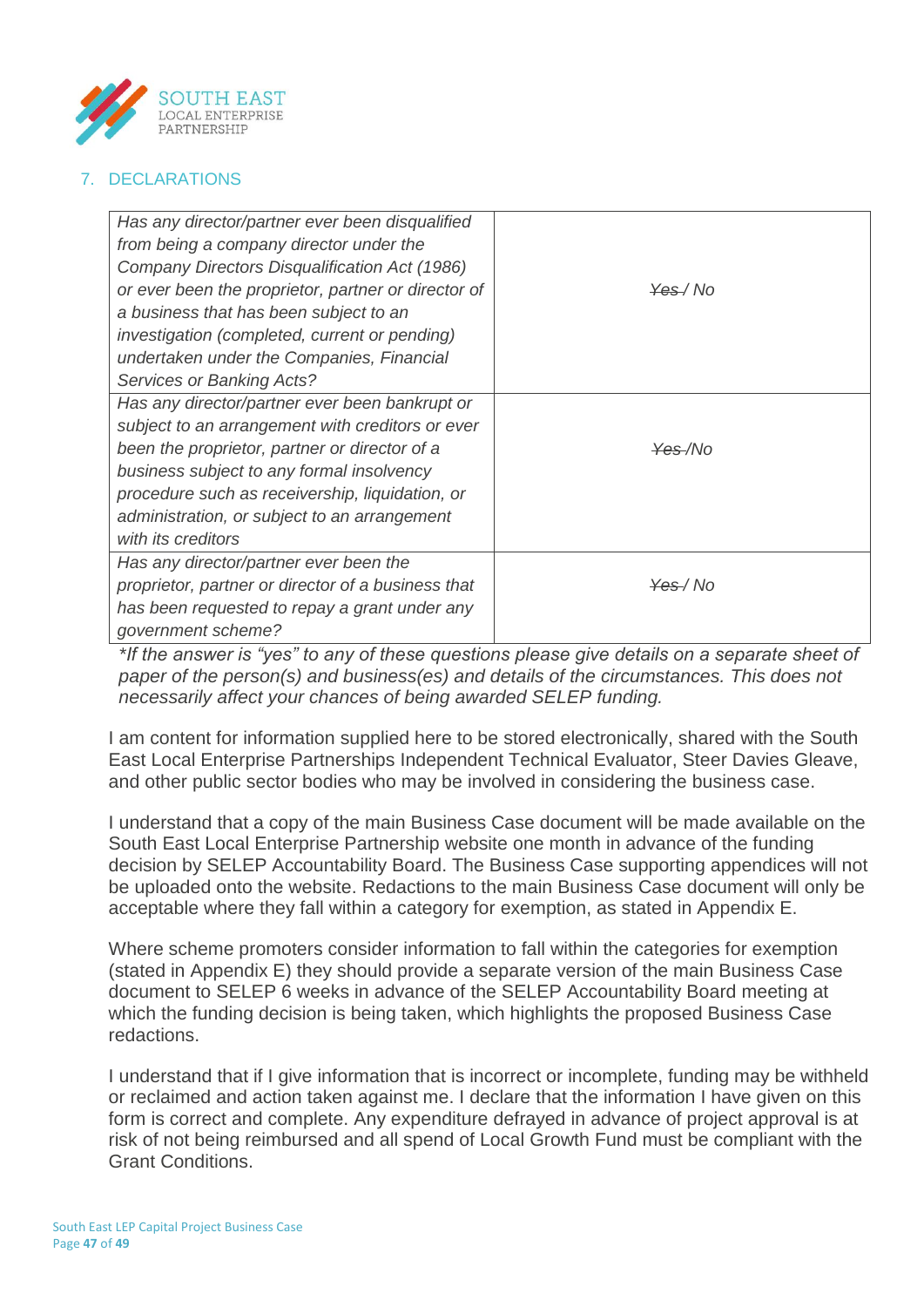

I understand that any offer may be publicised by means of a press release giving brief details of the project and the grant amount.

| Signature of applicant |                          |
|------------------------|--------------------------|
| <b>Print full name</b> | Angela O'Donoghue        |
| Designation            | <b>CEO</b> and Principal |